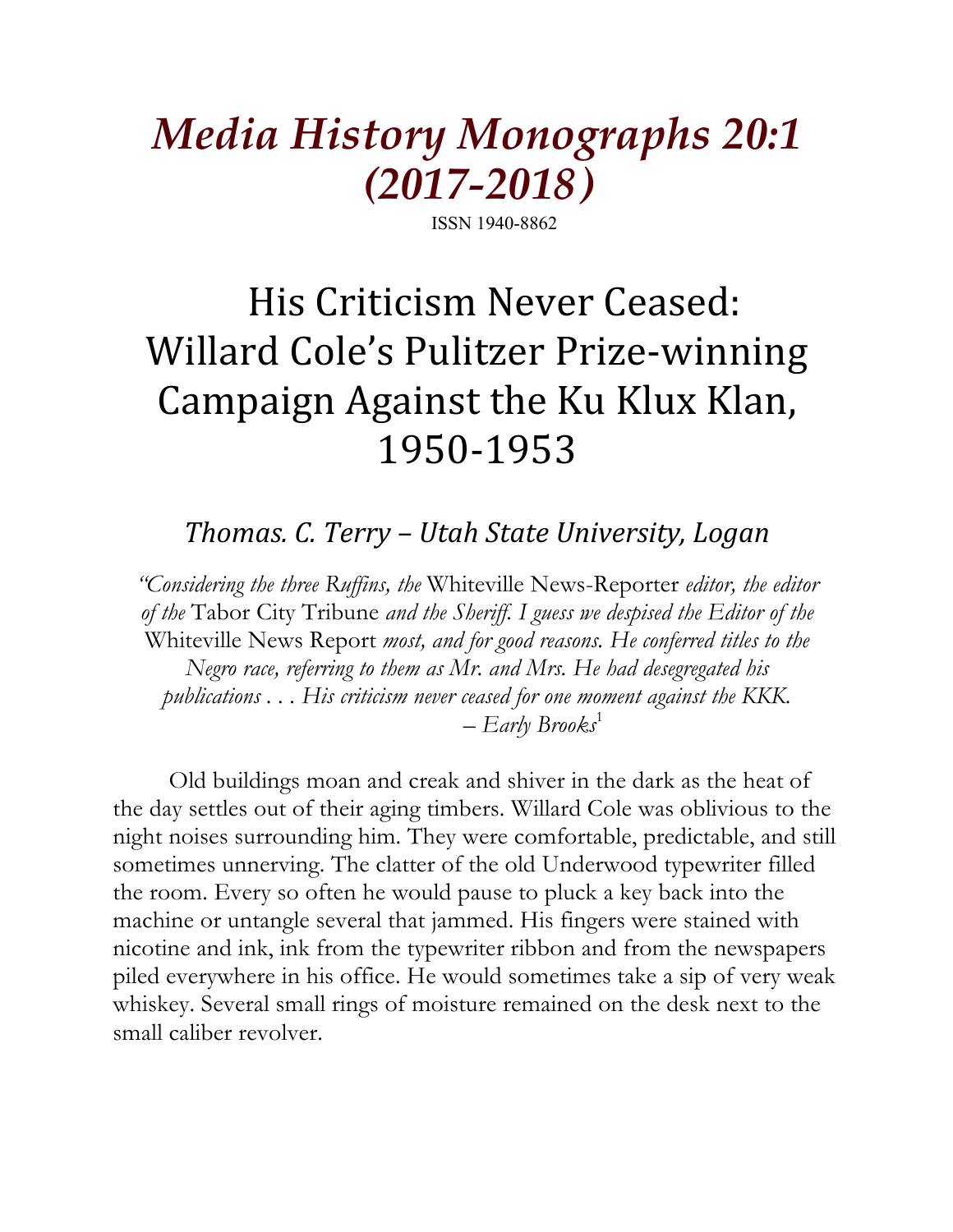Thomas Hamilton carefully adjusted the cans and the flour sacks and the boxes of sugar on the shelves behind the counter of his grocery store in Leesville, South Carolina. In those days in small grocery stores most of the groceries were behind the counter and customers asked for what they wanted. But Hamilton was distracted, increasingly so. Since he had gained authority and confidence in the Masons and the Ku Klux Klan, he was committing more and more of his time to those activities and not the activities that kept food on his own table. It was 1949, and he had decided to sell his grocery store and devote himself to growing the KKK's membership and influence.

He smiled to himself. He thought North Carolina – Charlotte, maybe – would be fertile ground. And maybe down in the southern part of the state, near the state line. Whiteville, he thought. Whiteville is certainly an appropriate name for a town. The bell jangled as a customer walked in the front door. Hamilton did not bother to look up; he was still smiling to himself.

Southern newspapers praised the Klan and its mission

throughout the last decades of the 19<sup>th</sup> Century. In Montgomery, Alabama, the *Selma Times and Messenger* urged its readers to "organize a Ku-Klux Klan whenever 'blacks' organize a [Union] League."2 The *Mobile Register* echoed that, urging whites to organize "Ku Klux Clubs."3 The editor of the Tuscaloosa *Monitor*, Ryland Randolph, formed and led a Klavern,<sup>4</sup> while Colonel William L. Saunders, editor of the *Wilmington Journal* in North Carolina, was a leader of the Klan in 1867.5 The *Ku Klux Kaleidoscope* was published for a time in Goldsboro, North Carolina,<sup>6</sup> while Texas had a pair of like newspapers: the *Ultra Ku Klux* in Jefferson and the *Daily Kuklux Vedette.*<sup>7</sup> The *Forest Register* in Mississippi changed its name to the *Ku Klux* before an 1871 election.<sup>8</sup> Other newspapers were less obvious in their affiliation, but no less committed. The Oxford, Mississippi *Falcon* in 1868 published the names of all local African Americans who voted.<sup>9</sup> In North Carolina in the election of 1898, Josephus Daniels and his newspaper, the *News and Observer* of Raleigh, North Carolina, demonized African Americans and appealed to the fears of whites for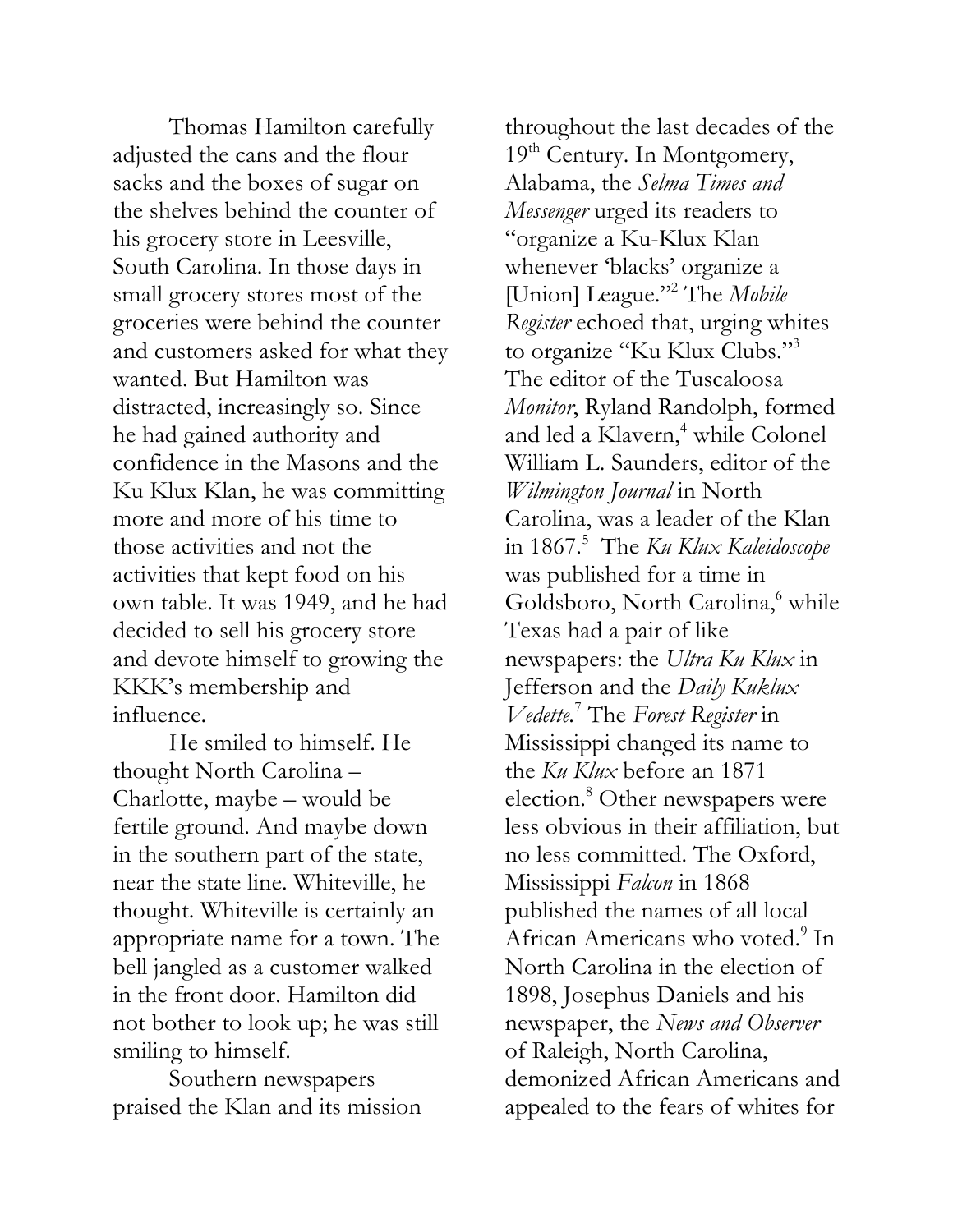jobs and the safety of white women. Voices raised against the Klan were few in the South as the media, attendant to its financial interests and privileged place in Jim Crow culture, did not object to a system they were part of and helped perpetuate.

Horace Carter, owner and editor of the nearby *Tabor City Tribune*, and a friend of Cole, also battled the Klan. Their campaigns ultimately earned their newspapers the 1952 Pulitzer Prize for Meritorious Public Service, resulted in the arrest and conviction of over 300 presumed Klansmen, the imprisonment of 62 Klan members, and the complete dismantling of the organization in Columbus County, North Carolina and Horry County, South Carolina. These were the first Pulitzers awarded to any North Carolina newspapers or journalists and were the first nondaily newspapers nationwide to win.

Besides the *Tribune* and *News-Reporter*, four other newspapers won Pulitzers for Public Service, two of them outside the South: the nowdefunct *New York World* in 1922 for exposing the internal operations of the Klan; Georgia's *Columbus Enquirer Sun* in 1926 for a number of editorial stands, most notably for opposing the Klan, publicizing lynching, and supporting justice for African Americans; the *Memphis Commercial Appeal* for publishing editorial cartoons against the Klan and general news coverage; and the *Pittsburgh Post-Gazette* for its expose of Supreme Court Justice Hugo Black's membership in the Alabama Klan.

There were precious few other voices. Ralph McGill of the *Atlanta Constitution*, winner of the Pulitizer Prize for Editorial Writing in 1959 and Hazel Freeman Brannon Smith, winner of the same award in 1964 and the first woman to win a Pulitzer. Smith owned four rural weekly newspapers in Mississippi and was cited for her general coverage of the Civil Rights movement. Hodding Carter II, owner and founder of the *Greenville Delta Democrat-Times* in Mississippi, was also a progressive southern journalist, but won the 1946 Pulitzer for editorial writing for his stands against the treatment of Japanese-Americans in World War II. Cole and Carter were in that thin tradition of progressive southerners who embraced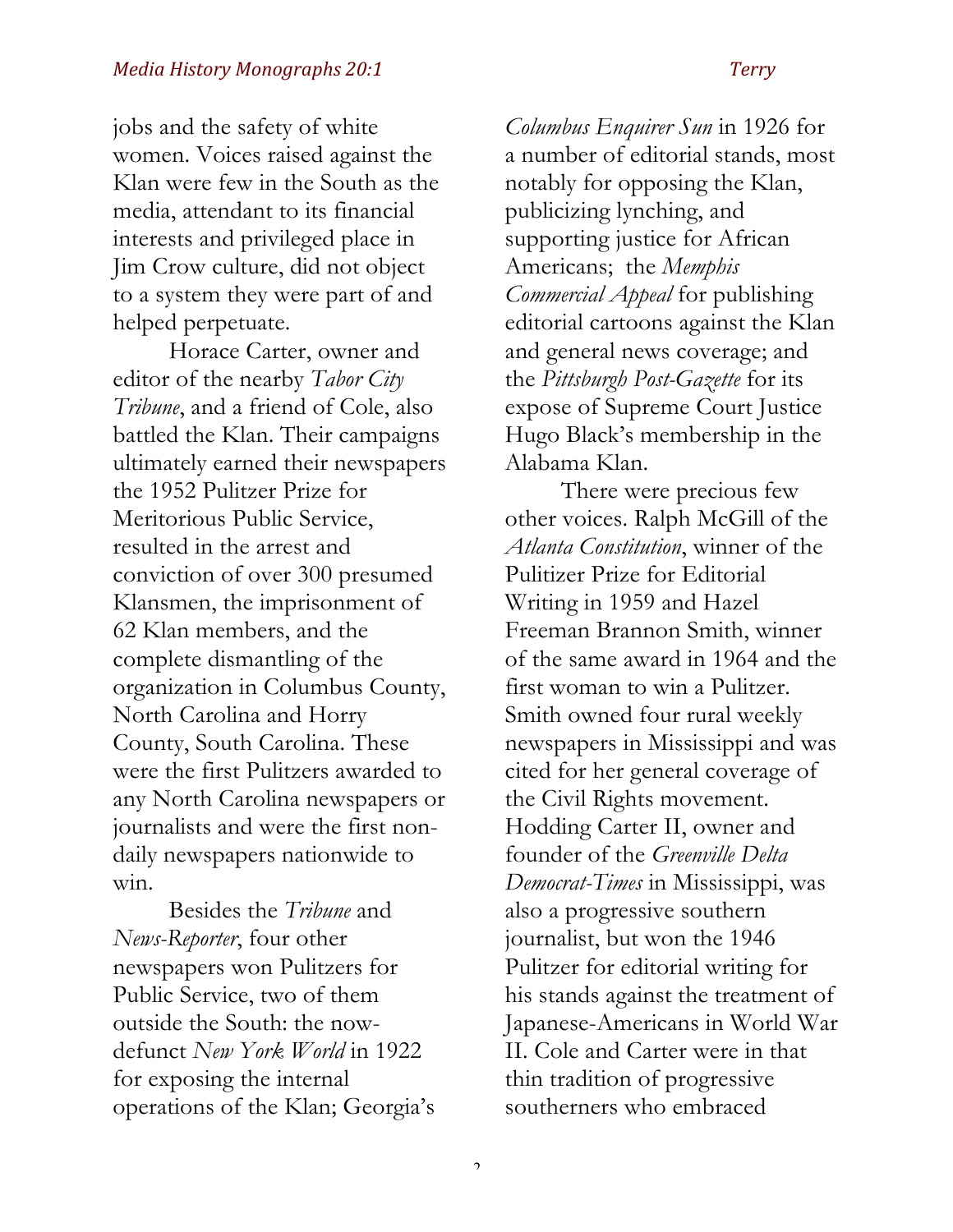William Faulkner's view on race to "accept insult and contumely and the risk of violence, because we will not sit quietly by and see our native land, the South, . . . wreck and ruin itself twice in less than a hundred years."<sup>10</sup>

### **Purpose and methodology**

It is the purpose of this study to examine the resurgence of the Ku Klux Klan in southeast North Carolina and northeast South Carolina during 1950-1953 through the *Whiteville News-Reporter*  and its editor, Willard Cole. Cole's campaign took a toll on him personally and on the twiceweekly newspaper he edited: the *News-Reporter* lost 40 percent of its circulation during a three-year period while it opposed the KKK. Cole was repeatedly threatened and was compelled to carry a gun. This study relies principally on the archives of the *Whiteville News-Reporter*, encompassing the entirety the Klan's rise and fall in North and South Carolina, from its first appearance on the streets of Tabor City on July 22, 1950 through Cole's departure from the *News-Reporter* in the wake of the awarding of the Pulitzer Prize in May 1953.<sup>11</sup>

### **Literature review**

Like a storm-whipped wave, the Ku Klux Klan advanced and retreated numerous times since its founding, originally spawned amidst the chaos of the postbellum South "during the restless days when time was out of joint . . . and the social order was battered and turned upside down," stated scholar David Chalmers.<sup>12</sup> Into this environment, the Ku Klux Klan was founded by half a dozen ex-Confederate soldiers in Pulaski, Tennessee in a lawyer's office on Christmas Eve 1865.<sup>13</sup> Historian Allen Trelease claimed the Klan was "transformed into a terrorist organization aimed at the preservation of white supremacy . . . a counterrevolutionary device to combat . . . Reconstruction policy in the South."<sup>14</sup> Trelease added, "For more than four years [the Klan] whipped, shot, hanged, robbed, raped, and otherwise outraged Negroes and Republicans" and anyone else who crossed it.15 The Klan was never a monolithic organization as popularly portrayed, although its most prominent leader was former Confederate Lieutenant General Nathan Bedford Forrest.<sup>16</sup>

Renewed white patrols,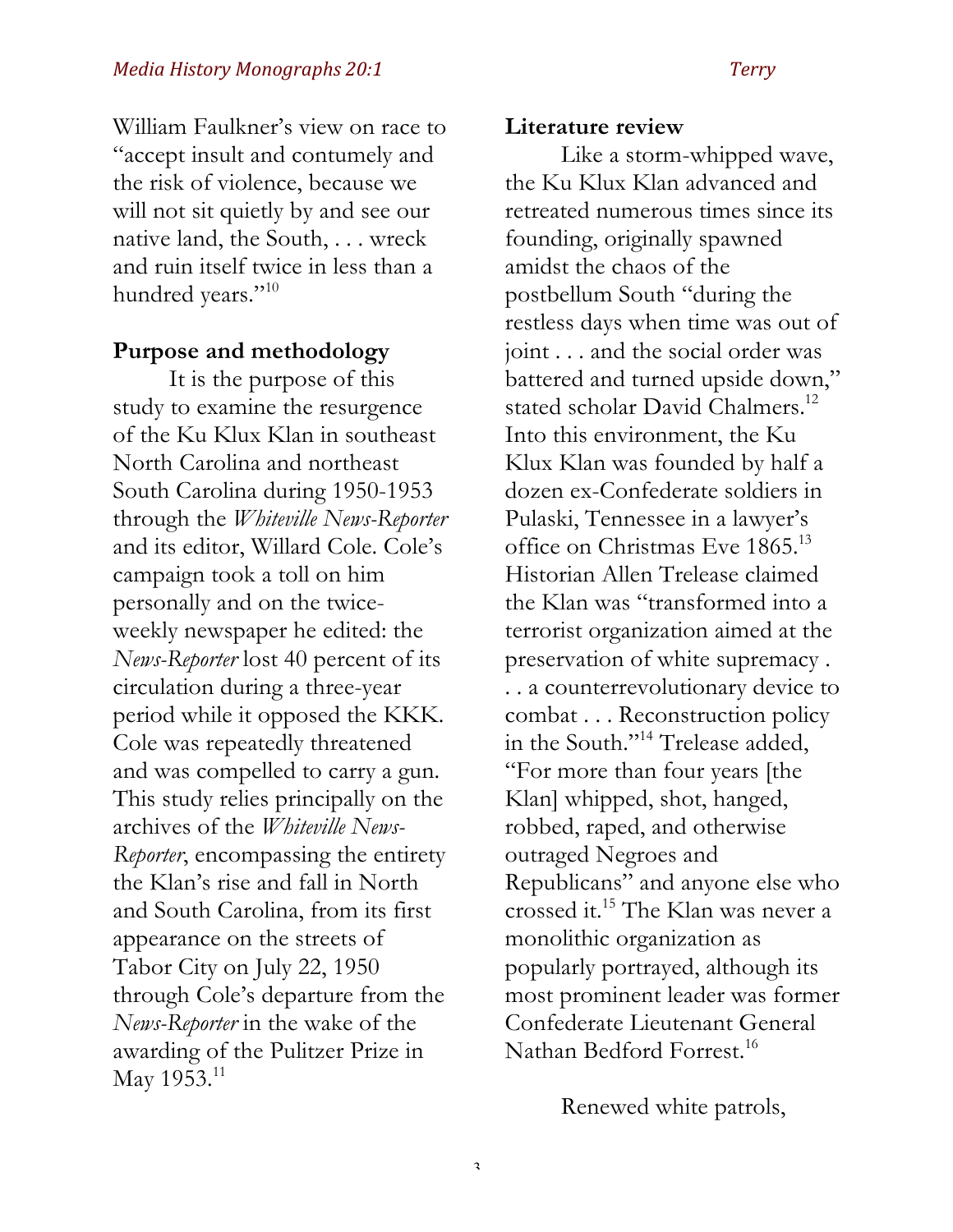Black Codes, and anti-vagrancy laws were all aimed at controlling the behavior and movement of freedmen and were passed in the first two years after the end of the Civil War.17 The violence was echoed in the Carolinas in the early 1950s as the Klan attempted to reassert its dominance. By 1867, in scholar Sally Hadden's opinion, "Klan members routinely resorted to violence … to punish freedmen for their political convictions and to prevent the enforcement of the Fourteenth Amendment."18 The increasing violence, murders, and kidnappings and goaded by President Ulysses Grant, Congress reacted with the Ku Klux Klan Acts of 1871 and the Enforcement Acts,<sup>19</sup> permitting suspension of habeas corpus and allowing federal intervention.<sup>20</sup> Driven underground, the Klan was given a new lease on life with the withdrawal of federal troops at the end of Reconstruction.<sup>21</sup> In historian Walter L. Fleming's estimation, nearly all southern white men in the post-Civil War period took part in the wider movement that modern observers call the Klan.<sup>22</sup> Fleming's scholarship runs counter to many histories that contend Klansmen were a distinct minority among

Southern men.<sup>23</sup>

The Klan reappeared in 1915, stimulated by D. W. Griffith's *The Birth of a Nation* and its romantic portrayal of the Klansman as the epitome of Southern chivalry.<sup>24</sup> A Methodist minister, William Joseph Simmons, took advantage of the racial tensions and formally reorganized the Klan in Georgia on Thanksgiving Day 1915 with a ceremony at Stone Mountain.<sup>25</sup> According to scholar Daryl Davis, the Klan was "depicted as the savior of the white race against the ravages and criminality of the black race."<sup>26</sup> Perhaps five million Americans belonged to one of the affiliated Ku Klux Klans during its height in the mid-1920s.<sup>27</sup> Even President Warren Harding was implicated. $28$  More than 40,000 Klansmen paraded down Pennsylvania Avenue in Washington, D.C., in 1924.<sup>29</sup>

Thrusting itself into the political arena proved the Klan's undoing, Chalmers contended; the Klan simply could not deliver.  $30$ Its organization was splintered by factionalism and the greed and immorality of its leaders.<sup>31</sup> The Klan expended considerable energy and political capital opposing Catholic Alfred E.

 $\Lambda$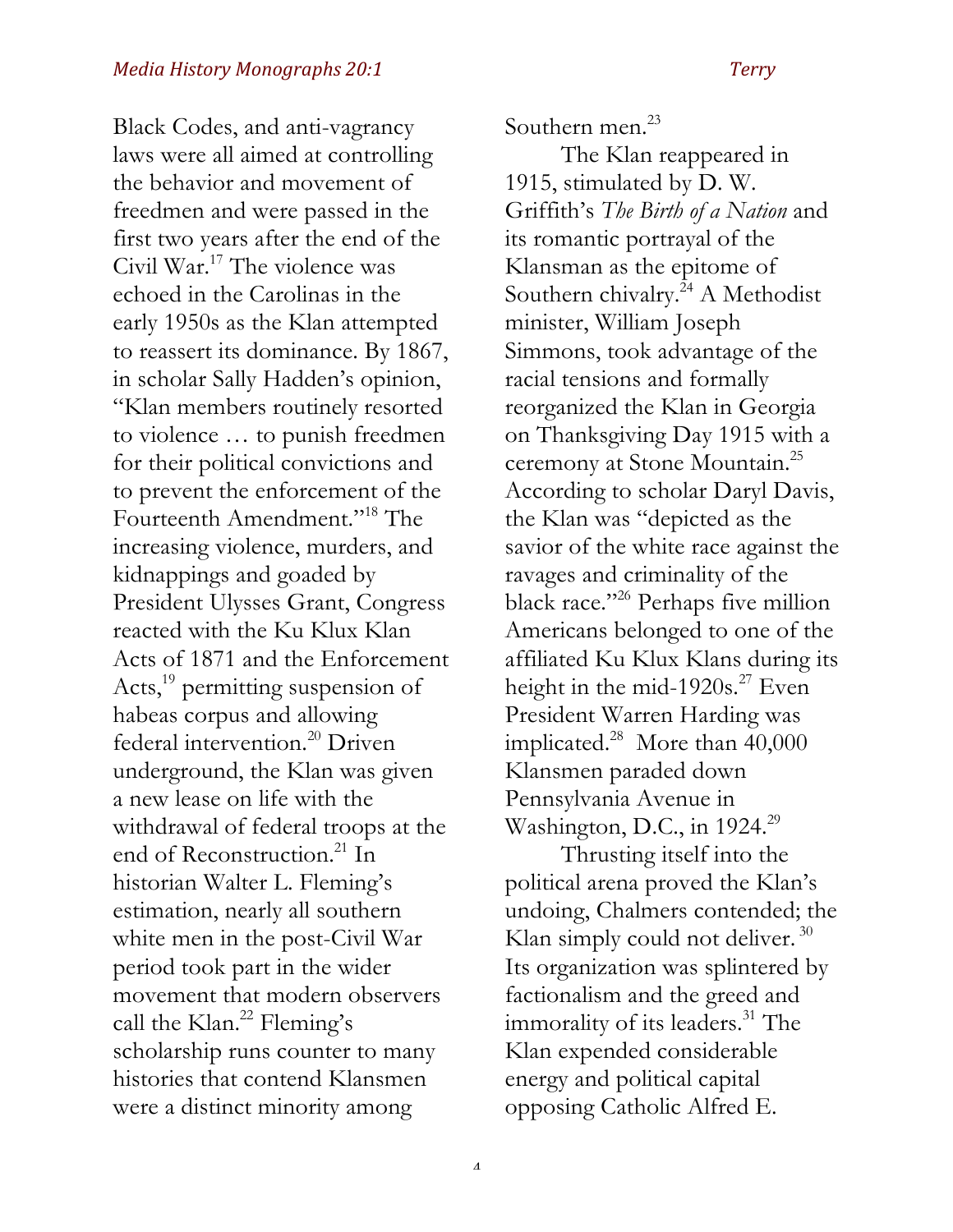Smith's bid for the presidency in 1928 and, whether because of that or other reasons, it experienced a sharp decline in membership after that election. Its image became one of "popular disrepute" in scholar Arnold Rice's view.<sup>32</sup> The Depression also contributed, in historian Daryl Davis's opinion, to the pullback of the Klan.<sup>33</sup> By scholar William Moore's reckoning, in 1930 there were only 35,000 Klansmen nationwide, a startling decline in half a decade.<sup>34</sup>

There was always a strong moralistic and nativist strain to the Klan, overlaid by religious convictions. In both its first and second iterations, the Klan, historian Kathleen Blee explained, "linked sexual morality to racial and religious hatreds by depicting Jewish, Catholic, and black men as sexual savages."<sup>35</sup> Blee noted, "Wrapping political issues in the mantle of moral concern obscures underlying political agendas."36 The image of white female purity and sexually predatory African American men were ubiquitous images that helped unite southern whites politically. As a technique, it effectively split the 1890s populist, progressive, and reformist movements in the South. It led towards segregation

and the disenfranchisement of blacks, according to historian Joel Williamson.37 This transformed the political and social system of the South for half a century.<sup>38</sup> The Klan stoked a primal southern terror, what Williamson calls "the older fear," that blacks would "rise massively and kill whites, or do them bodily injury, or destroy their property."<sup>39</sup>

In historian Peter Williams' view, "Violence has for centuries enjoyed a legitimacy in Southern culture that has shocked and baffled outsiders."40 This is "expressed in such forms as dueling, lynching, or even overly aggressive stock-car racing," plus the violent outrages of the Klan, Williams added.<sup>41</sup> According to Simeon Enser, an active Klansman in the 1950s, Klan violence had a salutary effect on people.<sup>42</sup> "It kept a lot of people that was raising hell, and beating their wives, and running around, damn, if it didn't keep a lot of them home," he recalled.<sup>43</sup> Some Baptist preachers were in the Klan at that time, according to Enser. $44$  In fact, some men joined the Klan to avoid becoming its target.<sup>45</sup>

Again at Stone Mountain, Georgia, this time on May 9, 1946, the Klan tried to rise once more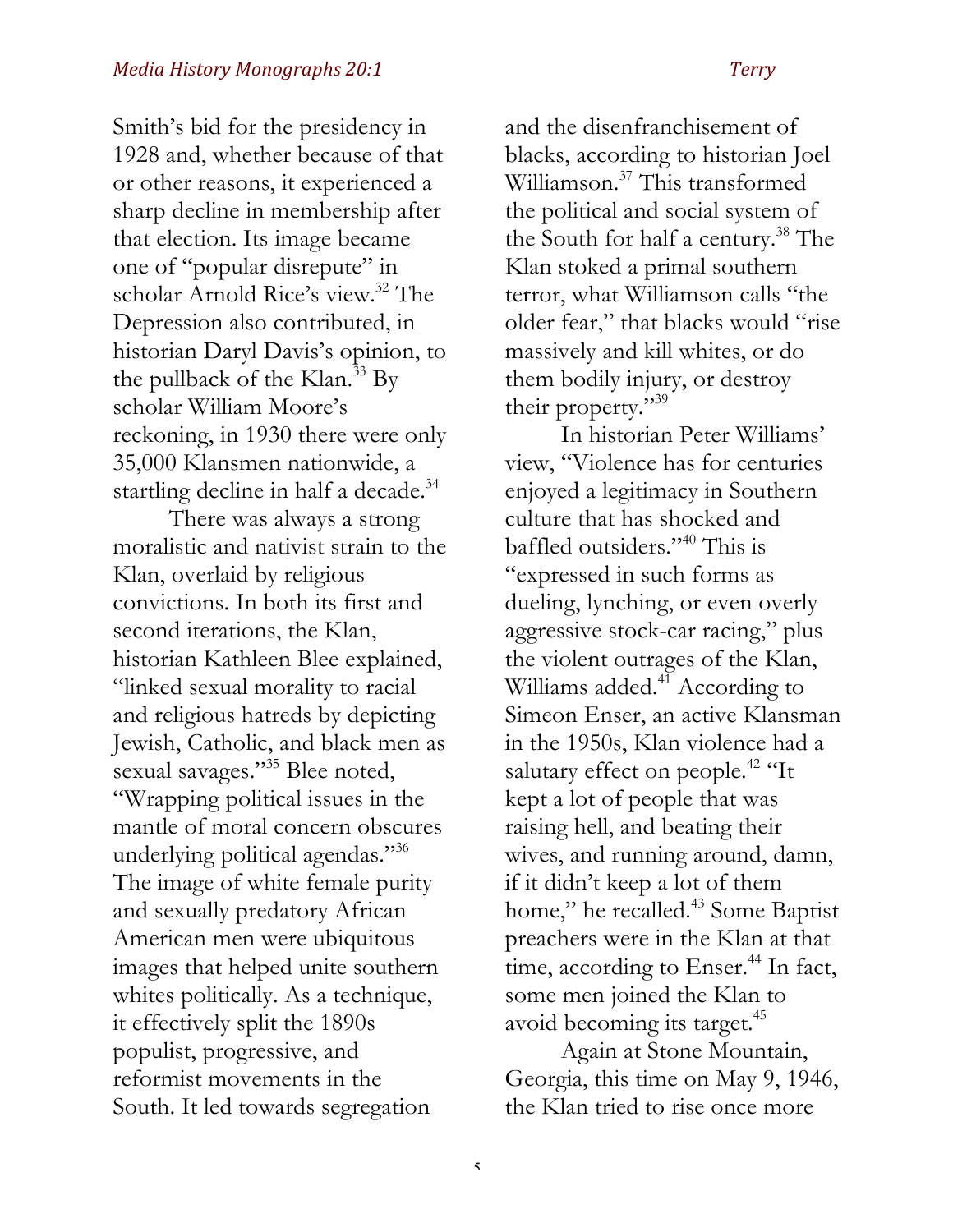from its own ashes, rejuvenated by an Atlanta physician, Dr. Samuel Green, who styled himself grand dragon.46 In the early 1950s, the Civil Rights movement was just stirring and times were again unsettled in the South.47 President Truman's unilateral integration of the military portended nothing good for Southern whites, many fretted. The southern "situation … seemed conducive to Klan reorganization."48

Green's death in August 1949 deprived the Invisible Empire of its only truly national leader until David Duke in the 1970s.49 Into that vacuum in the early 1950s in the Carolinas stepped Thomas L. Hamilton, who had attended the Stone Mountain ceremony. He was initiated, along with 500 others, into the Klan, and was made an officer of the reborn KKK.<sup>50</sup> It was Hamilton, styling himself grand dragon, moved to Leesville, South Carolina and reintroduced the Klan into the area, only to be challenged by Cole and Carter*.* 

As the  $20<sup>th</sup>$  Century blended into the  $21<sup>st</sup>$ , the number of hate groups doubled nationwide from 457 in 1999 to 917 in 2016.<sup>51</sup> The vast majority in 2016 (663) were anti-government "patriot" and/or militia groups that cast far wider nets of racism than the Klan, especially against Latinos and Hispanics. Scholar Patsy Sims claimed some violent hate groups regard the Klan as "outmoded and tame" and are committed to a "level of violence that makes the Klan pale" by comparison. $52$ Between 2006 and 2016, the number of organizations using a variation of Ku Klux Klan in their names had declined from 164 to 130 distinct groups.<sup>53</sup> Though accurate numbers are hard to come by and difficult to update, the Southern Poverty Law Center estimated there were between 5,000 and 8,000 active Klan members in the early years of the 21<sup>st</sup> Century.<sup>54</sup>

### **Cole's background**

Cole was born in Miller's Creek, North Carolina and graduated from North Wilkesboro High School.<sup>55</sup> The son and grandson of itinerant Methodist ministers, Cole spent a life in newspapers, jumping into journalism without a college education.<sup>56</sup> "We were brought up without any concept of race," his daughter Mary Jo Burnette recollected. "We were brought up to take account of people's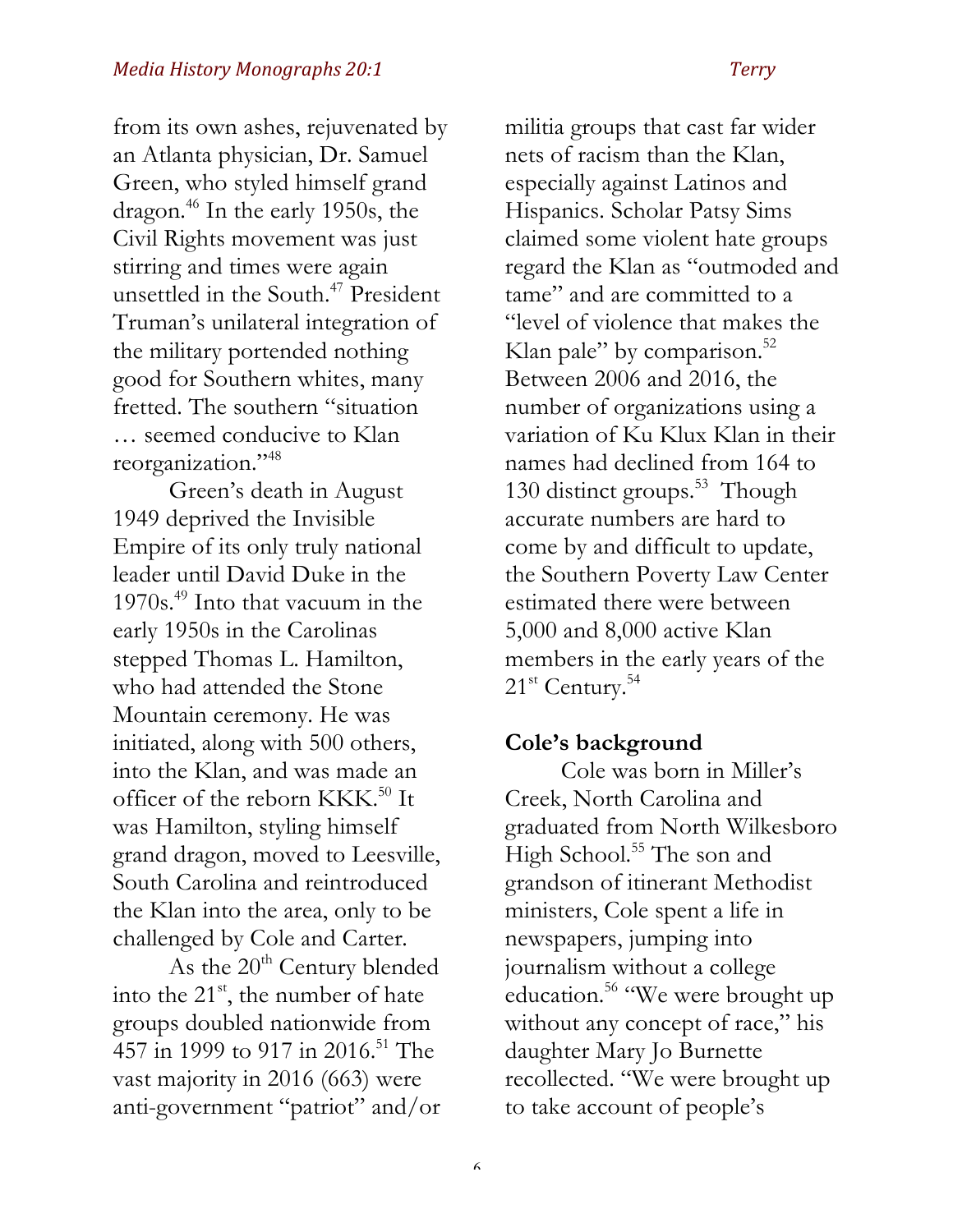character, not their color."57

Cole worked first at The *Journal-Patriot* in North Wilkesboro in the printing department. One day, the newspaper's publisher "came back and asked if there was anyone here who can write. My dad raised his hand. Two years later he was editor," Burnette remembered. <sup>58</sup> Demonstrating a flair for journalism, Cole eventually became editor of the *Ashe County* (N.C.*) Journal*, following that with a stint as a reporter for the *Winston-Salem Journal*. <sup>59</sup> He was married twice and divorced once from his only wife.<sup>60</sup> In the midst of the Depression, gambling debts forced him to leave his family and hide with a relative in Ohio.<sup>61</sup> He lived "the life of a hobo," said Burnette, drifting from jobs in the coalfields to construction.<sup>62</sup> He took over Carter's job for two years as executive secretary of the Tabor City Merchants Association before assuming the editorship of The *News-Reporter* in 1948.<sup>63</sup> He left the *News-Reporter* in 1954 for several years, working as a field representative of the United States Brewers Foundation. In 1958, journalism lured him back again, and he became editor of the justlaunched the *Lumberton Post* in

Lumberton, North Carolina.<sup>64</sup> He worked at the *Post* for five years before founding the *Robeson County Enterprise* in 1963, also in Lumberton. $65$ 

This study employs historical research methods to examine the actions and coverage of Cole while he challenged the Ku Klux Klan and sketches the frames of those events. Historian and social scientist Donald Shaw contended a quarter century ago, "The content of the newspapers reflect the day-to-day judgments of the press at one level and the intrinsic values of a social system and culture at other levels."66 Each small decision accumulates, demonstrating and creating with considerable precision a picture of the opinions of a newspaper and its effect and agenda for the communities it serves.<sup>67</sup>

### I. COLE CONFRONTS THE KLAN

On Saturday evening, July 22, 1950, the Ku Klux Klan suddenly appeared on the streets of Tabor City, North Carolina, 20 miles from Whiteville. A parade of nearly 30 cars carrying 100 riflebrandishing and robed vigilantes wound through its dusty streets; there was no violence at the KKK's first appearance. A little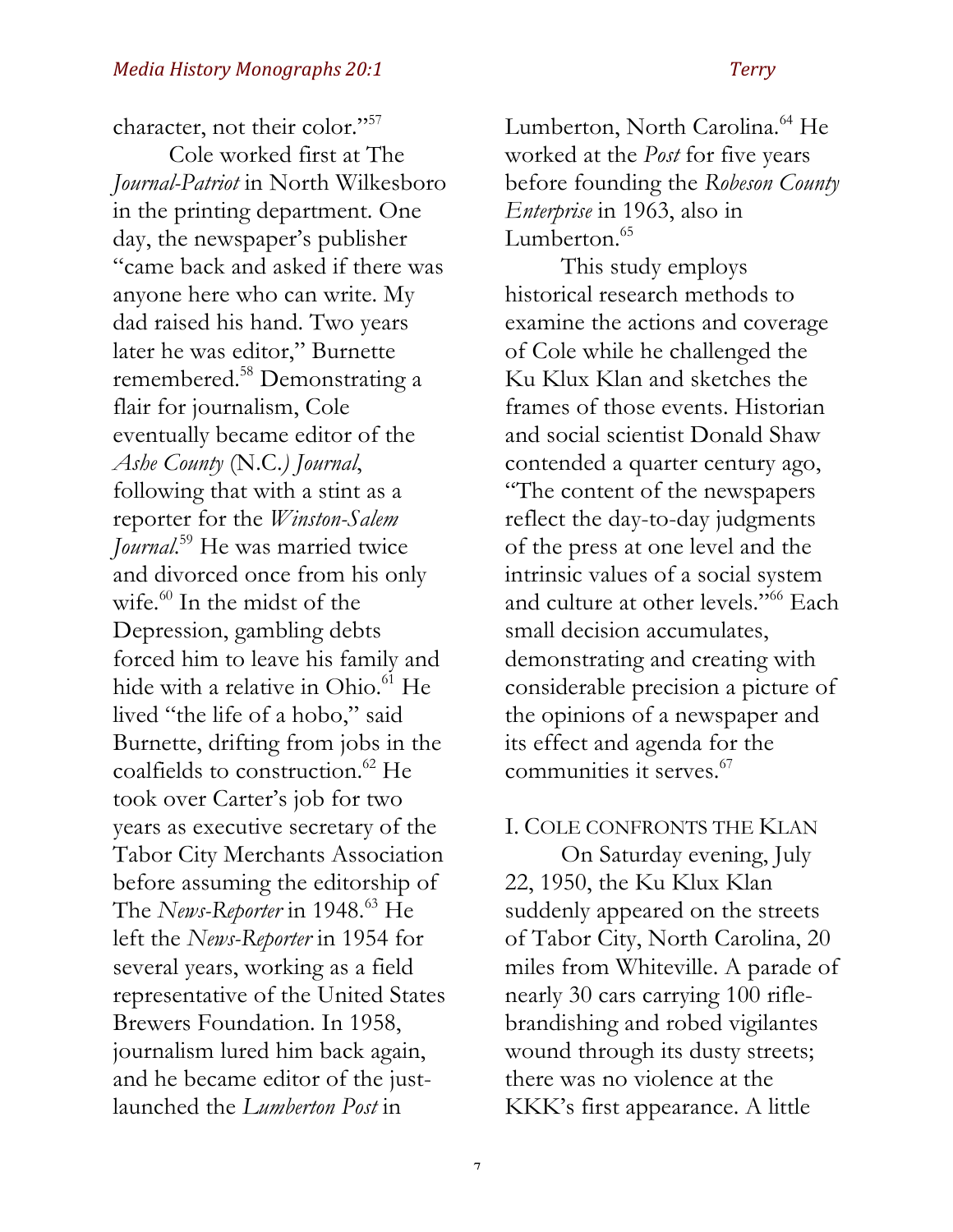over a week later, the *News-Reporter* on July 31, 1950 ran the first of dozens of editorials opposing the  $K$ lan<sup>68</sup>

Columbus County has no need for such demonstrations as was staged recently by the Ku Klux Klansmen in Tabor City. Indeed, it has no need for the Klan.

It may be that some good may have been done by this organization [in the past] but the evil so outweighs the good that any county and any state can well do without this type of fraternity.

Any organization, whose roster of members is not available to the general public, may be, quite properly, looked upon with considerable skepticism. However orderly their parades and their meetings may be, Ku Klux Klansmen need some distinguishing characteristic other than a face covering before they have any place in the American way of life.<sup>69</sup>

The *News-Reporter*'s second editorial appeared in the August 31 edition – no separate news stories had yet appeared in the

*News-Reporter* – and was in response to the Klan attack on Fitzgerald's Myrtle Beach nightclub that resulted in the death of a police officer/ Klansman. "When James Daniel Johnson donned the pants, shirt and coat of a Conway policeman," Cole editorialized, "he was wearing the uniform of protection. When he draped himself in the robe of a Ku Klux Klansman, he was wearing the uniform of deception. It was in such a uniform that he was killed."70 Cole continued,

Public judgment should … be withheld until an inquiry is completed … and only then will we know the full extent of the ignominy of this officer's demise.

If the information now available to the public is correct, Policeman Johnson got only what he deserved … The Klansmen, of which Johnson was one, had turned into hoodlums and "torn up" the dance hall …

It was bad enough for private citizens to cover themselves in the garb of the KKK, but for a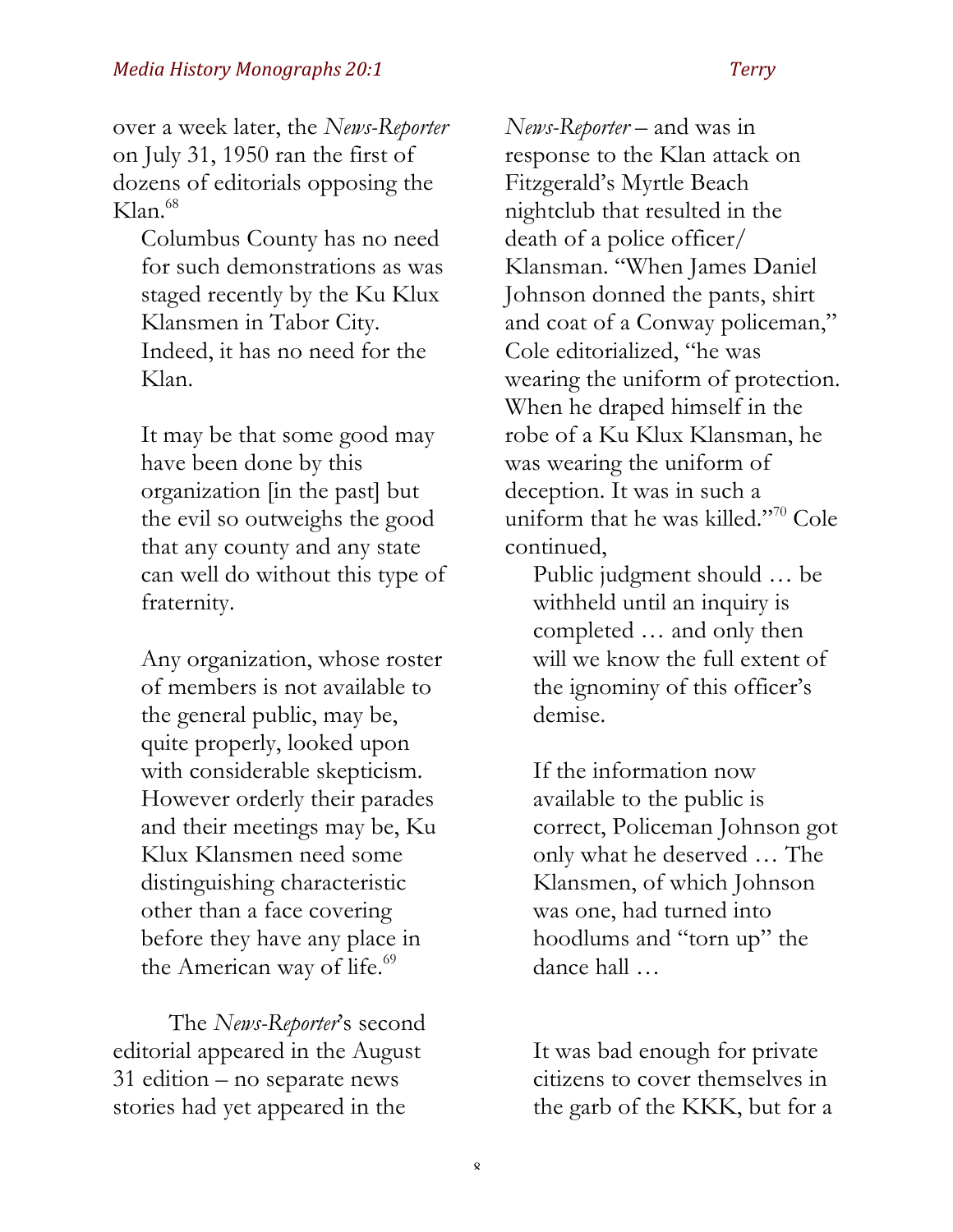policeman to put a KKK robe over his officer's uniform and then engage in hoodlumism is almost incomprehensible.

The hope here is that there will be more men who don the uniform of protection and fewer who don the uniform of deception.<sup>71</sup>

In a September 21, 1950 editorial, Cole blasted the Klan for dragging a swimming instructor from his car and beating him.<sup>72</sup> The *News-Reporter* blamed Hamilton for inciting mob violence in that same incident. "Sometimes there are extenuating circumstances when a man or men commit crimes of passion," said the editorial, "but there can be no mitigating circumstances when robed hoodlums attack innocent persons on the public highway."<sup>73</sup>

### **A cross carved**

An African American woman, Evergreen Flowers, was severely beaten by a mob of 40-50 unmasked men and was "virtually unable to walk" after the attack, the *News-Reporter* revealed in a January 22, 1951 front-page article.74 As a "caravan of cars" encircled the Flowers' rural home,

Mrs. Flowers' husband, Willie, retrieved his gun, but found he was out of ammunition.<sup>75</sup> He "ran" outside and went to the home of his brother about a half-mile away to obtain shells," though by the time he returned the assailants had fled.76 Neighbors reportedly did not recognize any of the cars or their occupants, the story contended. Because neither Mr. nor Mrs. Flowers was "robbed or marked," this "eliminat[ed] any suspicion that it was an organized act of the Ku Klux Klan," according to authorities.<sup>77</sup> Since the Flowers could not identify any of their attackers, it was "difficult to make any progress in the investigation," the *Times-Reporter*  explained.78

In the *News-Reporter*'s next edition, a front-page article revealed the North Carolina State Bureau of Investigation (SBI) had joined the investigation into the Flowers attack and new details were released.<sup>79</sup> No further violence had been reported to authorities, the newspaper observed. Mrs. Flowers had been beaten with a gun and sticks, had a cross carved into her hair, and shoved into the trunk of a car.<sup>80</sup> The Flowers' daughter was also home at the time of the attack,

 $\mathbf{o}$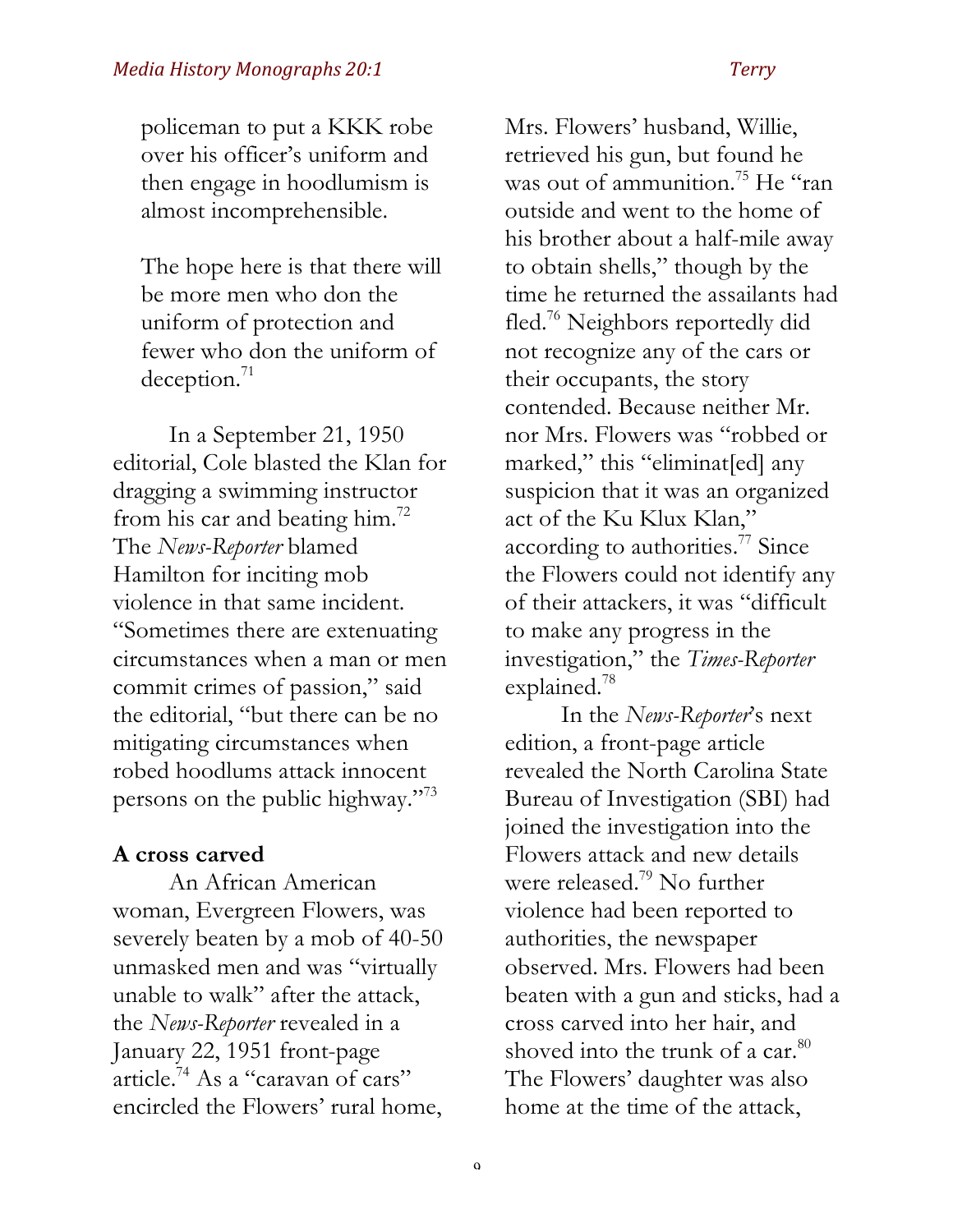which occurred just before midnight.<sup>81</sup> Conversations overheard between the nightriders indicated that Willie Flowers was the target of their attack.<sup>82</sup> Special protection was offered the Flowers, but they declined.<sup>83</sup> Authorities still clung stubbornly to their original assessment regarding the perpetrators, as did *The News-Reporter*: "There was a strong presumption that the Ku Klux Klan, as an organization, had nothing to do with the attack," The *News-Reporter* continued. "It was believed that a gang of hoodlums, some of them from outside the county, had imbibed too freely and had set themselves up as judge and jury."84 However, the article concluded, "The proximity of the Chadbourn incident to Horry County, where the Ku Klux Klan has been charged with numerous crimes against helpless victims, served to heighten State and national interest."85

Four days later, in a January 29 editorial, the *News-Reporter* discussed the Flowers incident, again without mentioning the Klan. Instead, it still referred to the nightriders as a mob and as gangsters.<sup>86</sup> "There is no sanity in such a mob and not a semblance

of decency in the entire group," Cole wrote. "Columbus County has no need and just as little respect for mob violence. Those responsible for this outrage deserve all the loathsome epithets that have been hurled in their direction and they must feel terribly cheap to have to listen in silence when called the sneaking cowards they are."<sup>87</sup> Finally, Cole stated, "Columbus County does not want men of their stripe to take action against any citizen, no matter what the provocation."88 A month later, the Flowers' home burned to the ground.<sup>89</sup> The Flowers family, however, had moved out of the rental property weeks earlier, though some of their property was still in the house and was destroyed. $90$  A Columbus county sheriff's department examination found no evidence of arson.<sup>91</sup> Nevertheless, the SBI was invited to assist in the investigation, said the *News-Reporter's* story on February 26.92 Future events and evidence would demonstrate it was a Klan attack.

In the dark overnight hours of Monday, April 30, 1951, "[u]nannounced and unobserved," masked Ku Klux Klansmen fanned out across Whiteville, plastering stickers across town.<sup>93</sup>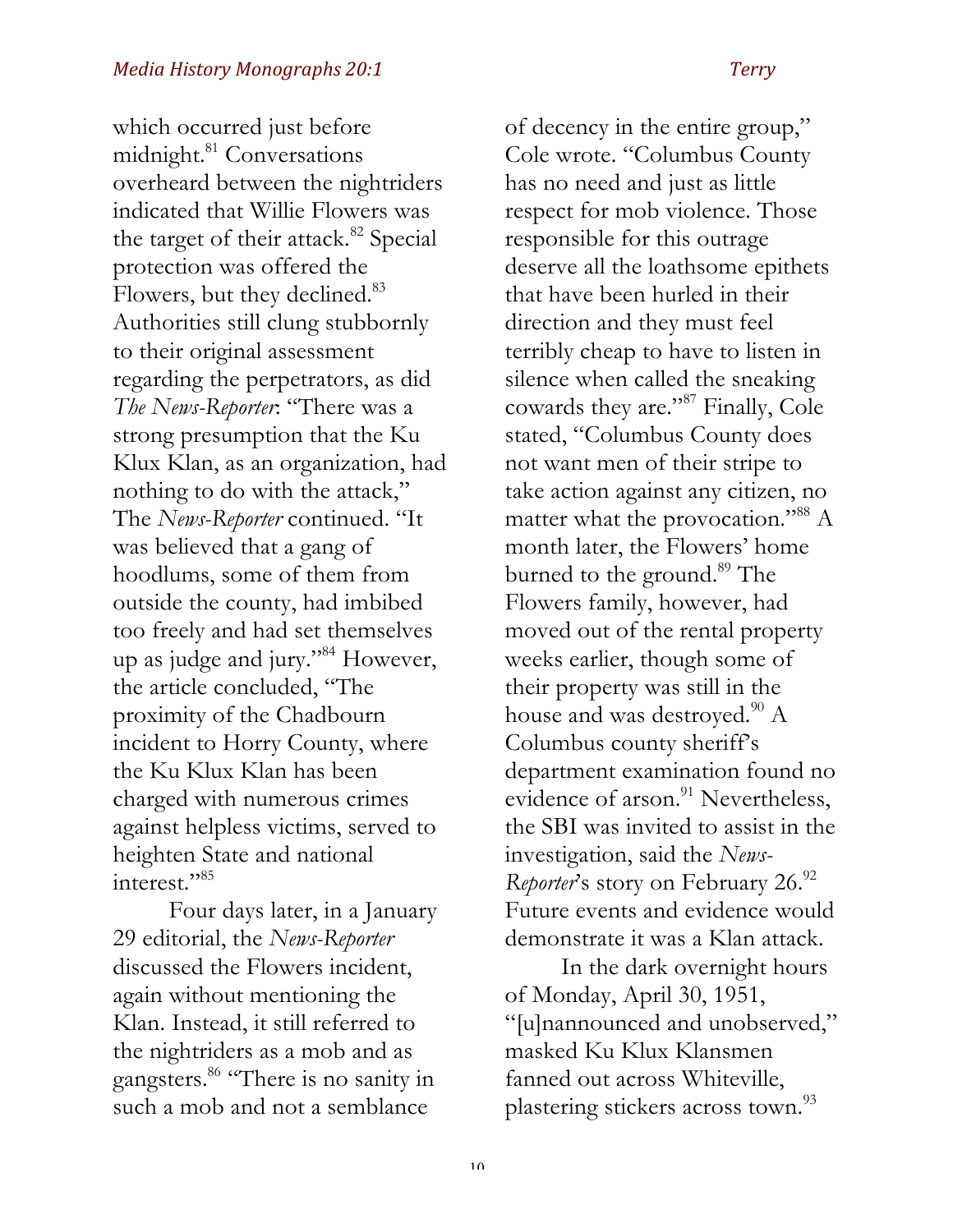The stickers read, "KKK: Yesterday, Today and Forever," next to an image of a Klansman on horseback waving a torch. Cole regarded the appearance of the Klan with rage. For the two years after Klansmen slapped those stickers on the *News-Reporter*'s building that April night, he angrily banged out articles and editorials on his ancient typewriter. Cole's worries for his safety were well placed, said the memoirs of Early Brooks, a former police chief at Fair Bluff before and during the Klan uprising. "It was very well know[sic] the New Report [sic] editor slept with his pistol at his bedside, as well as traveled with it," recalled Brooks.<sup>94</sup> "Most any of us would have taken a chance with him on his travels, but the occasion never presented itself."95

# **Unequivocal**

In a May 5, 1951 editorial, the *News-Reporter* responded to stickers incident in unequivocal language.<sup>96</sup>

Whether the pasting of stickers on doors and windows in Whiteville was the work of Klan representatives or pranksters, this is the sort of thing that is unwanted here.

The KKK has no place in a democracy.

The KKK is a symbol of mob violence. And mob violence is too much like a foreign ideology to be desirable in America.

Even if it were assumed that the Klan always has a noble objective when it marches in mobs, that is not the American way. Floggings lead to lynchings and lynchings lead to riots.

It cannot be said that justice is always meted out in a democracy, but there is no justice in mob action.<sup>97</sup>

"If there are Klansmen in this area," the editorial concluded, "let them take warning that their presence does not meet with the approval of the citizenry."98 As the editorial campaign and the violence escalated, Cole began to feel the effects personally. Handbills and notes were slipped under the wipers of his car and under the door of the *News-Reporter*'s office, warning that the Klan was watching.<sup>99</sup> Cole's children had a personal curfew,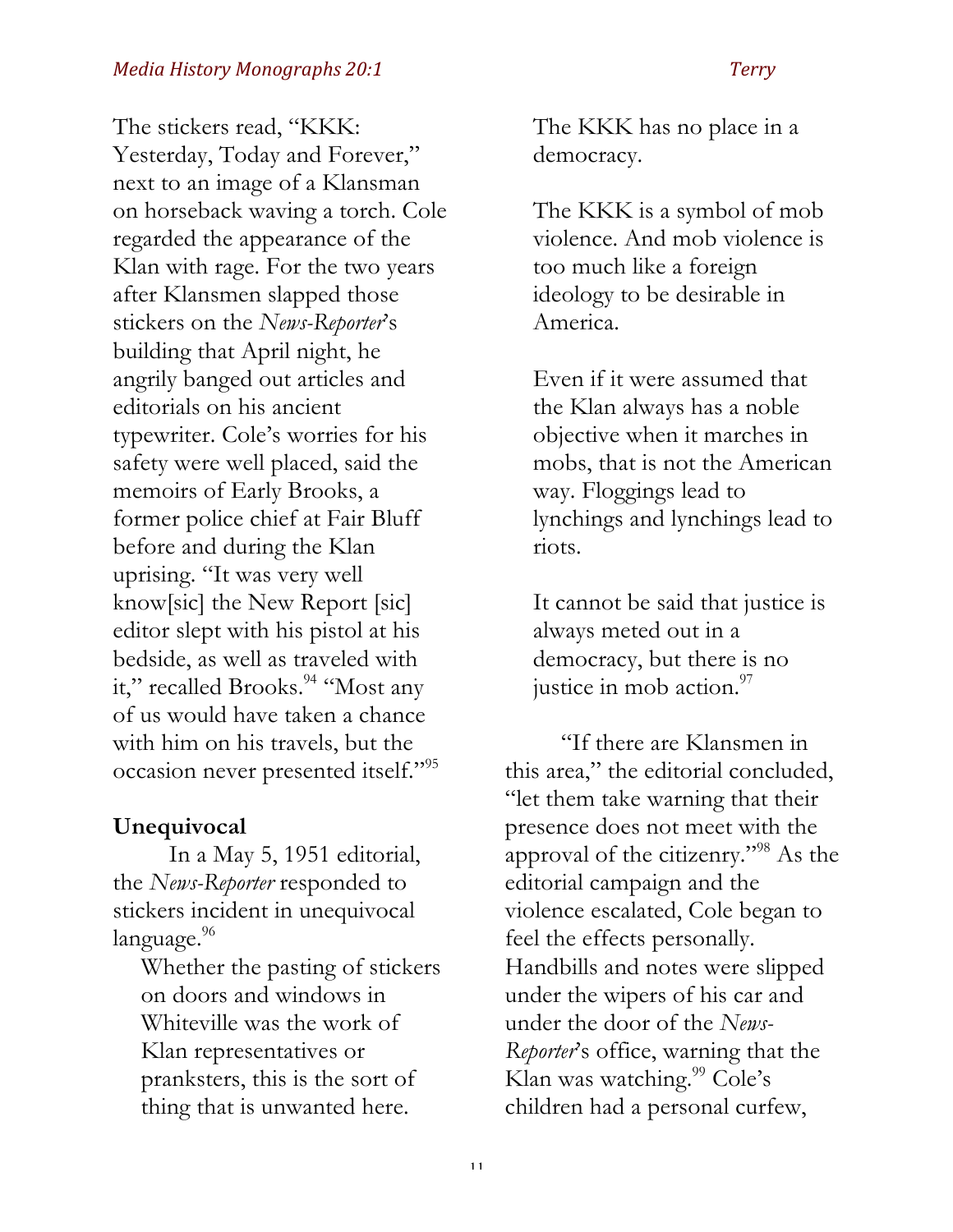keeping them indoors after dark.<sup>100</sup> Occasionally, the family would be awakened at their Clay Street home in the middle of the night by knocking at the front door. But there would be no one there.<sup>101</sup> Cole's car was vandalized.<sup>102</sup> James High was courting publisher Leslie Thompson's daughter and only child Carolyn during the height of the Klan campaign. "We were just not allowed to park outside of the house and stay sitting in the car," he recalled.<sup>103</sup> In those days, couples would often sit on the porch on a summer's evening, but that, too, was unacceptably dangerous. Coming home from a date, the couple "had to knock on the door and announce who we were … because the door was locked," something "a little unusual" during the early 1950s in rural North Carolina.104

Cole would often write late at night and the shadows and the darkness and the noises of the old building and the outdoors left him uneasy. "When you're working at night and the wind blows sometime and the doors shake" made Cole justifiably nervous in High's opinion.<sup>105</sup> Sportswriter Jiggs Powers found Cole poking his revolver in his face one night when he entered the *News-Reporter*

building quietly.<sup>106</sup> Both men often worked late at night, Powers because of the nature of sports and Cole, probably because of the lack of distractions. "At night [Cole] would rare back in his chair, brought him a glass [of bourbon] … and on his right side he had a pistol … and they would converse about" what Cole had written, High stated.<sup>107</sup> "What do you think about this? … Let me read you something,'" Cole would ask Powers, said High.<sup>108</sup> "Then he would light up a cigarette, maybe take a swig, but always like I say, had the pistol."<sup>109</sup>

### **A Sunday school picnic**

Cole splashed word across the front page of the August 13 edition of a night rally, promised to be the most spectacular in the Southeast for a quarter century.<sup>110</sup> Hamilton and Grand Dragon Bill Hendrix of Florida were slated to speak at a rally in a tobacco field on Saturday, August 18.111 The *News-Reporter* stated that District Solicitor Clifton Moore would prosecute anyone caught disguising his or her voice, giving secret passwords, and/or covering her or his face.<sup>112</sup> Cole reported on the rally in the August 20 edition. The story appeared on the front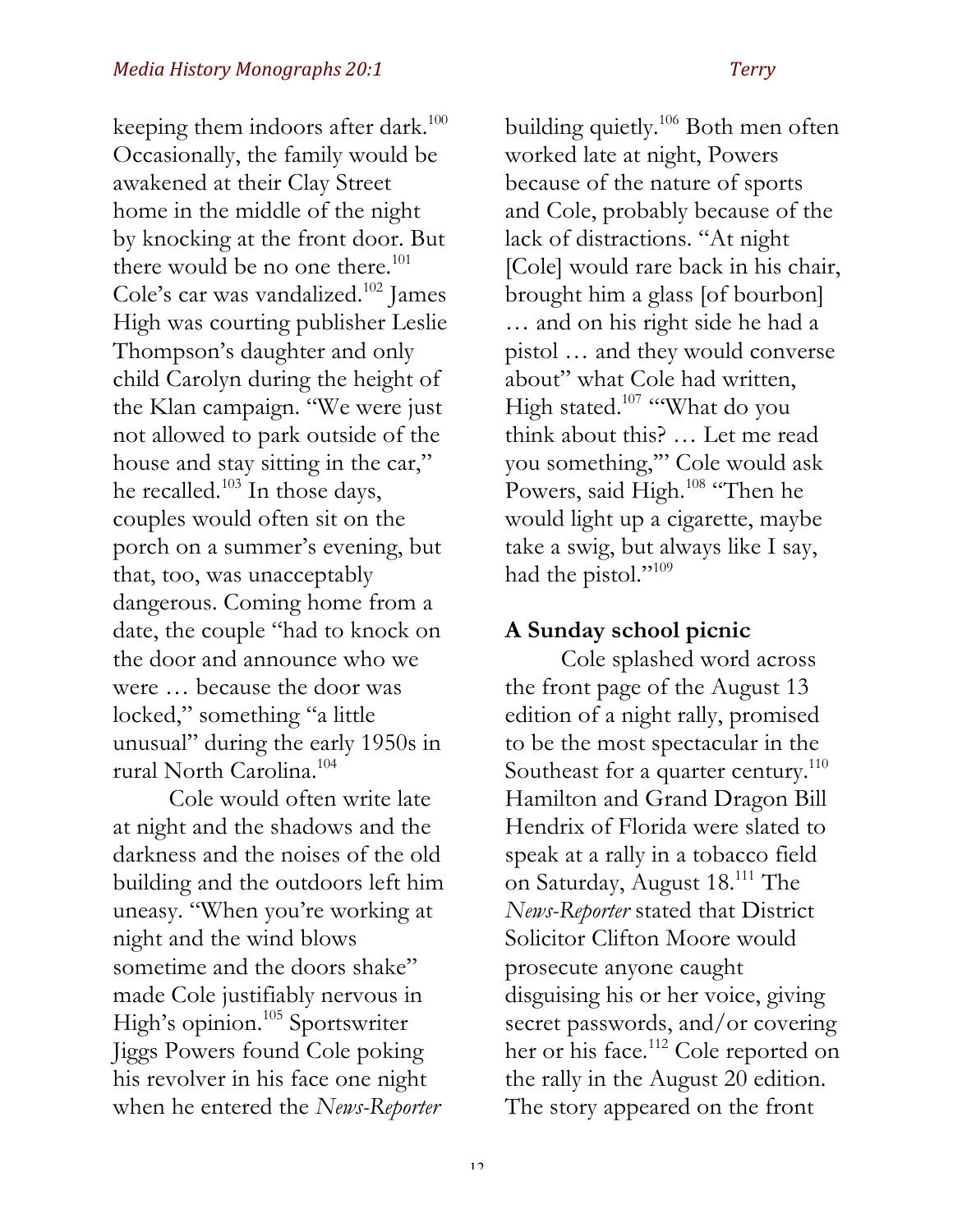page of the *News-Reporter*, as did virtually every article during the Klan uprising (editorials excepted). Cole made a conscious decision to let his community know that the most important issue facing the area was not the ongoing Korean War or the impending presidential election, but the challenge presented by the Klan.

"The Ku Klux Klan openly invaded Columbus County with a spectacular, circus-like roadside show eight miles south of here Saturday night," Cole wrote, "and defiantly declared that "there will be many more such meetings in North Carolina during the coming months ..."<sup>113</sup> Turning out for the well-advertised assembly were an estimated 5,000 people – robed Klansmen, Klan sympathizers, and those drawn through curiosity. The well-organized meeting apparently went off as planned.

> There was no disorder … Police seemed to be everywhere as a reported 97 robed Klansmen went through their ritual, but they had nothing to do except handle traffic. The Klansmen were as peaceful as a Sunday school picnic and the crowd was just as orderly.114

Scattered applause punctuated Hamilton and Hendrix's speeches. The two leaders "blasted virtually everything but the BIBLE and the Klan" for 90 minutes, Cole wrote.<sup>115</sup> Photographers lit the scene eerily with "almost continuous" picture taking.<sup>116</sup> A trio of Klansmen posed for photographs in front of their Klan banner as if it was a tourist attraction.117 As many as 700 of those present asked for membership applications, said a source. Applicants were reportedly vetted to prevent infiltration by law enforcement or anti-Klan sympathizers.<sup>118</sup>

On an inside page, another article appeared, filled with small observations and anecdotes from the rally.<sup>119</sup> "The audience failed to respond in saying the Lord's Prayer," when prompted by Klan leaders.120 Readers learned that there were "a million flash bulbs" and that *Life* magazine had sent several photographers, as had the Associated Press.<sup>121</sup> Hamilton tolerated the flashes until a photographer snapped a shot of Klansman passed out from the heat.<sup>122</sup> Hamilton told the crowd, "the KKK stands for truth, right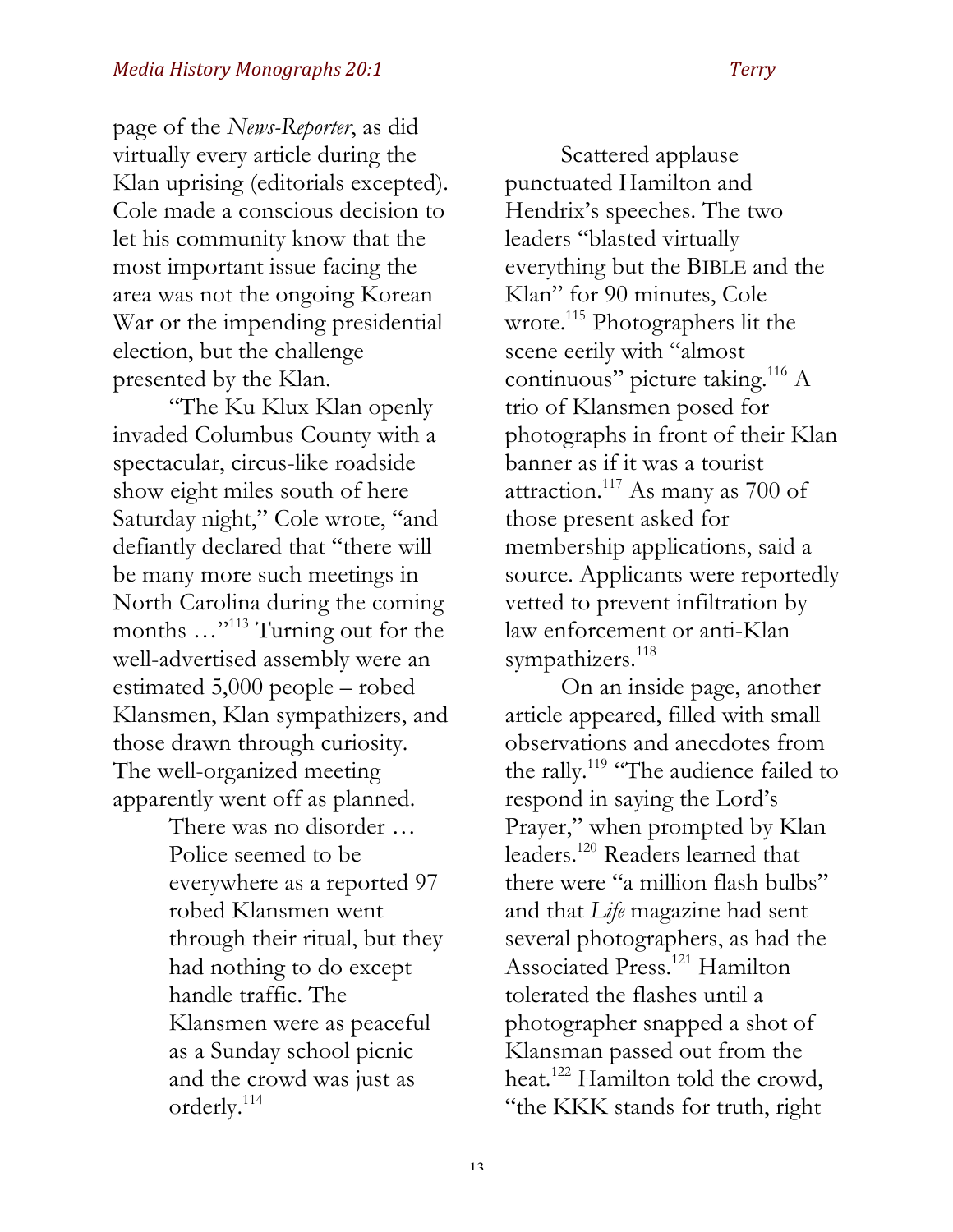and justice" and would "fight for segregation to the last ounce of blood" regardless of what the Supreme Court might rule.<sup>123</sup>

The Klan held a nocturnal rally in a field between Whiteville and Tabor City on August 18, 1951 prompting a rare front-page *News-Reporter* editorial.<sup>124</sup> It was the most intensely and overtly religious editorial by either newspaper involved in the Pulitzer Prize-winning campaign against the Klan. The themes discussed – morality, religion, loving thy neighbor, submitting to civil law, conformity to the social order – are many of the general themes interlaced throughout the entire campaign by the *Whiteville News-Reporter*.

The *News-Reporter* chose to frame the editorial through strong religious imagery, choosing "The Doctrine of Love" as its title in a good versus evil, love versus hate dichotomy. There are numerous other similar pairings in the editorial: defiance of the law and obedience, moral and immoral, Christian and antichristian, law and order and chaos. Just below the title of the editorial, in large letters, was a scriptural quotation: "Submit yourselves to every ordinance of man for the Lord's

sake."<sup>125</sup> It set the tone for the entire piece. "Every Christian should be concerned – prayerfully concerned – and every citizen should be concerned with what was advocated at the Klan meeting between Whiteville and Tabor City," the editorial began.<sup>126</sup>

Every citizen of our country should be concerned because the very foundation of our way of life – the Christian and democratic way of life – is at issue. Are we to become a nation where class is pitted against class and race against race?

The doctrine expounded by the speakers at the meeting was, in the main, a doctrine of hate and defiance – defiance of the law … Hatred of certain people and groups and races was fervently demonstrated. Certain conditions that exist in our midst were related in an effort to justify this doctrine of defiance of the law and legally constituted authorities … The failures, evil and immorality of some were used as some of the pitiful reasons, or excuses, to justify this group taking the law into their own hands, becoming self-appointed judges, jury and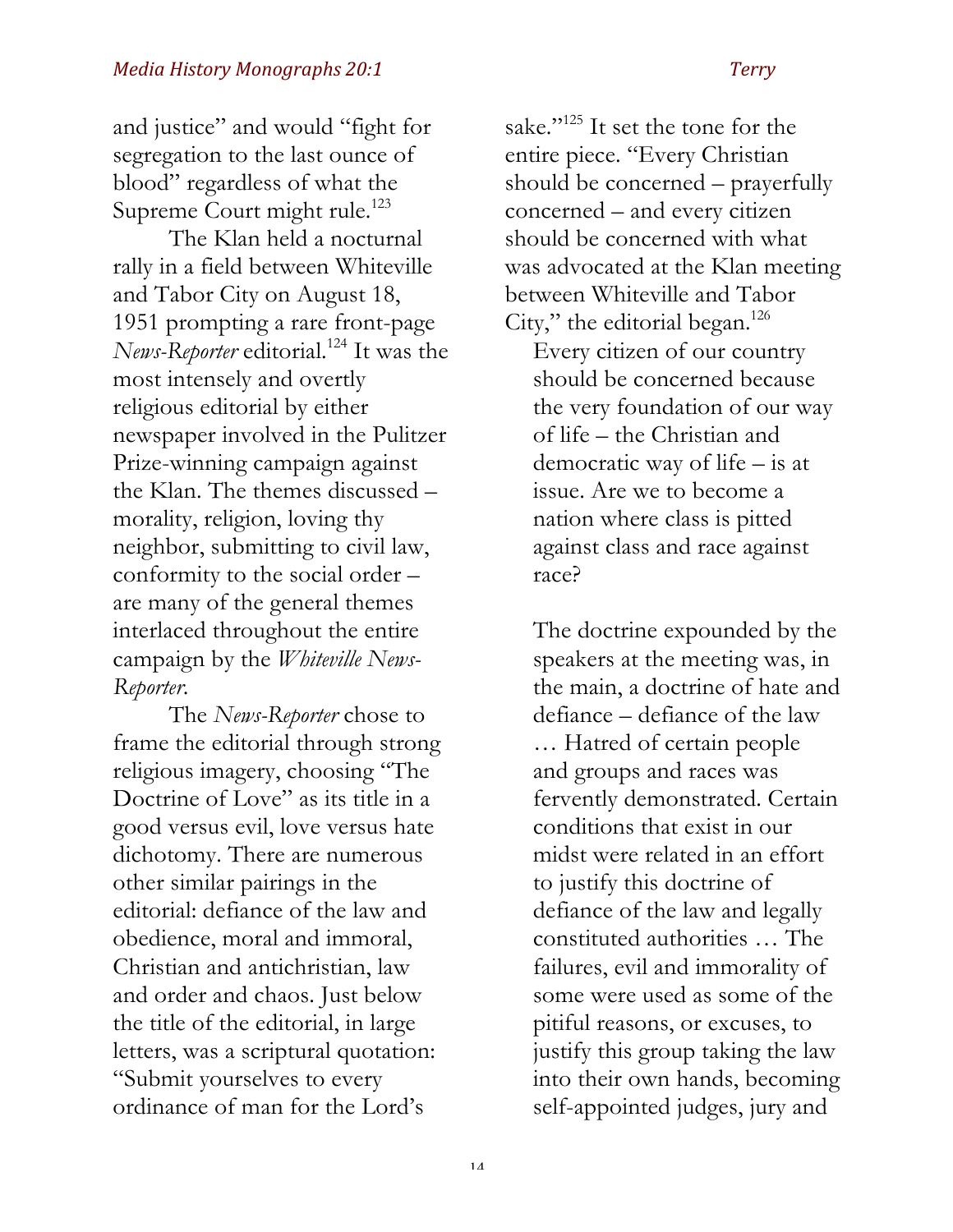executioners. Such a philosophy is difficult of acceptance.<sup>127</sup>

After setting the scene, the editorial then moved into the heart of the religious argument. Jesus taught us by saying, "Thou shalt love thy neighbor as thyself." "And who is my neighbor?" the lawyer asked Him. He answered with the parable about the good Samaritan, with which we are all familiar. This parable teaches us that our neighbor is anyone – red, yellow, black, white, Jew, Gentile, Catholic, Protestant, Budhist [sic], or Moslem . . . Our neighbor is all men because God created man – all men – in His own image, and after the creation, God blessed  $man<sup>128</sup>$ 

Then the editorial moved from God's law and sphere into that of humans: law, liberty, and order. The *News-Reporter*  contended that Christian duty required obedience to human law to protect a nation from external and internal enemies.

The very existence of our material world is founded upon the law and order of God, as

taught in our Bible. Our social order is founded upon the laws of our land. Our country was founded upon the principles of freedom and liberty. Our laws are based on the wisdom of the ages. We, as citizens of this country, have the Christian duty, as well as the patriotic duty, to uphold and defend our country from attack, both from without and within. We have only to become acquainted with what is going on in the world today to realize that ours is the most favored nation, and we, as citizens of it, are the most favored of all peoples. We reached this position, not by defiance of authority, but by living under and in obedience to the laws which we have (or should have) a part in making. We reached this position, not by hating one another, but by an honest effort to understand our neighbor.<sup>129</sup>

Concluding, the *News-Reporter* urged forgiveness, not retribution.

The challenge that faces our nation and world today is not the hate doctrine as preached so fervently on this recent humid August night between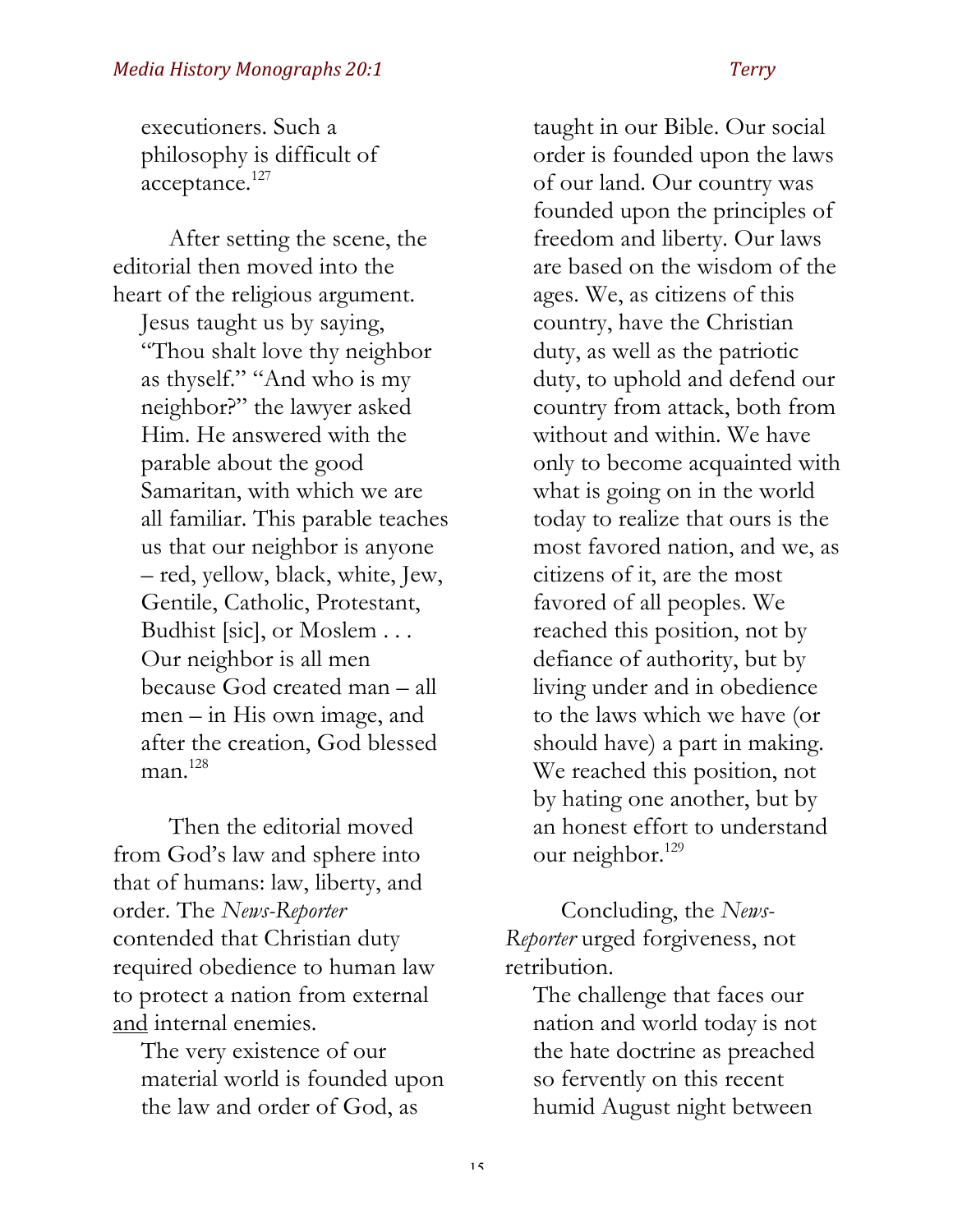two of Columbus County's important communities, but the doctrine of love as taught by the Blessed Messiah two thousands years as He walked in a world that was just as sinful as the one we know . . . in a world that He pleaded with to render unto Caesar the things that are Caesar's and unto God the things that are God's . . . in a world where He was to hear men who hated, not loved, so bitterly that it chose a murderer in preference to the Son of God . . . a doctrine of love, not hate, such as Christ manifested when He prayed: "Father, forgive them for they know not what they do."130

There should be no hatred – no hatred even of the Ku Klux Klan. There should be only an earnest effort to understand that Christ taught obedience to law – that he preached a doctrine of the brotherhood of  $man<sup>131</sup>$ 

An editorial in the August 20 issue, suggesting that Klan headgear might be masking hoodlums, drew a threatening letter from a Klan sympathizer,

published on the front page of the August 27 *News Reporter*. <sup>132</sup> In a few sentences, rife with grammatical errors, Cole was told to "stop your yapping about the KKK," since it was "only out for the right things in life," the letter writer stated.<sup>133</sup> "Every decent person is in favor of the KKK & their purpose," so "stop acting the fool" and "you wont have anything to worry about."<sup>134</sup> The letter concluded with a warning against further "publistie" and to "watch your step here after."<sup>135</sup> The *News-Reporter* did not comment or reply editorially, though it is important to note that the newspaper was allowing its opponents the right of reply and did so in as prominent a location as its own criticisms of the Klan. Carter believed doing so actually helped prevent physical violence against the editors and reporters opposing the Klan.136

### **A thin crowd**

The next Klan rally, nearly two months after the first, drew a thin crowd that "seemed indifferent and munched boiled peanuts as if bored by the proceedings."137 What it lacked in numbers, it made up in vitriol, according to the *News-Reporter*'s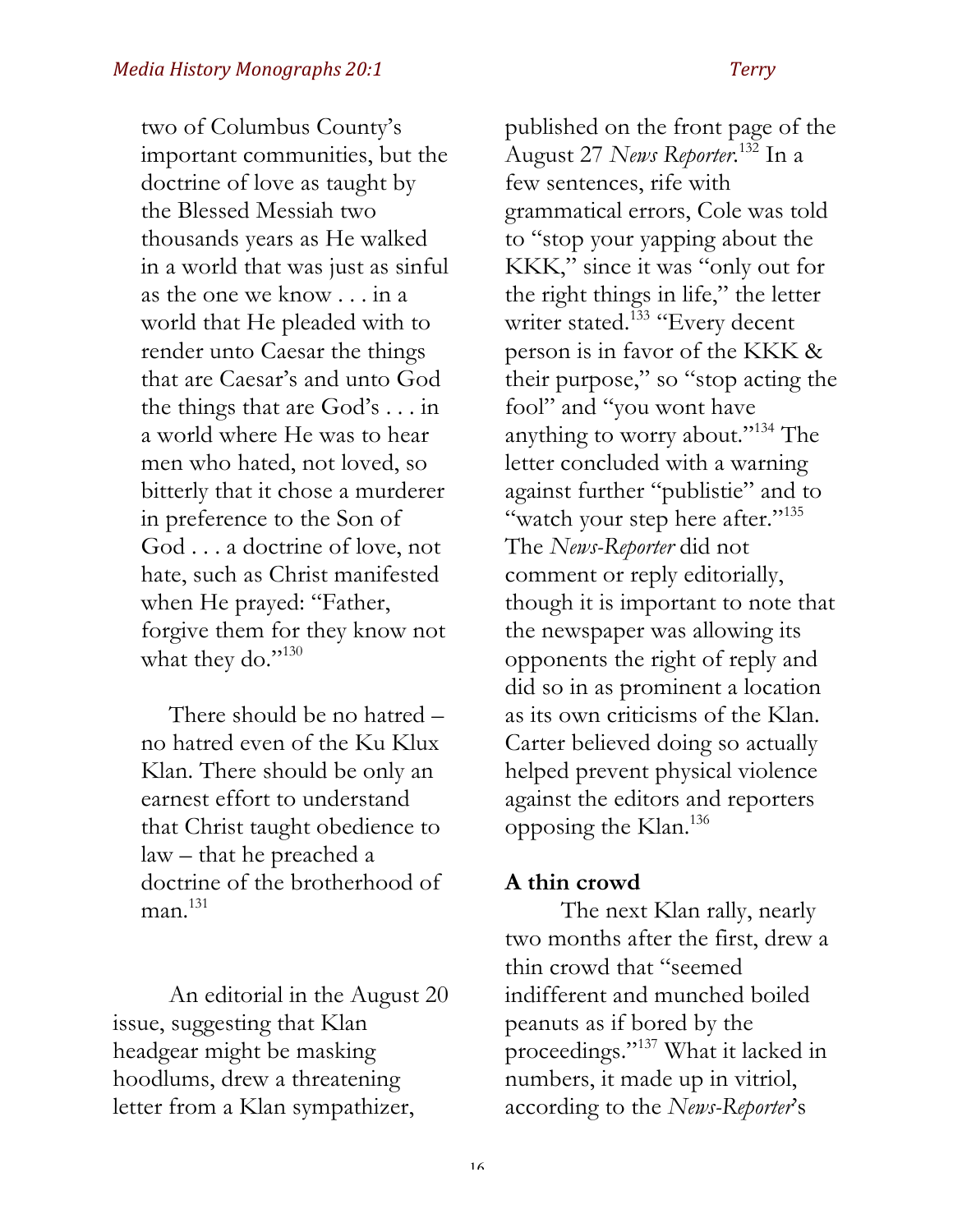account.<sup>138</sup> The Klan "emptied its bag of hate in an hour-long tirade before a few hundred people . . . on the same field where it attracted 5,000" people earlier.<sup>139</sup> Instead of "praying language," Hamilton "hurled unprintable words at the Klan's pet hates."<sup>140</sup> Three days later the *News-Reporter* commented editorially on the rally along with the earlier one in August.141 "In the August Klan rally, Grand Dragon Hamilton prayed piously and invoked the blessings of God," opened Cole's editorial. "It was a stirring appeal with every indication of reverence and was accepted as such even by those who disagreed with his subsequent declarations of hatred."<sup>142</sup> Cole came to the point of the Klan in the next paragraph.

What is underneath the Klan's cloak of piety came to light at the second rally. Undoubtedly peeved by the lack of public response to his hate campaign, Hamilton could restrain himself no longer and unleashed a tirade of unprintable words, calling people names not used in polite society and certainly not by people who claim an affinity with the God of love.<sup>143</sup>

A month later, the Klan rated another editorial, this time in the wake of the arrest of 11 of 25 robed Klansmen for parading down the aisles of a church in full regalia and then stepping onto public property while still masked in violation of a new South Carolina law.144 About a dozen of the Klansmen escaped police, doing "what any scared rat will do," Cole remarked, "scurry for the cellar and the attic."<sup>145</sup> Horry County, South Carolina sheriff Norman Sasser was applauded for "a long struggle in his balliwick" that eventually culminated in the arrests. "He couldn't convict anybody for the murder of a Conway policeman because a grand jury wouldn't indict," the *News-Reporter* editorialized, "but the South Carolina Legislature gave him and other officers an anti-mask law which should prove most effective."<sup>146</sup>

### II. FEAR RODE ALONG

It was rare for a byline to appear in the *News-Reporter* of this period. However, on the front page of the November 19 edition was an exception, "Fear Rode Along," carrying Cole's byline and set in two-column type.<sup>147</sup> It was the story – part-opinion, part-fact – of one of the victims of the nightriders. "I saw the dark spots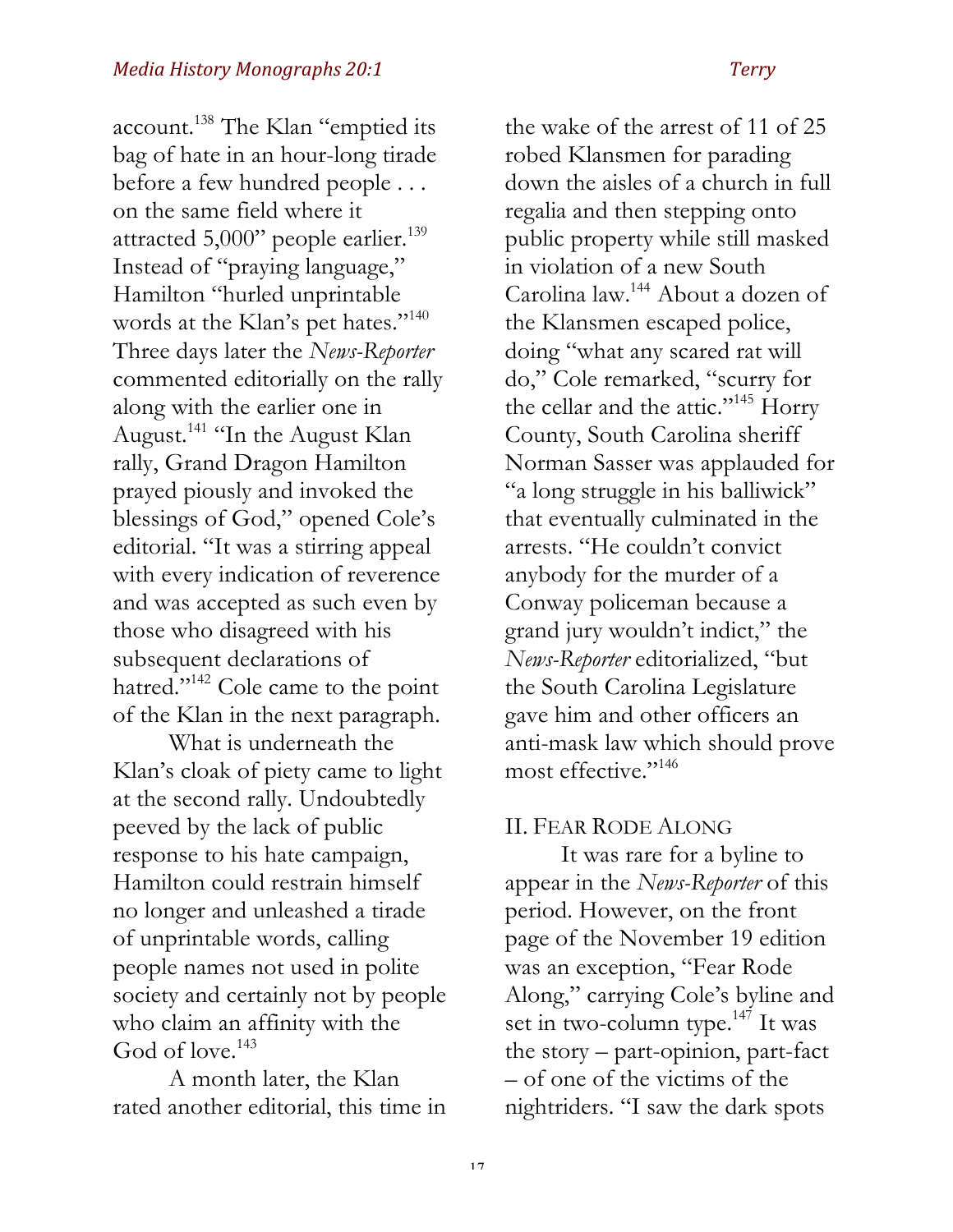# on the victim's thighs!" Cole began. "Through the red coloring of a common disinfectant, I saw the results of a vicious assault by masked hoodlums," made by a leather strap "cut from a discarded harness for a horse." He continued the narrative:

He told me how it happened. He was at home, where all citizens, both good and bad except those convicted of crime and sentenced to jail, should be at 11 o'clock at night. The guise of an emergency was used to bring him out into the open, the details of which will be omitted from this item. Ordered inside a waiting automobile, he sat down with burly men whose faces were hidden by masks. Let all the honest, upright, God-fearing people take this ride with him!

For a mile or so, his eyes were free to see whatever there was to see in a murky night. Others sat in the car, but they were not the only passengers. Fear, with a capital F, rode with him. A screaming, hysterical family had seen him go. Their cries were still ringing in his ears.

Where? What? Why? These

were questions which surged through his fear-stricken mind. But for the moment they went unanswered. As the victim and Fear, and his captors rode along, other cars joined the procession. And a blindfold was put [on] . . . to blot out everything except the unreasoning dread of what might be in store for him.

Cole then turned to the attack itself, delivering images that must have taken his readers right to that spot on an empty country road.

Perhaps, it was less than an hour that passed before the victim came face to face with his punishment. Two men held both his arms. And the barbarism of centuries ago welled up in the men who had gathered for this resurrection of savagery and bestiality.

Swish went the instrument of torture as it slapped against human flesh on one leg. Swish went a similar instrument of torture as it struck the other leg. And alternately went the belt-type pieces of leather as a man on the left and a man on the right satisfied their lust for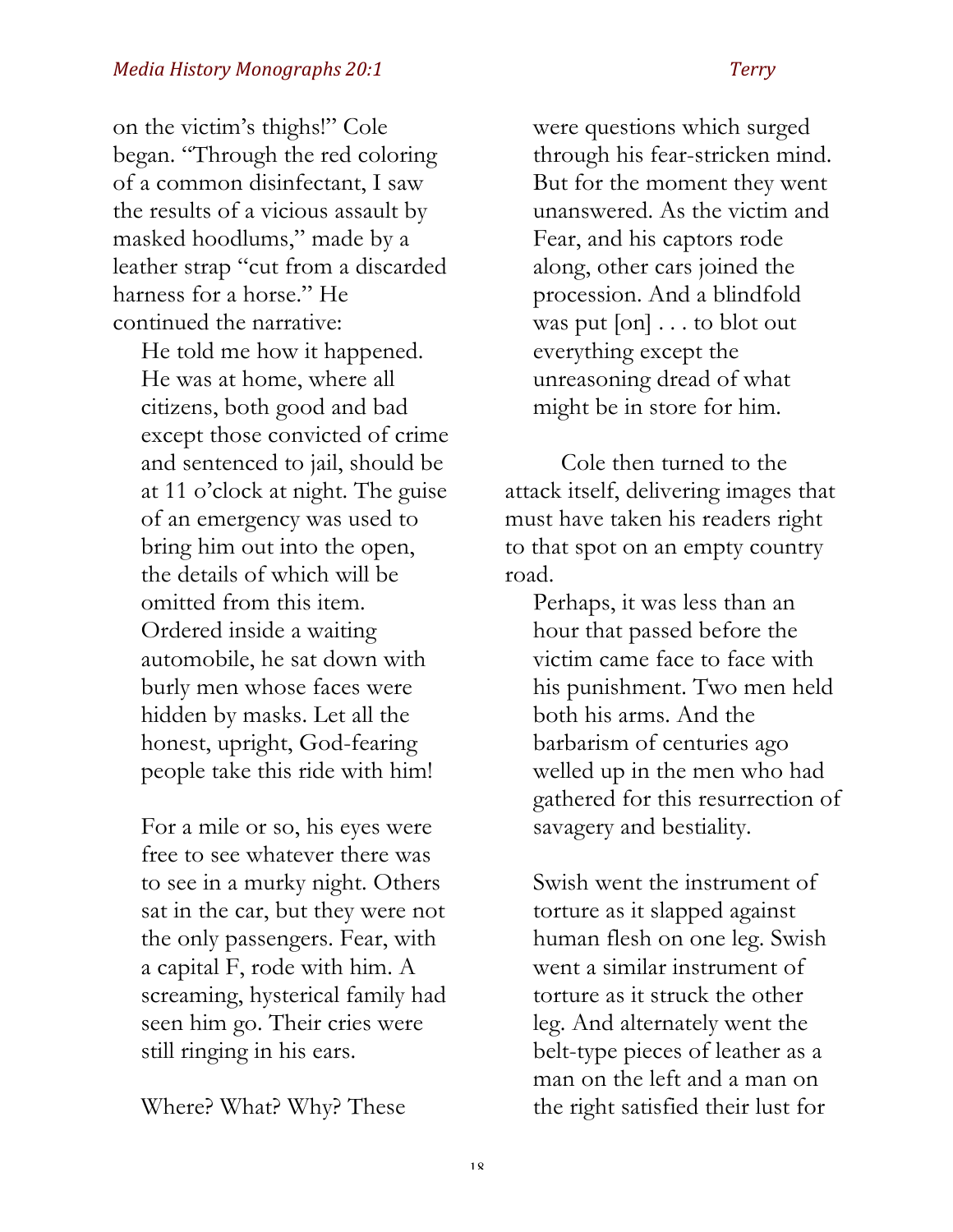the sight of pain.

When these gentlemen (?) of law and order had finished with their human target, they set him free – free to go home but not free of fear.<sup>148</sup>

The investigation was at a dead end and the logistics of the case were daunting. "Can they patrol everey [sic] road in the county? Can they call every citizen in for questions and get an admission of guilt from the guilty?" Cole asked.149 He wondered whether it was the work of Klansmen. "Your guess is as good as mine. But they were wearing masks. And this sort of thing wasn't happening before the KKK was organized in this area," he believed.150

The victim I talked to declared emphatically that he was innocent of the fault which the masked men gave as their excuse for the flogging. I don't know about the merits of the case. I just saw the results.

The bruised flesh made me wonder how many others have been treated in the same manner. It raised the question of how many citizens cannot go to sleep at night with a feeling of security that they will not be molested in the privacy of their homes.

"Officers will never raise the curtain from this sort of lawlessness and hoodlumism," Cole admitted, because there simply were not enough personnel.<sup>151</sup> He chose to overlook the obvious – that some of those officers were either Klansmen or at least sympathetic to their cause. It would take "an aroused public" to dismantle and banish the Klan, he concluded. "Until this is accomplish [sic], each citizen may well ask the question: Am I next?"152

A photo of the bruised legs of Clayton Sellers, who was unidentified, appeared in adjoining columns. <sup>153</sup> The front-page banner story described two recent floggings.154 Sellers was kidnapped from his home, but not without a struggle. Both his wife and he managed to fire five shots at the masked men who abducted him, while his mother nearly pulled off the mask of one of the nightriders.155 Sellers was taken across the South Carolina line, flogged with a piece of tire, and accused of beating his mother, a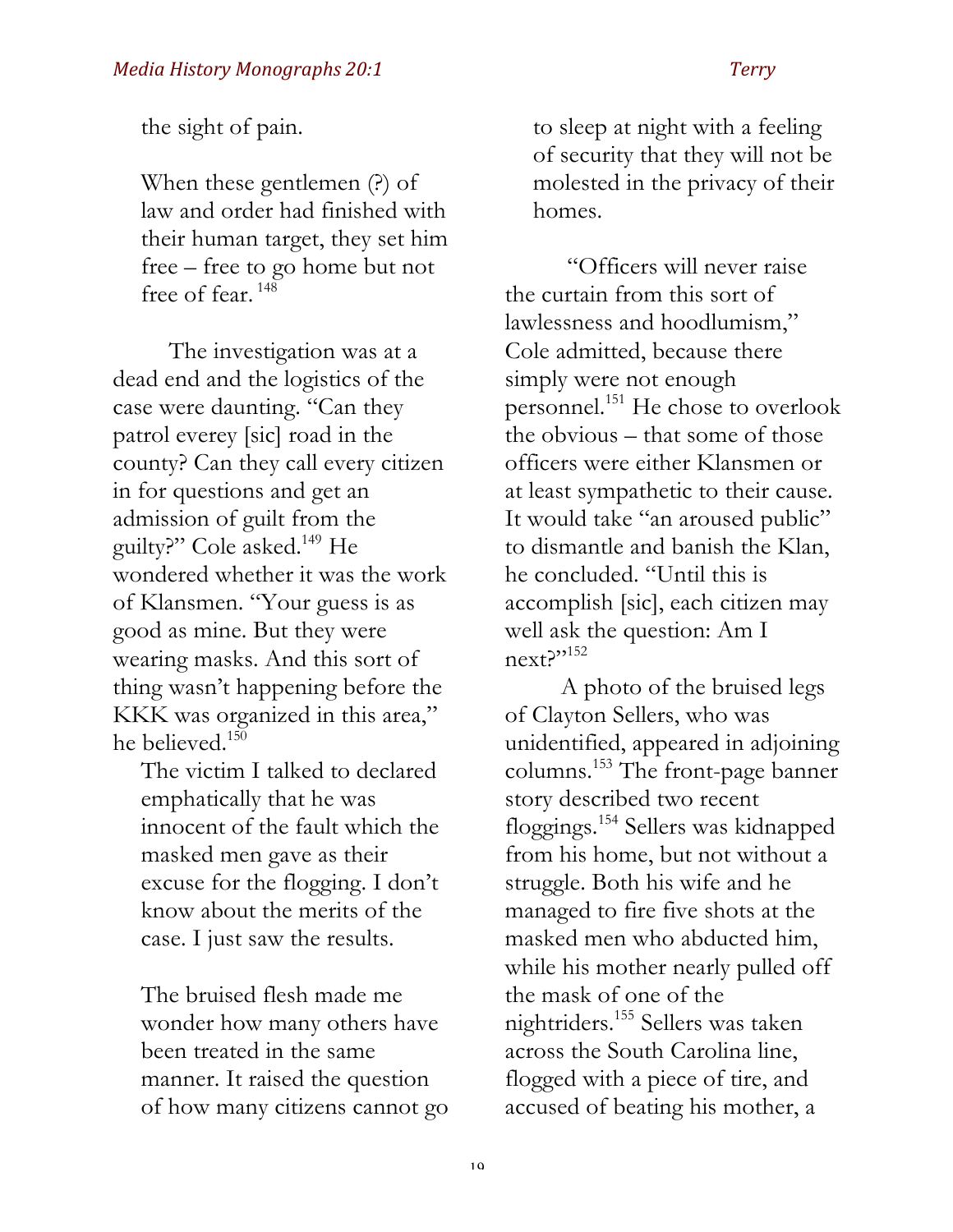charge he denied then and later.<sup>156</sup> The beating of Robert Lee Gore was detailed in another front-page story, with a notation that it had not been reported immediately by the victim, said the *News-Reporter*'s account.<sup>157</sup> The Klan's campaign of violence was accelerating and the pages of the *News-Reporter* began to fill with stories of the KKK.

### **A dream**

"We dreamed last night of a trial in court," Cole began an editorial on November 26, 1951.

On the bench sat a man wearing a robe, but not the robe of a jurist. His face was masked and none could tell whether he was … any of the … legally-trained men who ordinarily occupy the bench in Superior Court.

Over in the jury box were 12 men, all wearing masks and robes. There was no way of knowing whether they were Klansmen or just men who happened to cloak themselves in the regalia similar to that of the Klan …

Counsel for the defense was denied the privilege of asking the name of any juror who was about to sit in judgment upon the guilt or innocence of his client. He could make no challenge.<sup>158</sup>

The defense was not allowed to find out whether there was "spite" in the heart of the jurors, whether one of the juror's "corn had been trampled last summer by the defendant's stray cows, or whether the judge was a "booze hound, a philanderer, or an honest, God-fearing citizen."<sup>159</sup>

We knew that this was typical of how victims of mob violence are tried. The only regret was that those who participate in terroristic activities could not have a similar dream, because we know that if any of them were brought into court and asked to stand trial before a masked judge and jury, they would be the first to cry out for their rights in the Constitution.<sup>160</sup>

"It was a revealing dream," Cole concluded. "May others have the same."<sup>161</sup>

Three issues later, Woodrow Johnson, a white mechanic, was beaten for "drinking."162 He left his house to help two men whose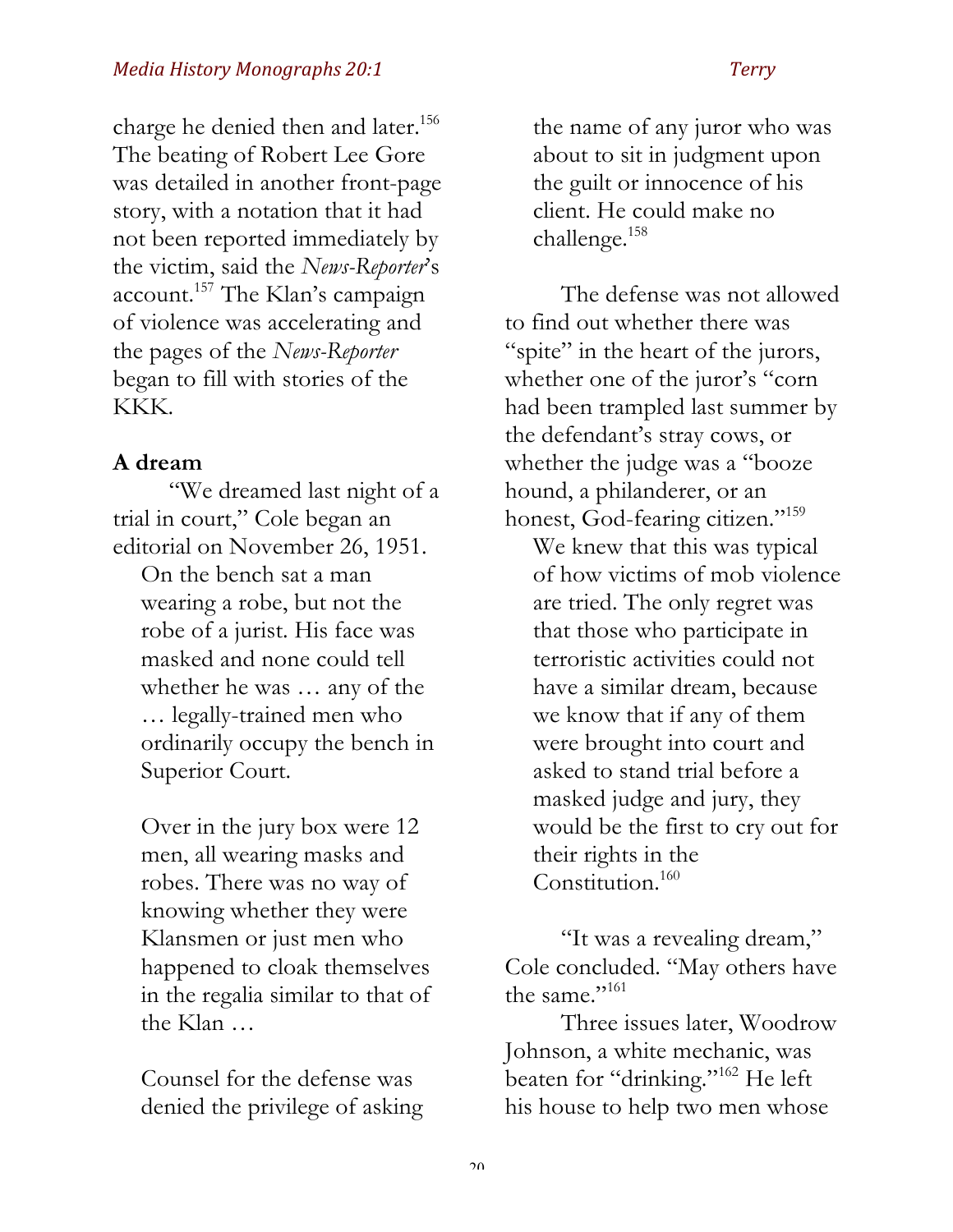car, ostensibly, had broken down.163 Johnson was hustled into a car and driven to an isolated spot where he was bent over the car's fender and thrashed with a belt.164 As many as 25 men were involved, Johnson estimated.<sup>165</sup>

### **Christmas wishes**

Following in the vein of "Fear Rides Along" editorial, Cole addressed his next letter to Santa Claus in the Christmas Eve 1951 edition.<sup>166</sup> The editorial opened with a list of the three top stories of 1951: the approval of the health and agriculture program in a special election, location of a new industry in Whiteville, and the "invasion of Columbus County" by the Ku Klux Klan.167 Cole let Santa Claus off the hook for the Klan's appearance. "Our earliest recollection of you and annual contacts for two-score years furnish positive assurance that you strive only to give the best possible for each person you visit," Cole wrote. "So, we're not blaming you for the KKK invasion or the subsequent acts of mob violence."<sup>168</sup>

[W]e ask you, Mr. Claus, to fill our homes with love for humanity, with a broader understanding of the meaning

for Christmas, with a knowledge that the birth of Christ was God's way of showing His love for His people, and with the realization that the Messiah taught a doctrine of love rather than a doctrine of hate and terror.

If you, Dear Santa, have space in your pack, will you please leave all of us enough of the capacity to think clearly to enable us to understand that when the people run the government, there is mob violence; and when the government runs the people, there is dictatorship. Give us a package of common sense to maintain the balance in which we preserve our liberties and free enterprise and at the same time our cherished tradition of law and order. $169$ 

Santa Claus may have been employed as a stand-in representation of Jesus, allowing a more informal and conversational approach in keeping with the holiday season that was a combination of the sacred and the secular.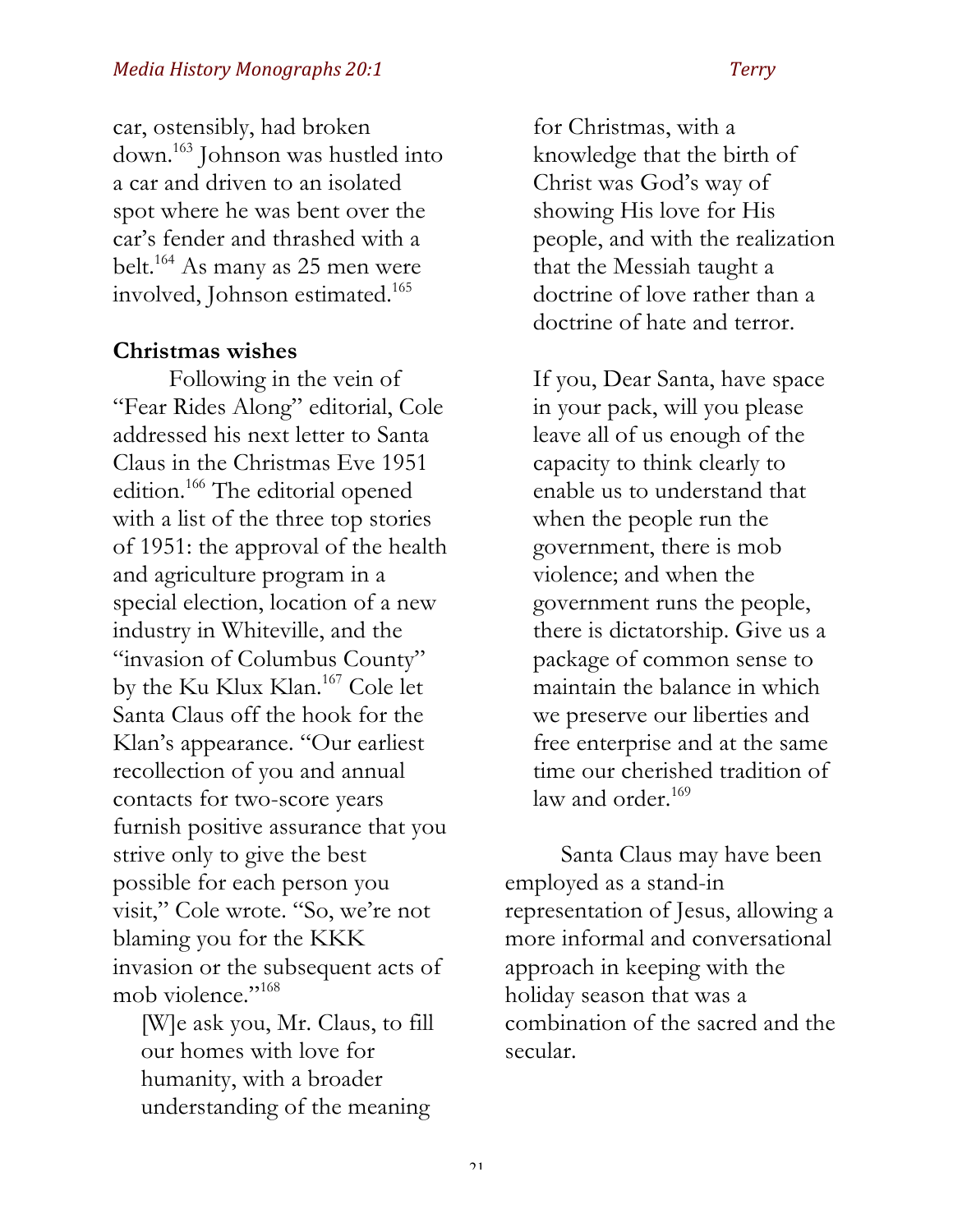III. THE TURNING POINT

The New Year 1952 came, and there was no turning point evident. But it was there nonetheless, present in two frontpage stories. The first detailed the sentencing of three Nakina, North Carolina men to two years on the road gang for "threatening to 'klux'" a farmer if he did not evict an African American tenant farmer.<sup>170</sup> The offense happened on Christmas Day, 1951, said the news story.171 It was the first conviction since the Klan first appeared in Columbus County, North Carolina and Horry County, South Carolina. The Ku Klux Klan was not specifically mentioned, according to one witness quoted in the *News-Reporter* story, only that the word "klux" was used.<sup>172</sup> One of the defendants' eventual excuses for using the word was that it "had entered the language as a verb synonymous" with beating.<sup>173</sup> The threatened farmer chased off the trio with his shotgun.<sup>174</sup> Columbus County solicitor Robert S. Schulken called the incident "the most terrible thing that has ever happened in Columbus County," declaring that "when it gets to the place that a man can't say who is going to live on his place, it is a

matter of grave concern."175 The tenant farmer was not named in open court, the *News-Reporter* stated.<sup>176</sup>

"Only six hours after three men had been sentenced to two years each for threatening to 'klux' a Nakina farmer, mob violence flared again," the *News-Reporter* noted in a nearby column.<sup>177</sup> H. D. Best was "seized" from his home after being persuaded to look up a phone number for two men searching for a Whiteville car dealership.178 He was accused of mistreating his wife by a "mob" of at least 15 men who flogged him until he was "almost numb," requiring hospitalization.<sup>179</sup> Columbus County Sheriff Hugh Vance kept most details of the attack "confidential," declining to confirm whether Best recognized any of his assailants.<sup>180</sup> The pattern of the attack was "almost identical" to other floggings, the sheriff reported.181 The *News-Reporter* writer noted in the article's concluding paragraph that "the public has ignored the seriousness of the situation and unsuspecting victims are falling easy prey."182

On January 17, an exhaustive account of a Klan abduction took almost one column of the front page and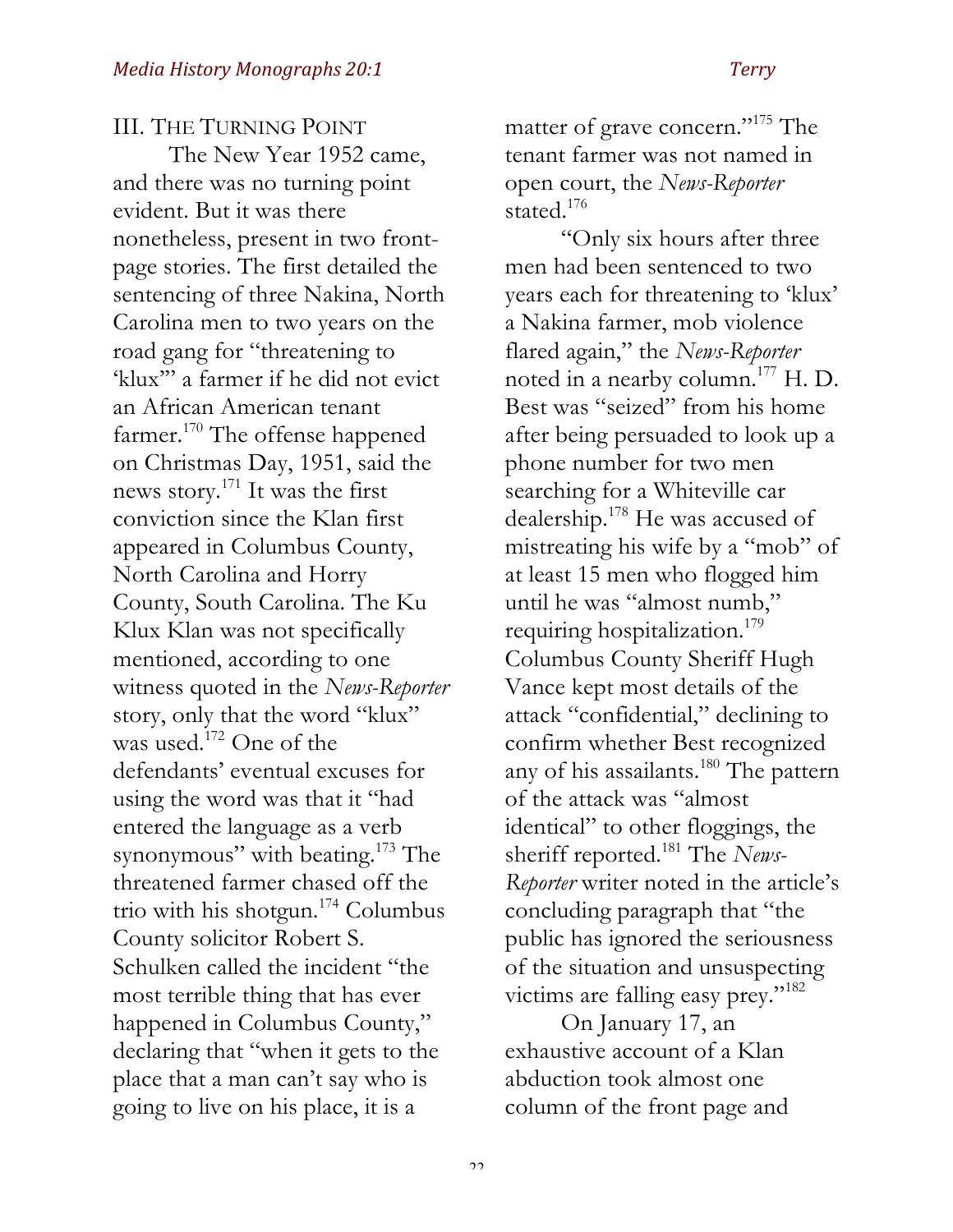three columns on page two of a "graphic," written as an almost blow-by-blow, minute-by-minute narrative of an attack on Lee and Louise Tyson with a "leather belt and boards as wide as my three fingers and just as thick," said one of the victims.183 "Hoodlums wearing regalia like that of the Ku Klux Klan committed" the "vicious" flogging.<sup>184</sup> The couple was snatched while walking in early December, accompanied by Sheriff Sasser, who was, evidently, not attacked.185 The *News-Reporter*, though, implied involvement of the Horry county sheriff, who, for reasons never disclosed, drove the Tysons to Hallsboro to buy liquor.<sup>186</sup> "The Tysons made no mention of the seemingly remarkable coincidence that they had been carried by the same spot [by Sasser] twice during the course of the evening and that it was on the third trip that" their pick-up truck "was brought to a halt," by another vehicle, although it did not block the road.187 At least six men wrenched the Tysons from the truck. Details of the assault were not released until more than a month later.<sup>188</sup> The ostensible excuse for the beating was Mr. Tyson's refusal to attend church or allow his family to attend.<sup>189</sup>

Said the *News-Reporter,* "Tyson had heeded the mob's warning" and had "gone regularly since he was flogged."190 It was the fifth reported flogging in recent weeks attributed to the Klan; two similar attacks could not be directly blamed on the KKK, although the details were similar.<sup>191</sup>

The coverage and the attacks had been coming so quickly that Cole and the *News-Reporter* considered it newsworthy to wonder in the January 17 edition that "a strange but welcome quiet, as if a 'cease-fire' had been ordered, reigned" on the Klan front during the previous weekend with no reported attacks.<sup>192</sup> The newspaper speculated it might be the "proverbial calm before the storm."<sup>193</sup> Vance "declined to speculate on the possibility" that Klan members had "temporarily or permanently" called off their campaign.<sup>194</sup> "In lay circles," the *News-Reporter* observed, "it was regarded as unlikely that the mob had been frightened into hiding."<sup>195</sup> Police officials would not comment on any possible resumption of the Klan "rampage."<sup>196</sup>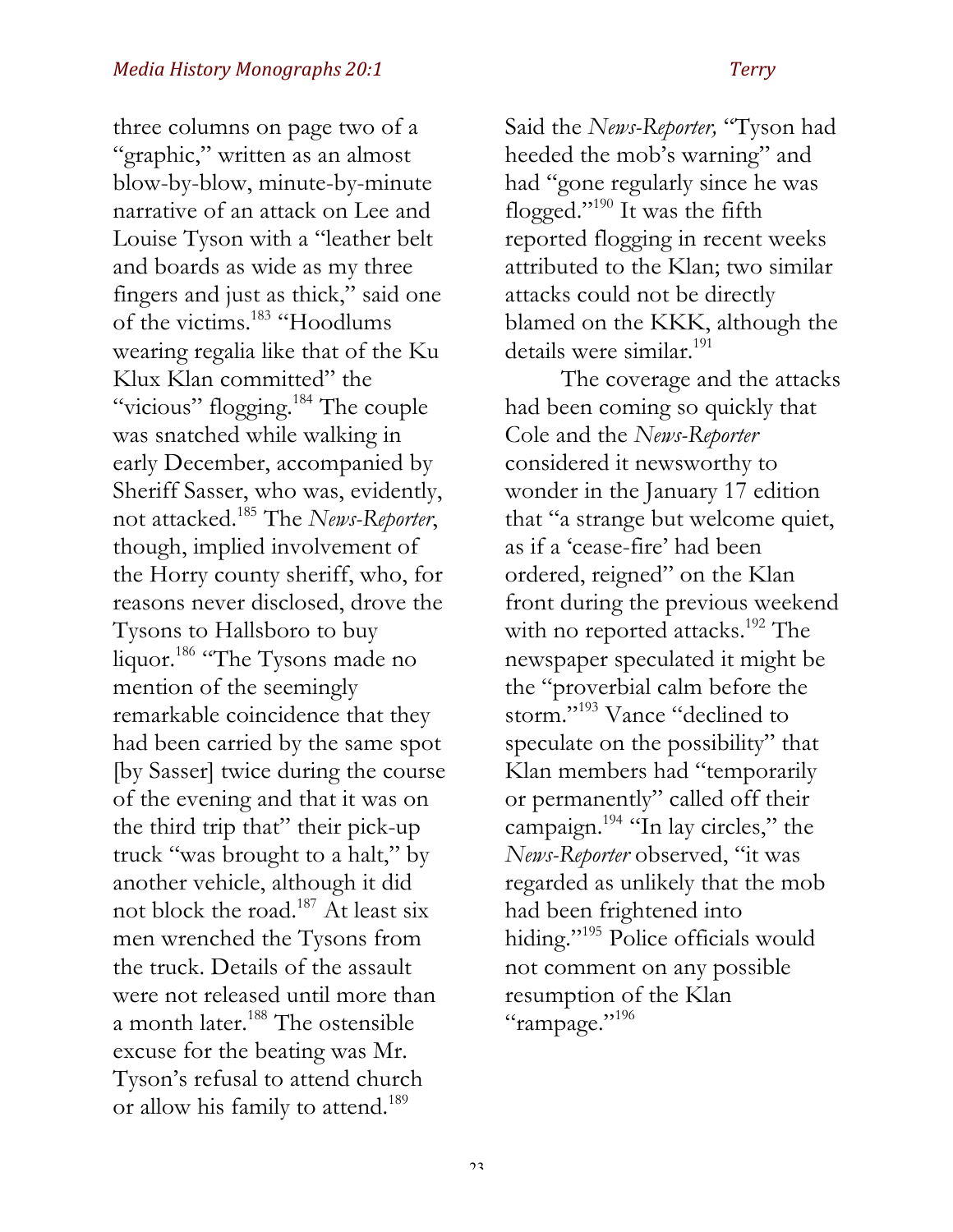## **Reaction from the pulpit**

Referring to the Klan in all but name, the Columbus County Ministerial Association in late January 1952 "lashed out at hooded lawlessness," said Cole, beneath an eight-column, two-line banner headline. <sup>197</sup> The *News-Reporter* printed the text of a letter that would be read from the pulpits of churches of all denominations on January 27.<sup>198</sup> Ministers had been quiet up to this point, something the group alluded to in its public proclamation.<sup>199</sup> "The continued increase in instances of lawless[ness] has made it necessary that we, as ministers, declare ourselves opposed to such acts," the group announced.<sup>200</sup> The ministers declared, "We believe that the organization which inspired these acts to be destructive of law and order and conducive to individual fear, political corruption, and general anarchy."<sup>201</sup> It would take "Christian citizens [to] stand against this evil" and urged cooperation with police.<sup>202</sup>

The *News-Reporter* described a threat against a Fair Bluff church for inviting an African American quartet to perform.<sup>203</sup> The concert was cancelled in the wake of

threats reportedly from the Klan.204 The pregnant wife of the minister was particularly distressed and the minister complained of a recurrence of an old stomach ailment and hypertension. They left town very soon afterwards.<sup>205</sup> There were numerous instances over three years of Klansmen marching down church aisles on Sundays, intimidating clergy and parishioners alike. Cole praised the ministers for their "daring that characterized the spiritual leaders of old … the only position that men of God can take." Cole urged that the ministers be protected. "If any pastor, who has spoken out in defense of freedom, is molested in any way, either by threats or by efforts to oust him, he must have the united backing of every Godfearing man."206

In a "surprise" action, Hamilton disbanded the Fair Bluff Klavern for "un-Klannish' activities," the *News-Reporter* stated on the front page of its January 28 edition.207 Officials "continued their silence on the possible meaning" of the action.<sup>208</sup> Hamilton did not contact the *News-Reporter*, but notified the Associated Press instead.<sup>209</sup> He accused some Fair Bluff Klansmen of the "wrong attitude"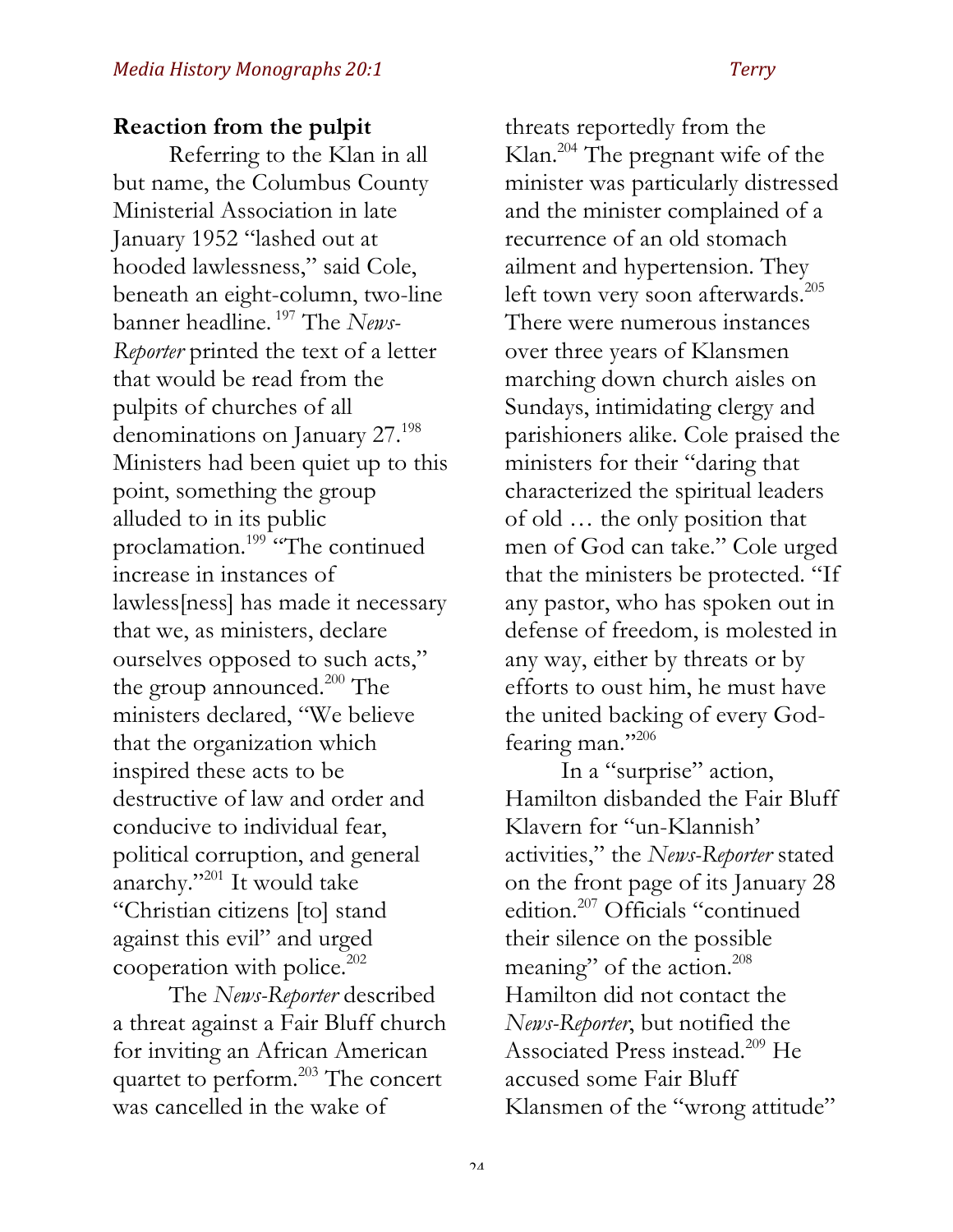and taking "the law in their own hands," something the Klan did not approve of, according to the *News-Reporter* story.<sup>210</sup> "The viciousness of a threat to the church brought a shudder to outsiders as the news gradually leaked out," Cole wrote.<sup>211</sup> In a January 28 editorial, Cole noted, "[I]f the Fair Bluff Klavern became so rotten as to merit the disavowal of Grand Dragon Hamilton, it must be pretty bad."212 Cole urged the Klan leader to release the membership list to authorities, so the guilty could be punished. Otherwise, Cole reasoned, Hamilton was "a rat deserting a sinking ship."213

### **Blackville**

Cole claimed in the same January 28 editorial that Whiteville's reputation had sustained a black eye in the statewide and the national press and called the town "Blackville." The racial parallel is both striking and uncomfortable, if not paternalistic and racist. "Columbus County is … known as a place of floggings and mob violence" caused by Hamilton and his cronies.<sup>214</sup> "The development" which substituted 'black' for 'white' in the name of Whiteville

was the hoodlumism which came out of the tirade of hate and pseudo-piety at the Klan rally," Cole claimed.<sup>215</sup> "Only the extermination of this cancerous growth can restore" the reputation of Whiteville, Cole continued.<sup>216</sup> "And this is the time for all honest, decent believers in the future of Columbus County to stand up and be counted. This is the time for the disbanding of all Klaverns."<sup>217</sup>

Several incidents were mentioned in a front-page update in the January 31 issue. A motorist, apparently feigning car trouble, attempted to convince a Whiteville man to help him. The intended victim refused to leave his house and instead gave the man a "raking over" for trying to induce him to work on the car.<sup>218</sup> The next morning the Whiteville man received a warning note from the Klan.<sup>219</sup> A Brunswick County flogging was reported along with an attack by nightriders on an unnamed woman from several months earlier.<sup>220</sup>

On February 4, Cole revealed "newly disclosed" incidents involving a lawyer, flogged early in January, and two other men, one African American and the other white. $^{221}$  The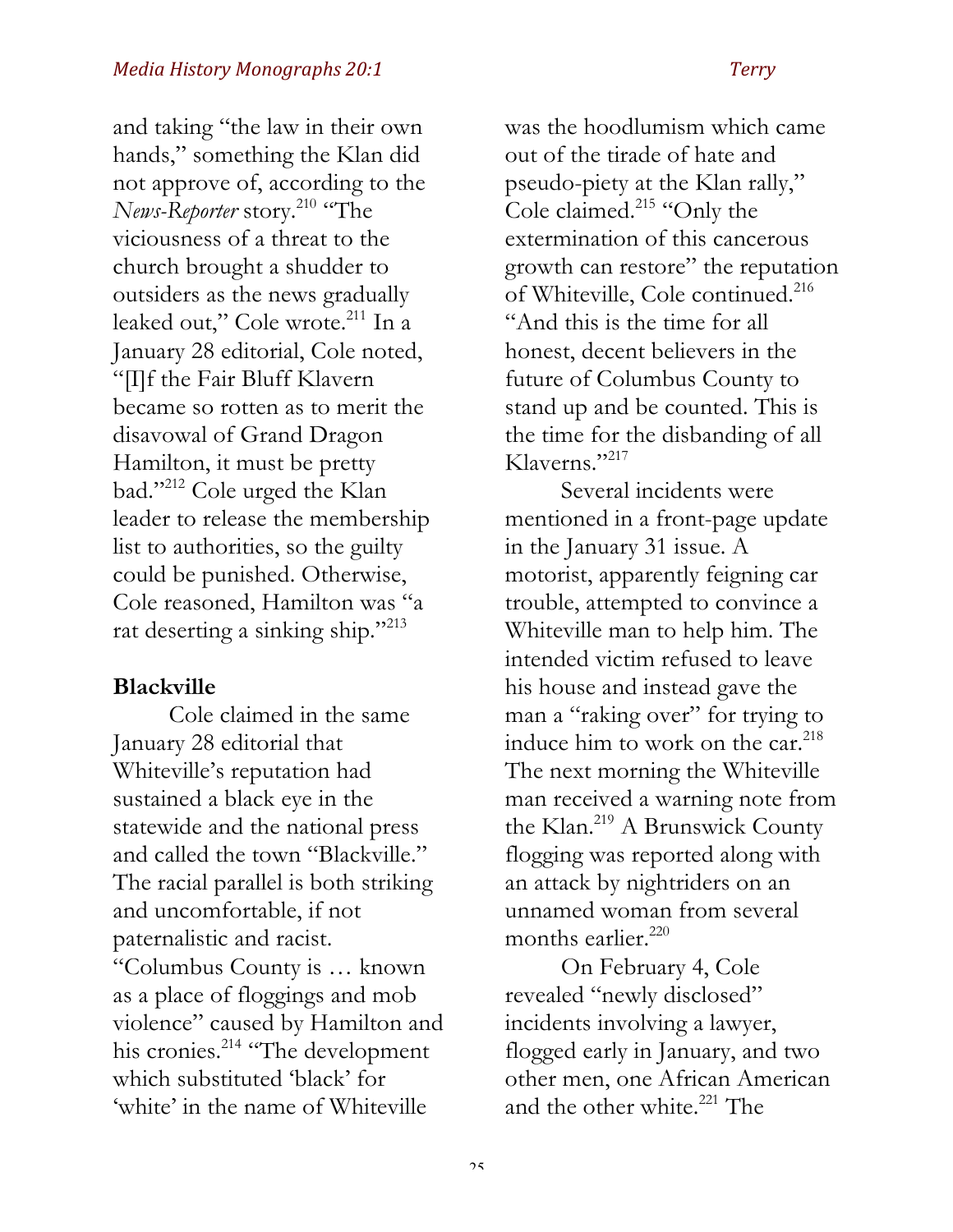African American man was flogged for "cussing in front of a white woman" and for becoming drunk, the *News-Reporter* maintained.222 The attorney was beaten for "not caring for his family."223 A woman escaped a beating because she was pregnant; the Klansmen cut a cross into her hair instead.<sup>224</sup> A widower was also beaten, though his purported crime was not revealed.<sup>225</sup> Yet another man was convinced to leave his home on the pretense of a house-painting job and then flogged. $^{226}$ 

In a further assault, a supposed Klansman knocked at a house, but a woman refused to come out, denying her husband was home.<sup>227</sup> The Klansman replied he knew otherwise and made a motion as if to batter the door open with his shoulder.<sup>228</sup> Inexplicably, he then left. "What the men didn't know, but apparently sensed, was that the intended victim was standing in an unlighted hallway, directly in line with the front door, with a shotgun and was prepared to mow them down when they came through the screen" door, the *News-Reporter* explained.<sup>229</sup> The newspaper would not "vouch for the accuracy of this story," but it

seemed "typical of the armed readiness of many homes."230

The *News-Reporter*'s campaign continued its two-front campaign through news coverage and editorials. Cole picked up on the theme: "[A]s we interpret citizenship, the citizen's first obligation is to law and order."<sup>231</sup> That obligation, Cole editorialized, implied "an oath of allegiance to his government."<sup>232</sup> Those who keep an oath to the Klan "are aiding and abetting in mob violence and should welcome the opportunity to break the Klan oath."<sup>233</sup> Those who broke their pledge to the Klan should not be "suffering any pangs of conscience … to a cause which is found to have no sacredness."234

IV. AN "EXTRA"

"Agents of the Federal Bureau of Investigation today bagged ten alleged Columbus County floggers," The *News-Reporter* told its readers in a special, extra edition on February 16, 1952, under a huge headline: "10 Floggers Nabbed."235 The banner story continued, "Operating in the cloud-darkened dawn of Saturday morning, between 35 and 40 FBI agents swooped across the Flair Bluff countryside and picked up"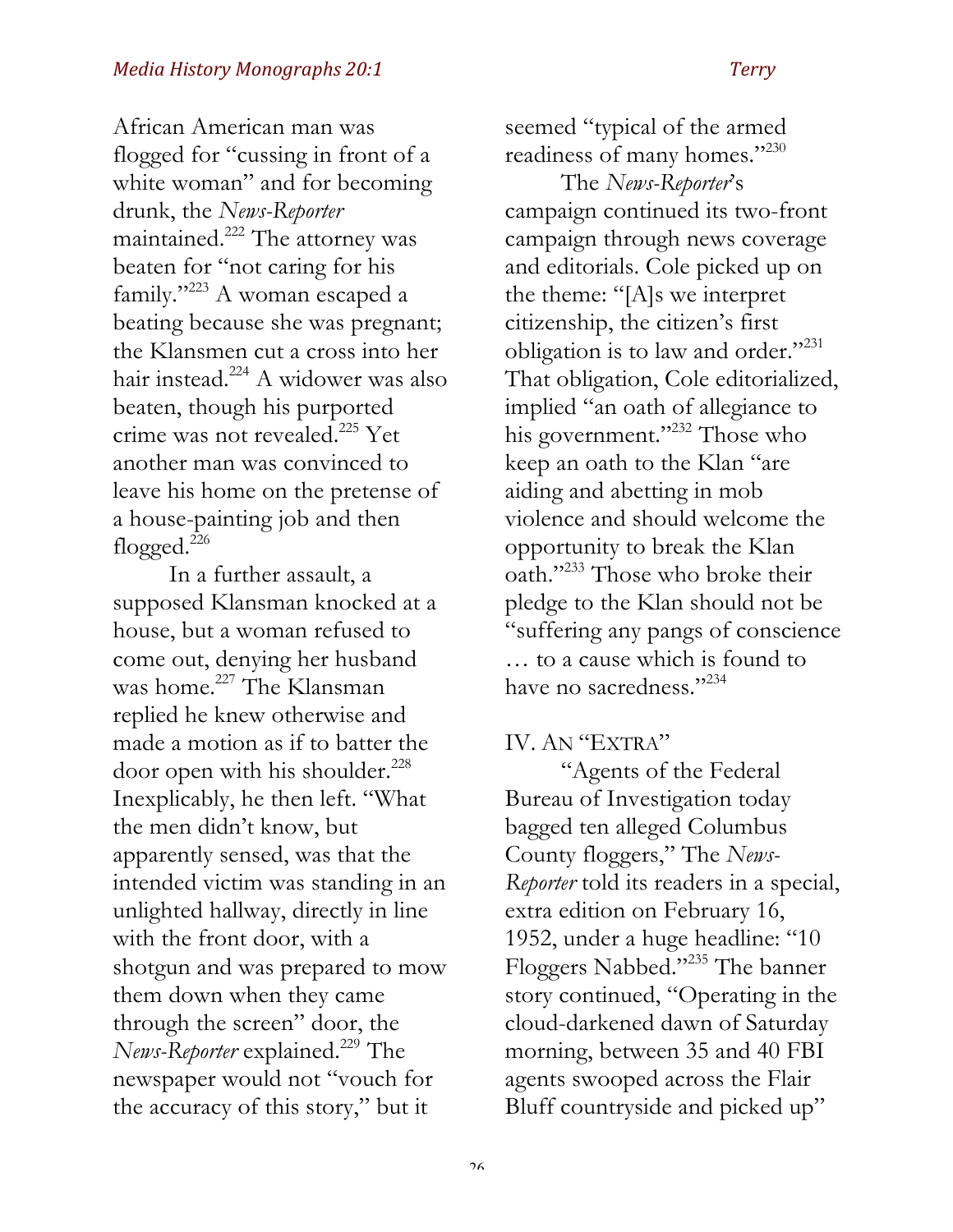the 10 Klansmen "without difficulty."236 The *News-Reporter*'s extra was published on Saturday, February 16, hours after the FBI raids were staged.<sup>237</sup> The Klansmen were "marched, handcuffed, between at least two agents" to be "advised of the charges against" them. $^{238}$  The 10 men, some of them "unshaven" and all of them "crestfallen," did not appear to recognize each other, said the *News-Reporter*. 239 Two of those arrested were former police officers: Early Brooks, former chief of police at Fair Bluff and Horace Strickland, a former Tabor City policeman.<sup>240</sup> Brooks was grand kleagle of the Fair Bluff Klavern disbanded by Hamilton.

FBI director J. Edgar Hoover announced the arrests himself in Washington, DC. The Klansmen were charged in the case of North Carolinians Dorothy and Ben Grainger, flogged on October 6, 1951, a case that had been kept quiet by the FBI.<sup>241</sup> Ben Grainger was forced to remove his clothes and Klansmen in their robes and hoods beat him until he defecated, said the *News-Reporter* account.<sup>242</sup> The couple was taken across state lines into South Carolina, giving

the FBI jurisdiction.<sup>243</sup>

Thirteen flogging incidents were including in the indictments, according to the *News-Reporter*. 244 The newspaper detailed, briefly, the incidents, starting with the Evergreen Flowers beating in January 1951.<sup>245</sup> Cole also reported several incidents of "telephoneusers" with "stalled automobiles" who were dissuaded when they saw potential victims display firearms. One potential victim let his bathrobe "accidentally" gap open, revealing a .38 in his belt.<sup>246</sup> Whiteville, Cole wrote, was "shaken" when Dick Best was beaten and the town's windows were "rattled" when Rev. Purcell was threatened.<sup>247</sup> The *News*-*Reporter* also published details of a drive-by shooting of an African American family's home. <sup>248</sup> At least 18 bullets "rained" into the house; James Stevens and his family were instructed to leave town within 10 days by Klansmen.<sup>249</sup> "Stevens' testimony in a whiskey case one day earlier may have been a motive," the newspaper reported.<sup>250</sup>

In the second of only two front-page editorials, and beneath a photo of a Klan sign, Cole warned that just "the cessation of violence . . . is not the answer to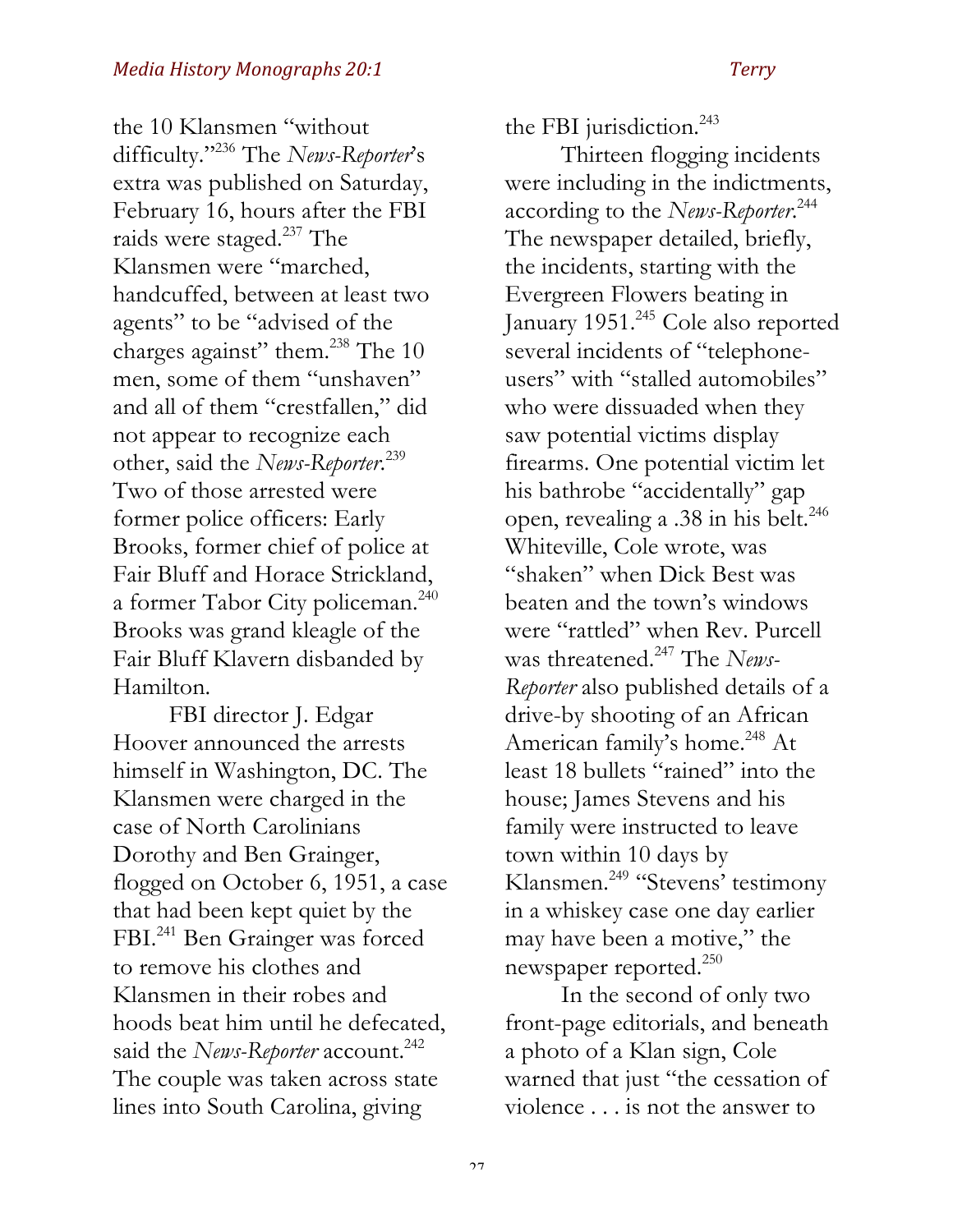the county's present predicament."<sup>251</sup> He added that it does not mark the goal which must be obtained . . . to [vaccinate] against this cancerous growth upon the body of society." Rather, all those "guilty of these atrocities must be ferreted out . . . and punished.<sup>252</sup> Cole concluded,

Over the platform at the great Klan rally last August and on the stickers, which this gang of nightriders plastered on cars and store windows, were the words, "Yesterday, Today and Forever." Only when "Yesterday is left and "Today and Forever" have been deleted permanently from the Ku Klux Klan activities in this county will the task of our citizenry be accomplished.<sup>253</sup>

Three days later, in the *News-Reporter's* banner story of its regular Monday edition, the U.S. district attorney announced he would not be seeking the death penalty in the cases.<sup>254</sup> Work was progressing on another 11 cases, the article related.<sup>255</sup> A photo of some of the 10 men arrested in the first wave of arrests was spread across half the front page: "No longer hooded," the caption read.256

### **The task ahead**

"The unmasking of 10 former Klansmen," Cole wrote in a February 21 editorial, was "merely the first step along the road back to security and orderly existence for Columbus County."257 He urged readers to "take a second look at any denials" from Hamilton about Klan complicity in the violence.<sup>258</sup> "There is one thing he cannot deny," Cole wrote. "12 people were not flogged with ropes and pieces of machine belting in the six months before he spat, with pseudo-piety, his doctrine of hate and prejudice in a dusty field … [and] that such floggings did occur in the following six months."<sup>259</sup>

Cole looked deeper at the cause of the Klansman's enmity, wondering whether "education and religion" had failed them.<sup>260</sup> "Have members of this movement and their sympathizers been neglected by society in such a way as to cause a perverted sense of human values?" he wondered.<sup>261</sup> "Has any agency really tried to help these people in the proper manner?"<sup>262</sup> Cole urged establishing a "council on family relations" and bringing the parents of juvenile delinquents into court, something that California was

ን ହ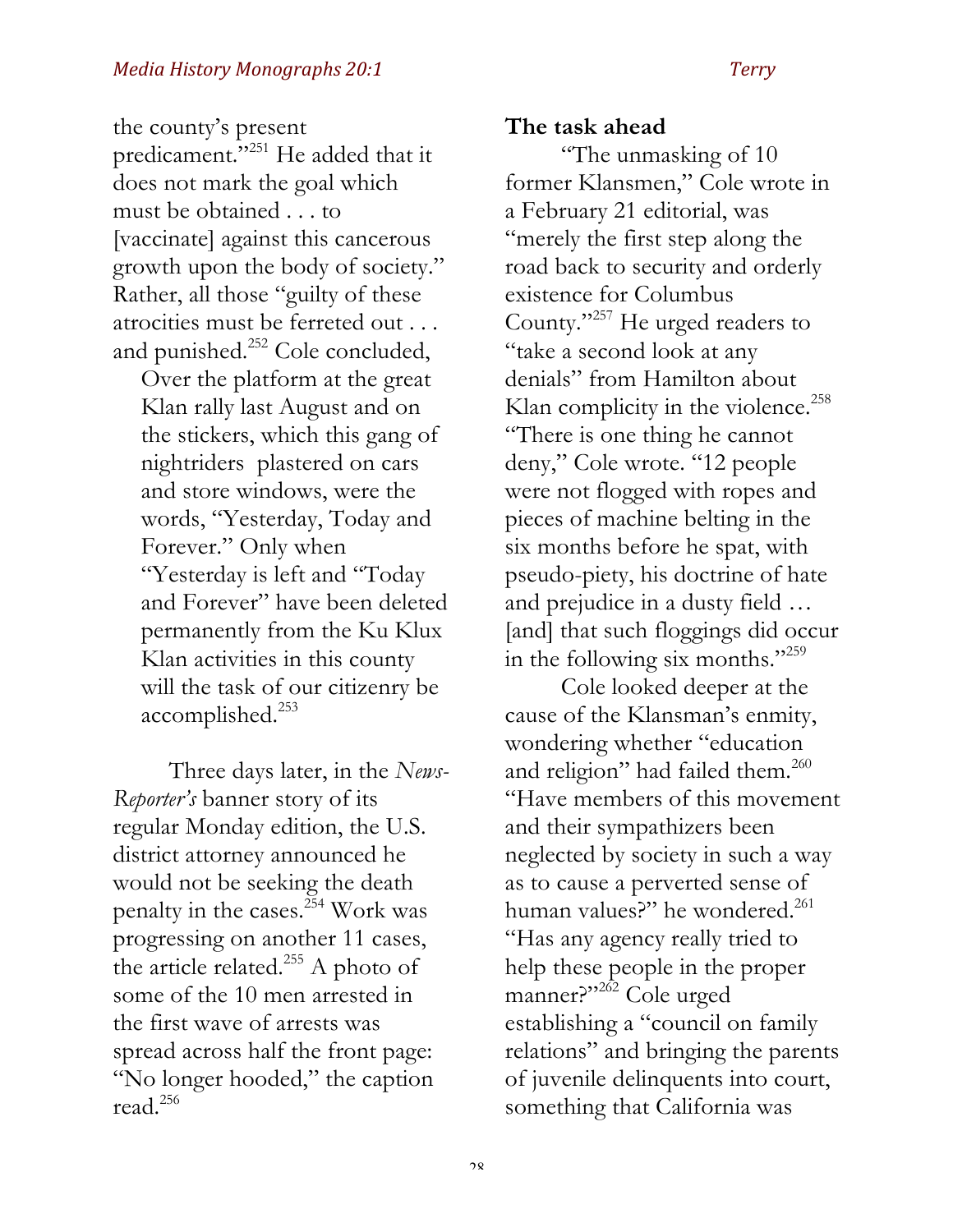experimenting with at the time.<sup>263</sup> He felt it worthwhile to employ an investigator to look into the "cause of the unwholesome atmosphere which the Klan claimed it sought to correct."264

"Maybe our answer will be that we can't afford this sort of program, that we haven't time to attempt more than enforcing the letter of the law," Cole added.<sup>265</sup> "But it won't be an adequate answer.266 It won't alter the fact that we haven't hesitated to ask the Federal Government, the State Government, and the county to spend many, many thousands of dollars" tracking down the nightriders.<sup>267</sup> He concluded:

Mob violence must go. The contemptible cowards who hide behind a hood and robe to deprive men of their liberties, even if only for an hour, must be caught and punished. But an enlightened citizenry must do more than rest easy when that task is accomplished. With the dawn of another day of orderly existence must come a program, intelligently planned and efficiently executed, to encourage slum-dwellers among our rural population to develop a sense of responsibility as to their duties

as parents and citizens. Failing that, little will have been learned from this horrible experience with hoodlumism.<sup>268</sup>

### **Arrests keep coming**

A floodgate of arrests and indictments seemed to have opened. On February 28, 1952, another dozen men were arrested, this time in Chadbourn, North Carolina in connection with an attack on Esther Lee Floyd.<sup>269</sup> Cole called it a "curtain-raiser" to the unfolding drama" of the Klan's dismantling.<sup>270</sup> Police officials "smiled broadly" when asked whether more arrests were expected.<sup>271</sup> Cole reported "the Ku Klux Klan nightmare in Columbus County appeared certain to be bared in minutest detail."<sup>272</sup> Police had followed supposed Klansmen, the *News-Reporter* related, and cases had been built carefully as "positive proof" was sought, rather than "the unsupported identification of a frightened victim."<sup>273</sup> Four days later, the *News-Reporter* stated a federal grand jury in Raleigh had indicted 10 exmembers of the Klan on kidnapping and conspiracy charges.274 Several of them had been charged earlier after the first FBI round-up, while others were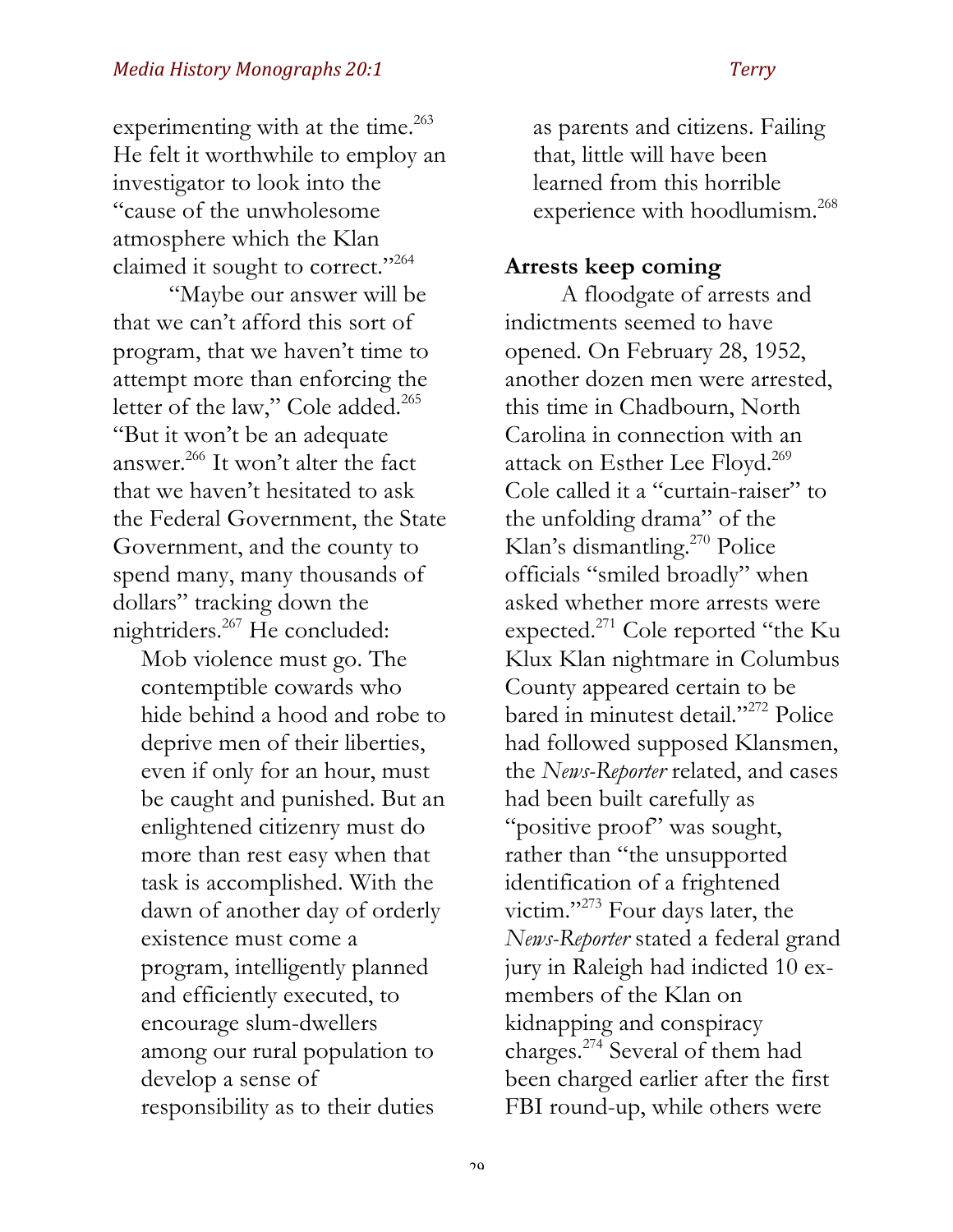newly-indicted Klansmen.<sup>275</sup> Three days after that another half dozen men – three of them from Whiteville and one a second former Fair Bluff police chief – were arrested, some of them hauled out of their beds.<sup>276</sup> Warrants for an additional four were being temporarily withheld.<sup>277</sup> A semi-pro baseball player, Floyd Rogers, was arrested. He was also a sergeant first class in the Fair Bluff Battery of the National Guard, said the article.<sup>278</sup>

Reeling from the arrests, Hamilton lashed out at the nation's newspapers at a rally in South Carolina, according to the *News-Reporter*'s March 6, 1952 issue.279 It was self-promoted Imperial Wizard Hamilton's first public appearance since the mass arrests.<sup>280</sup> "When the truth is out on those floggings in North Carolina, you'll find few Klansmen connected with them," Hamilton claimed. "I have personally tossed out … and disbanded Klansmen because they didn't live up to the ideals of the Klan."281 Hamilton then added, "I will protect God's House to the last drop of my blood and that isn't true of some of our preachers. See them on Sunday wearing robes in church and then watch their actions on

the other six days of the week."<sup>282</sup> Solicitor Malcolm Seawell of Robeson County declared that no one could belong to the Klan in his county after digging "up an old carpetbagger and scalawag law to clamp down on the Klan."283 Hamilton responded, "But nowhere in the constitution of North Carolina does it say that the Klan is banned. And the attorney general of that state has proven me correct in this argument."<sup>284</sup>

The third straight Fair Bluff, North Carolina police chief, Jack Ashley, was indicted in connection with two floggings on April 1, perhaps appropriately, and removed from office the next day, said the *News-Reporter* in an April 3 front-page article.<sup>285</sup> Legal maneuvers commenced, *News-Reporter* readers learned in another front-page article, something they should have expected if they had kept the editorial clipping from January 21 predicting such an eventuality.<sup>286</sup> While the case would likely be tried in Columbus County, the jury would be selected from an adjoining county.<sup>287</sup>

### **Turning on each other**

The *News-Reporter*'s frontpage columns, once filled with accounts of mob violence, were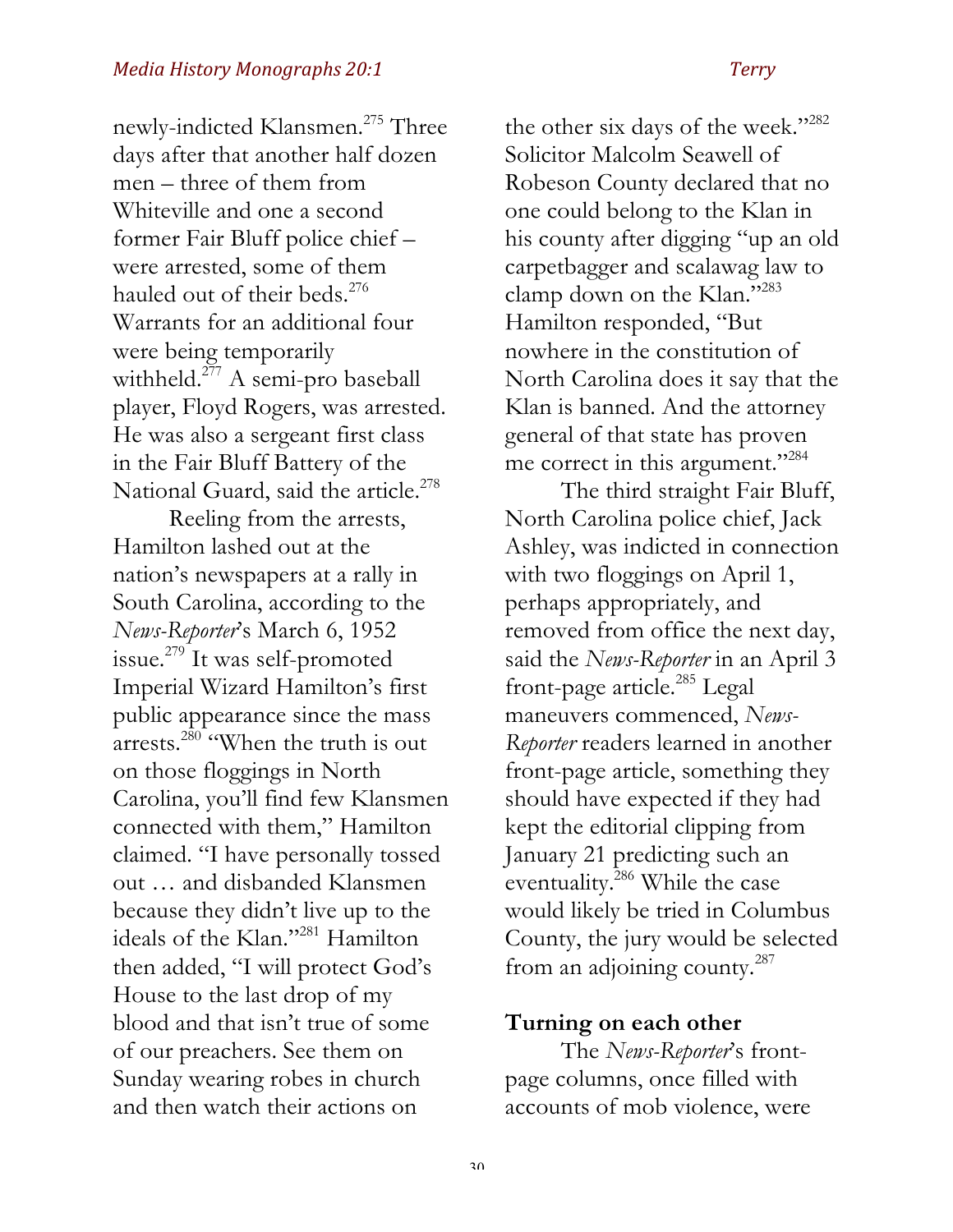now filled instead with stories of the trials of those involved in the floggings. And, cornered, the Klansmen began to break ranks and turn on each other. Former police chief and grand kleagle Brooks changed his plea to "no contest" in a "dramatic" courtroom development just as his victim prepared to testify.<sup>288</sup> "A murmur swept the courtroom and Brooks immediately left the seat he had occupied as one of the defendants," the *News-Reporter* related.289 The victim, Woodrow Johnson, "pointed his finger" at another defendant, identifying him along with Brooks, as the two men who had "lured him into the hands of the nightriders."<sup>290</sup> Johnson testified that Barfield "grabbed him around the neck" and warned him not to "holler" or be killed.<sup>291</sup>

"Six days and two evenings of toil in a hot courtroom came to an end shortly after 9 o'clock Saturday night [May 10, 1952]," the *News-Reporter* stated on May 12.292 Eleven of thirteen men were convicted after almost four hours of deliberation.293 The jurors returned to the courtroom, "tired but unruffled," to find the defendants guilty of conspiracy to assault and assault.<sup>294</sup> They

dismissed two kidnapping charges and acquitted two of the Klansmen.295 Four road-gang sentences were immediately handed down, while seven men were only fined by Judge Williams, who called them all "organized outlaws and hoodlums."296 A "flurry of excitement swept the courtroom" when Ray Kelly's sentence was imposed.<sup>297</sup> There were "frenzied sobs" from family and friends and one called out, "That's what you get for trying to do right."298

The *News-Reporter* chastised one of the defense lawyers, J. R. Nance of Fayetteville, in his statement to the jury. Nance remarked, "If the good people of Whiteville knew Woodrow Johnson [one of the victims] as you and I now know him, there wouldn't have been 40 [Klansmen] out there; there would have been hundreds, and I'd have been one of them."299 The *News-Reporter* called it a "scurrilous attack," but not just against Johnson; it also besmirched Whiteville. "We contend that there aren't 'hundreds' of people in this community who would participate in or go out to see any mob take the law into its own hands at a lonely cemetery or anywhere else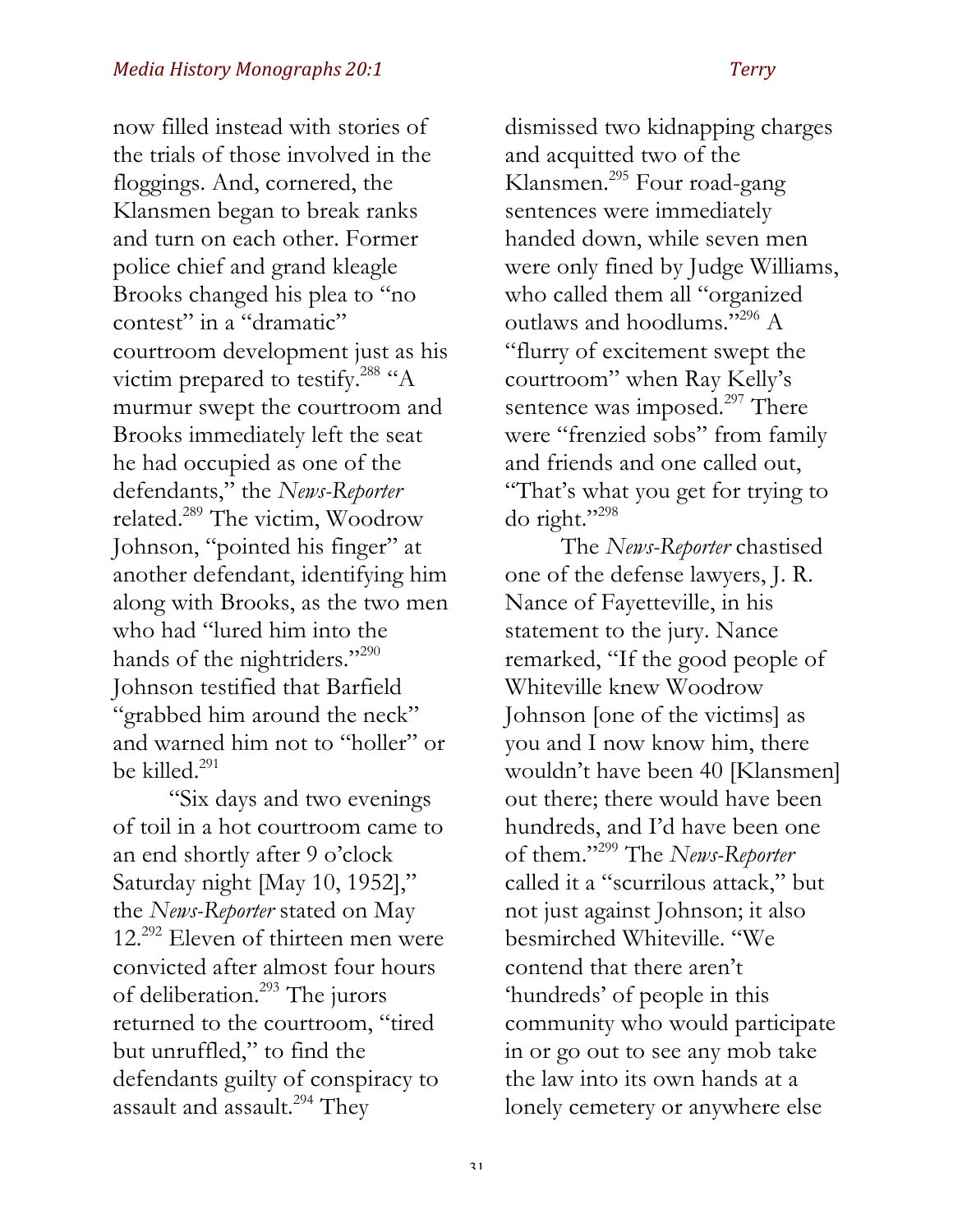. . . [or] countenance or condone the brutal beating of any man, no matter how sorry or how lowdown."300 In the same editorial, The *News-Reporter* disagreed with the sheriff who felt an impartial jury could be obtained in Columbus County, calling such a thing "distant from the truth."<sup>301</sup>

The arithmetic is simple. There were 1,562 members of the organization, if reports are approximately correct. Add the wives of these members and the total is 3,124. Most couples have at least two out of their four parents living, and you have another 3,124, making a total of 6,248. You can add another 3,124 from the brothers and sisters of these KKK members, raising the total to 9,372. A man who doesn't have at least two personal friends, who would be embarrassed to return a verdict against him, is pretty friendless, so you can increase the total to 12,496.302

"The chain of friendships, kinship and organization connections could even be carried beyond this point," the editorial continued. "However this should be sufficient to convince anybody, who seeks the truth ..."<sup>303</sup>

### **The imperial wizard falls**

Imperial Wizard Thomas Hamilton returned to Columbus County, Cole told his readers on May 26, only this time it was "through the persuasive powers of the law."304 Hamilton led police on a hunt before his arrest, the *News-Reporter* related, apparently having "gotten wind" of warrants about to be brought against him. He "had flown the coop deliberately," said the *News-Reporter*. <sup>305</sup> Initially, Hamilton went to Augusta, Georgia from his Leesville, South Carolina home.<sup>306</sup> Evidently, North Carolina journalists had accompanied police attempting to apprehend the fleeing imperial wizard. "North Carolina newsmen," the *News-Reporter* observed, "were on the scene as the sometimes comical and sometimes frantic search progressed."307 They were "shocked by the indifference of South Carolina newsmen to the story and amazed by the sympathetic attitude" of regular South Carolinians.<sup>308</sup> Eventually, Hamilton agreed to surrender to authorities at his attorney's office.309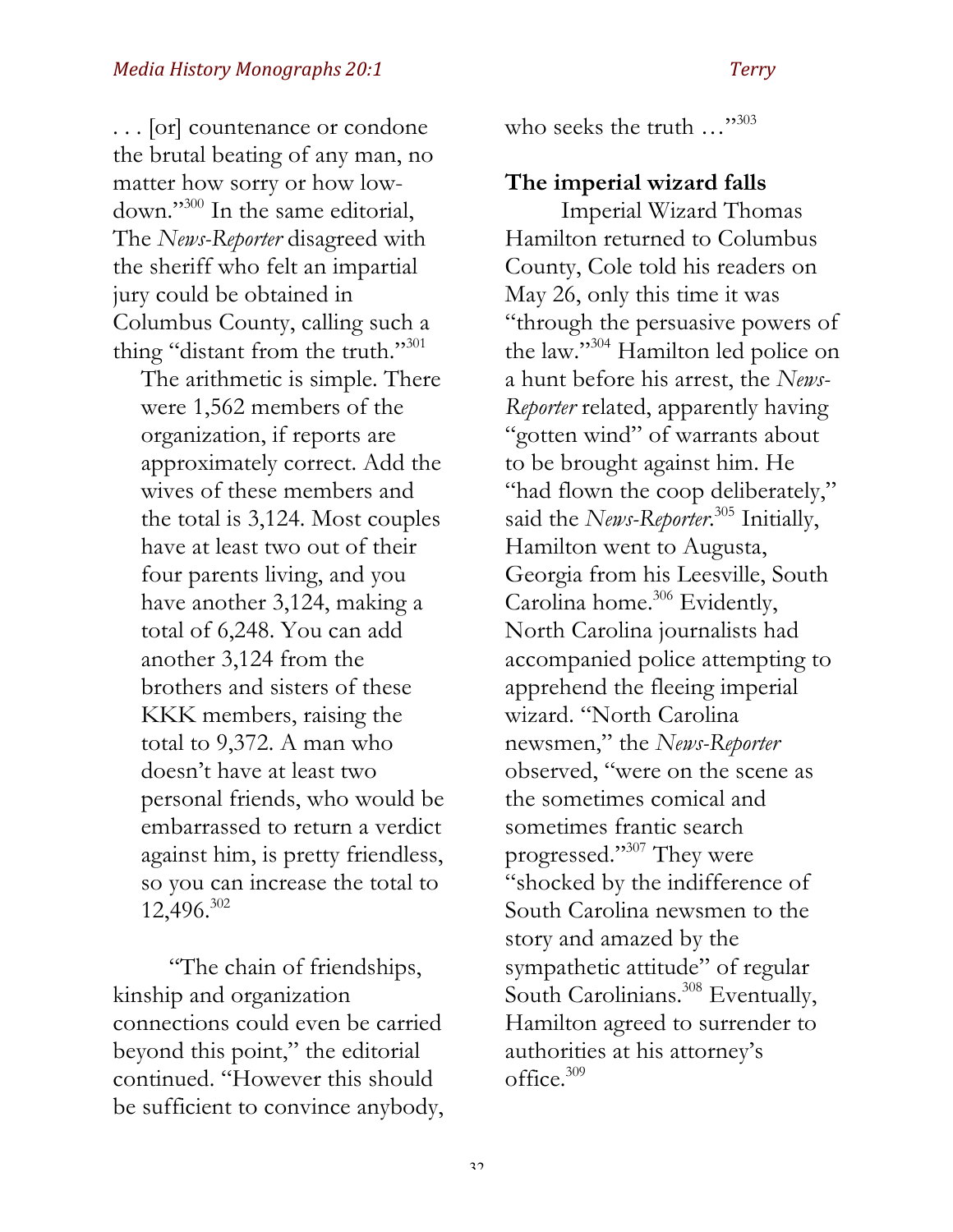In the *News-Reporter*'s July 10 edition, readers learned the SBI had brought charges against three Hallsboro men and one Whiteville man in cases involving Clayton Sellers and Lee Tyson.<sup>310</sup> Several other victims were mentioned for the first time, though without elaboration: J. Melton Russ, Lawyer Jernigan, and Greer P. Wright. Seventy defendants were involved in 178 cases brought by various law enforcement agencies up to that point, according to the *News-Reporter*. 311

### **A mammoth trial**

Through July 1952, the drumbeat of indictments kept coming, culminating in a mammoth trial of 163 cases against 84 defendants.<sup>312</sup> The drama was somewhat diminished as the "Klan's house of cards kept tumbling" with the "most resounding crash" coming with Hamilton's decision to plead guilty to assault and conspiracy to assault, a "complete reversal from his claim of innocence."313 Other Klansmen began changing their pleas as well, mainly to no contest.<sup>314</sup> There was fall-out from the trial. The Whiteville police chief resigned after it came out during testimony that he had been

a Klan member in the early stages of its organization in the area, although before he became chief.315 He claimed to have attended only one meeting.<sup>316</sup>

In another front-page article on the Klan, Cole described Hamilton's dreams of a "Klan empire powerful enough to control the state."<sup>317</sup> One witness quoted Hamilton saying, "'If you get enough Klansmen, no Klansmen will be convicted.""318 Hamilton's dream evaporated as witness after witness chronicled his instructions to assault "helpless victims."<sup>319</sup>

The *News-Reporter* noted in a July 28 article that there were 22 FBI cases and 187 SBI cases against Klansmen.320 The Klan trial spurred the *News-Reporter* to a flurry of editorials in late July and early August. Writing just before Hamilton's sentencing, Cole termed him a "pitiful figure, [n]o longer arrogant and abusive, no longer defiant and denunciatory, no longer shouting hate while uttering pious and hypocritical prayers."321 Alluding to one of the Klan's preferred means of terror, lynching, Cole noted that Hamilton appeared to have come to the end of his rope. There was always a societal "price for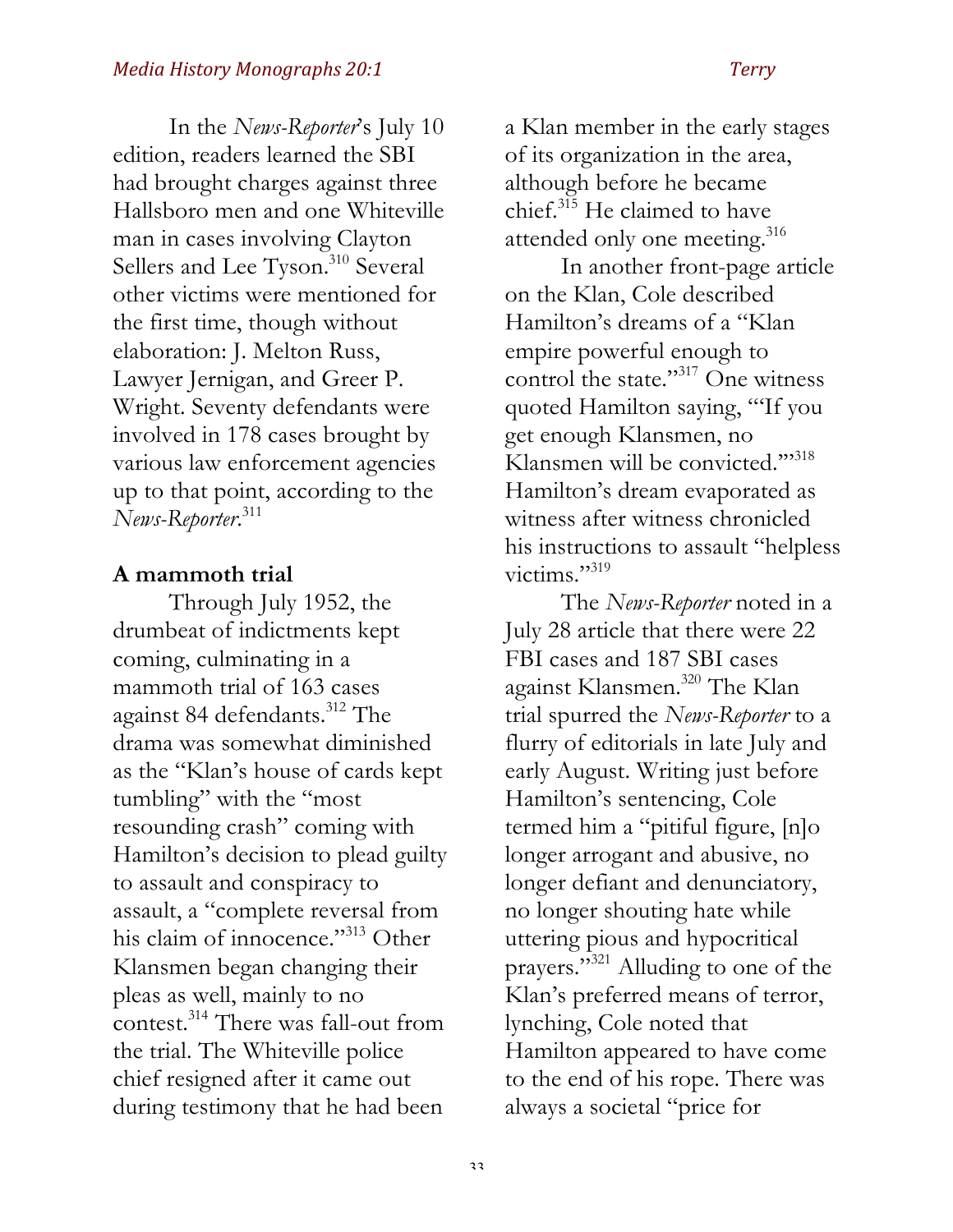listening to the preaching of [a] disciple of hate," Cole concluded. "The scars will remain, even after the wound has healed. It is ever thus when a cancerous growth is removed."322

Hamilton was sentenced to four years at hard labor, starting October 1, 1952 said the *News-Reporter'*s July 31 front-page article.323 Fifteen other Klansmen were given prison sentences varying from 18 months to six years.<sup>324</sup> Forty-six others drew fines. Judge Williams applauded the generosity of Solicitor Moore and told the convicted defendants "'the law is not vindictive. It does not seek revenge. It is not bloodthirsty."325 The News-Reporter noted that a maximum of 536 years of prison time could have been imposed.<sup>326</sup>

In an editorial in the same issue, Cole laid most of the blame at the feet of Hamilton, letting some of his fellow citizens off the hook. He drew an artful parallel to the horseback riding Klansmen of the Reconstruction era, but with a twist … this time Klansmen rode to jail.

Some of the men who rode under the banner of the Klan were honestly misguided. They got into the organization for

various reasons. A few carried a Bible in one hand and a pistol in the other. Some sought political power. Others hoped for business gain. Some wanted to control the courts. Others felt they were "lifting" up erring humanity. Some entered for adventure … Others sought to [prevent] the consolidation of Negro children with white children.

Back of it all, however, was a grasping hand, linked to a man whose mind was filled with beastly thoughts of brutality. "Do a good job or you'll have to do it all over again" was one view he took of the flogging of Mrs. Evergreen Flowers …

Yesterday, the Klan rode again. This time the brains of the Ku Klux Klan, minus his satinlooking robe, went on a ride to a prison road gang where he will have four years to form new Klaverns and perhaps elevate himself anew to Imperial Wizard … Most of the people in Columbus County prefer that he ride there instead of in their midst …327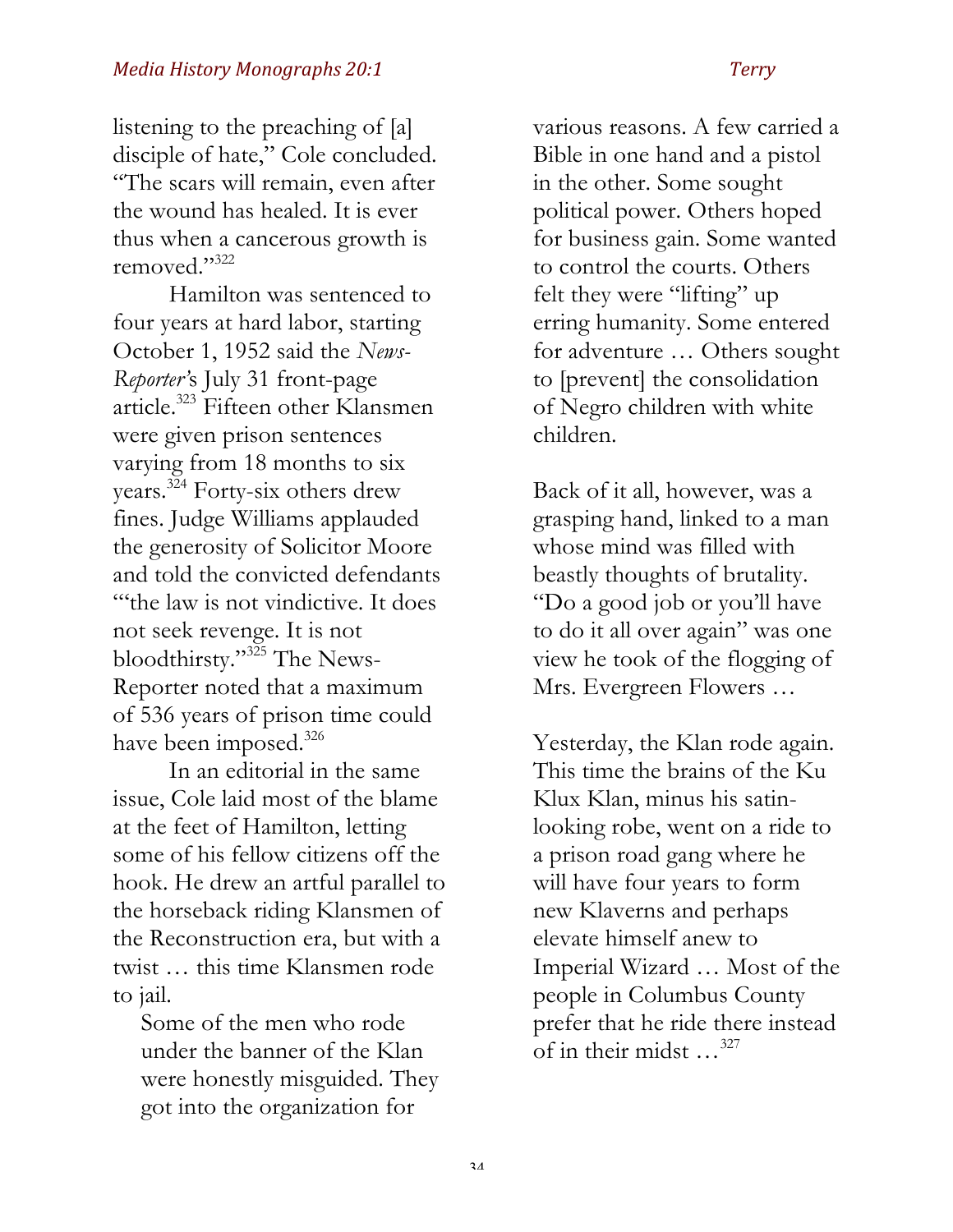# IV. THE PULITZER PRIZE "Cole was seated at his desk chatting with a visitor about the city elections," a May 7, 1953 *News-Reporter* article related, "when George Munger of the *Greensboro Daily News* broke the [Pulitzer] news by telephone."328 In quick succession, others called, including Jonathan Daniels of the *News and Observer*. <sup>329</sup> Cole gave "a major share of the credit to Sheriff H. Hugh Nance and Solicitor Clifton L. Moore," the *News-Reporter* observed, noting "without honest, upright men in the key positions . . . no crusade against crime can be successful."330

A recollection of Cole and his times written by James Saxon Childers, former editor of the *Atlanta Journal*, was published in the *News-Reporter*'s centennial edition.<sup>331</sup>

I was expecting to meet a stalwart man, one of the blunt, rugged kind they breed in the hills of North Carolina. This fellow was rather short and he was soft spoken. He had an easy smile … In Cole's 8-by-10 office, the plaster was chipped and the chairs battered.

Cobwebs drooped from the ceiling, and newspapers and books were splattered on an old metal frame. Cigarette ashes, tapped toward the tray, had skidded across the desk. Sometimes Cole would sit with one foot on a chair, sometimes with both feet on the desk. However he sat, he looked straight at you.

Cole uses his Pulitzer Prize for a paper weight.<sup>332</sup>

In an editorial, Cole did not think the "greatest reward" was the Pulitzer. "Rather, we believe the richest harvest from this experience is a renewal of our faith in the soundness of an awakened citizenry and a restoration of full confidence that right and justice can triumph in any community and on any level if good men united in the cause of righteousness."333 Headlines in type larger than the newspaper's nameplate on May 7, 1953 proclaimed: "News Reporter Wins Top Pulitzer Prize."334 The Pulitzer Prize for Meritorious Public Service was awarded on May 4, 1953 by Columbia University and shared with the *Tabor City Tribune* of Horace Carter.<sup>335</sup>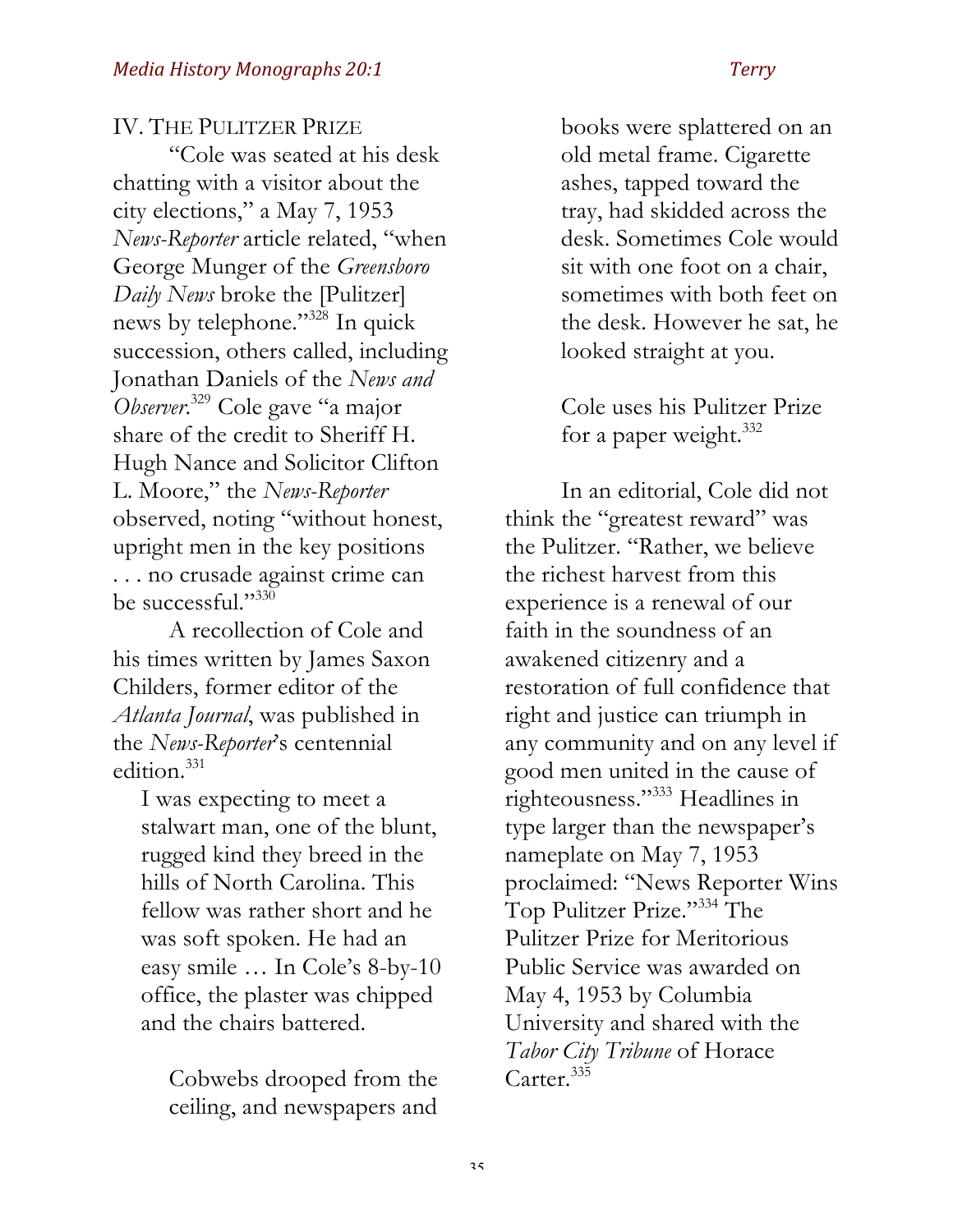## **Dénouement.**

In a successful bid to be released from prison, Hamilton repudiated the Klan in an October 1953 letter addressed to Cole.<sup>336</sup> He urged his "friends" to disband the Klan "wherever it exists and work wholly out in the open for the causes in which they believe."337 Two days later, the *News-Reporter* reacted to Hamilton's personal rehabilitation in an editorial, "Hamilton's Manly Apology," that was generous and forgiving in tone.338 "While Columbus County will not soon forget the heartaches and suffering which Thomas L. Hamilton brought to its people," the editorial began, "it will applaud his forthright declaration that he is through with the organization he once headed."339

While the scars will remain on the hearts of the misguided followers, both they and the casual, uninvolved citizenry are Christian enough in their thinking to accept his manly apology. Expressed in such words of humility, only an unforgiving people could do otherwise.

He is no small man who, after years of activity and fanatical

devotion to the Klan, can come to the point of publicly admitting that he was "misguided and wrong" in his thinking.

In late February 1954, the former imperial wizard was released after serving 17 months of his four-year sentence.<sup>340</sup> In an editorial in the *News-Reporter*'s February 25, 1953 issue, Cole praised the parole board's decision. Perhaps fittingly, but certainly in a sense drawing the saga to a neatly packaged close, Cole announced he was leaving the *News-Reporter* in the same edition.341 He described "an indelible moment when the flames of duty leaped madly into action" and noted that "not always could one be certain that justice and right and humanity would triumph."342 He repeated the words he had used nearly seven years earlier on May 26, 1947 in his first issue as editor.<sup>343</sup> "Your newspaper is more than a builder of cities … It is, and must continue to be, the lamp which lights the pathway of humanity to higher cultural values, to better living, and to God."344

Willard Cole's death warranted an obituary in *The New*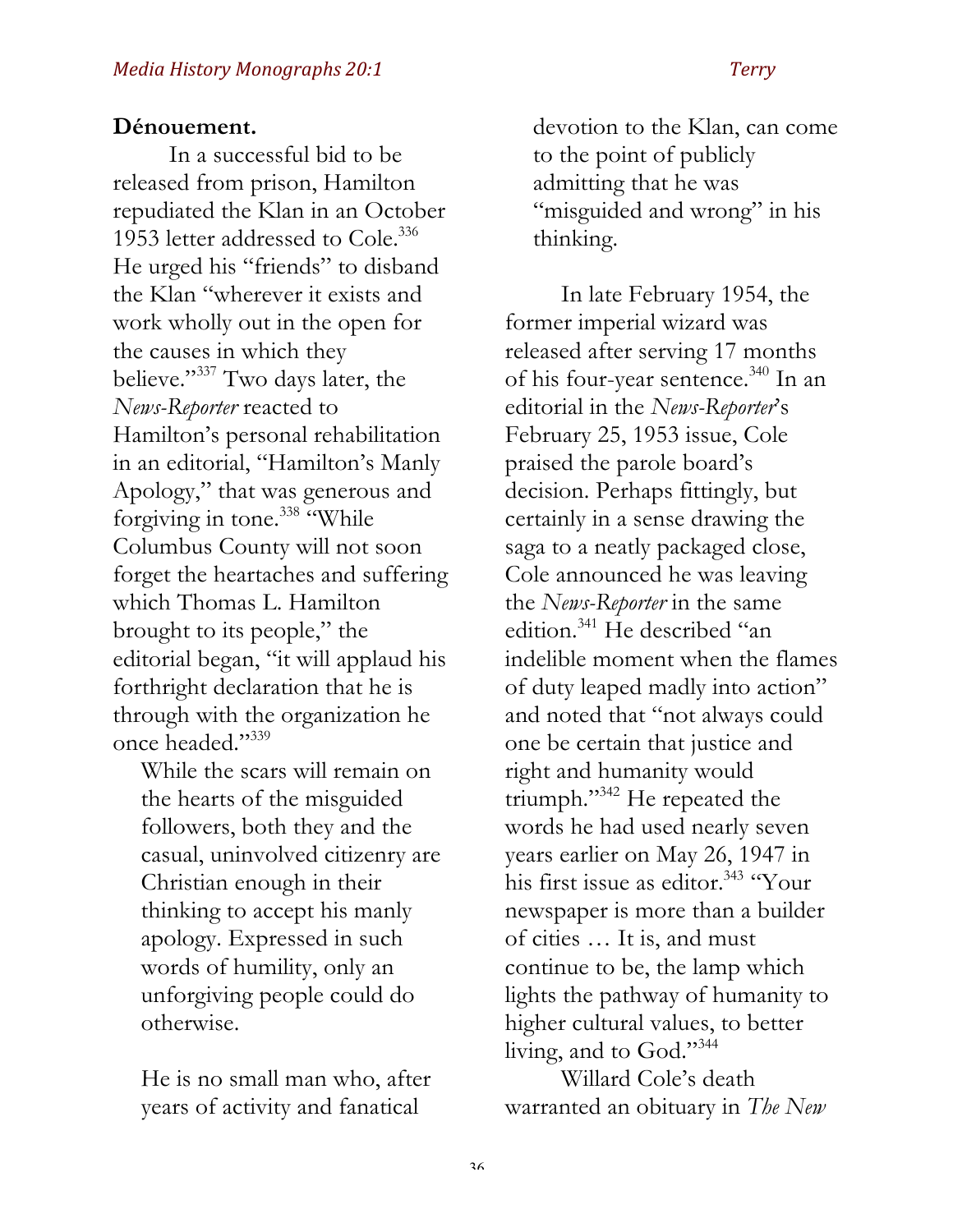*York Times*. He died after a stroke in the early morning of May 28, 1965, a few hours after returning home at 11 p.m. from working at the desk of the newspaper he founded, the semi-weekly *Robeson County Enterprise* in Lumberton, North Carolina. Cole was survived by his wife, a son and daughter, and four grandchildren.<sup>345</sup>

Former Imperial Wizard Thomas L. Hamilton died September 30, 1976 in Augusta, Georgia. He had been a pastor at several Baptist churches and was a member of the North Augusta First Baptist Church at his death at age 69. He and his wife, who survived him, had one child, a daughter. There was no mention of his Klan affiliation in his obituary.346

### V. CONCLUSIONS

Why does consideration of the coverage of the *News-Reporter* matter? It matters because Cole and the others stood up to the forces of history, tradition, and the status quo and refused to be complicit with continuing injustice. It is important because the Civil Rights era culminated in the destruction of segregation  $- a$ quasi-slavery – and the acknowledgement and

enforcement of the rights of a significant section of African American citizens. Cole and Carter and their two newspapers played a part in that. That it was a minor part in a backwards, nearly forgotten corner of the country, does not diminish the part the drama played in weaving the successful tapestry of the civil rights movement. In fact, the bravery required in a small town among neighbors and without the klieg lights of celebrity and visibility is far greater and more dangerous than in large urban areas of major media.

Cole's stand shows to everyone who reads the story something of the human spirit and the courage that makes the American system work its best when people of conscience and courage *make* it work as intended. As Edmund Burke remarked, "The only thing necessary for the triumph of evil is for good men to do nothing." Carter summed it up best, noting in his memoirs his feelings after witnessing the first Klan parade through Tabor City. "My duty as the only newspaperman in Tabor City stared me squarely in the face. I could not compromise my conscience," he wrote.<sup>347</sup>

One expected result of this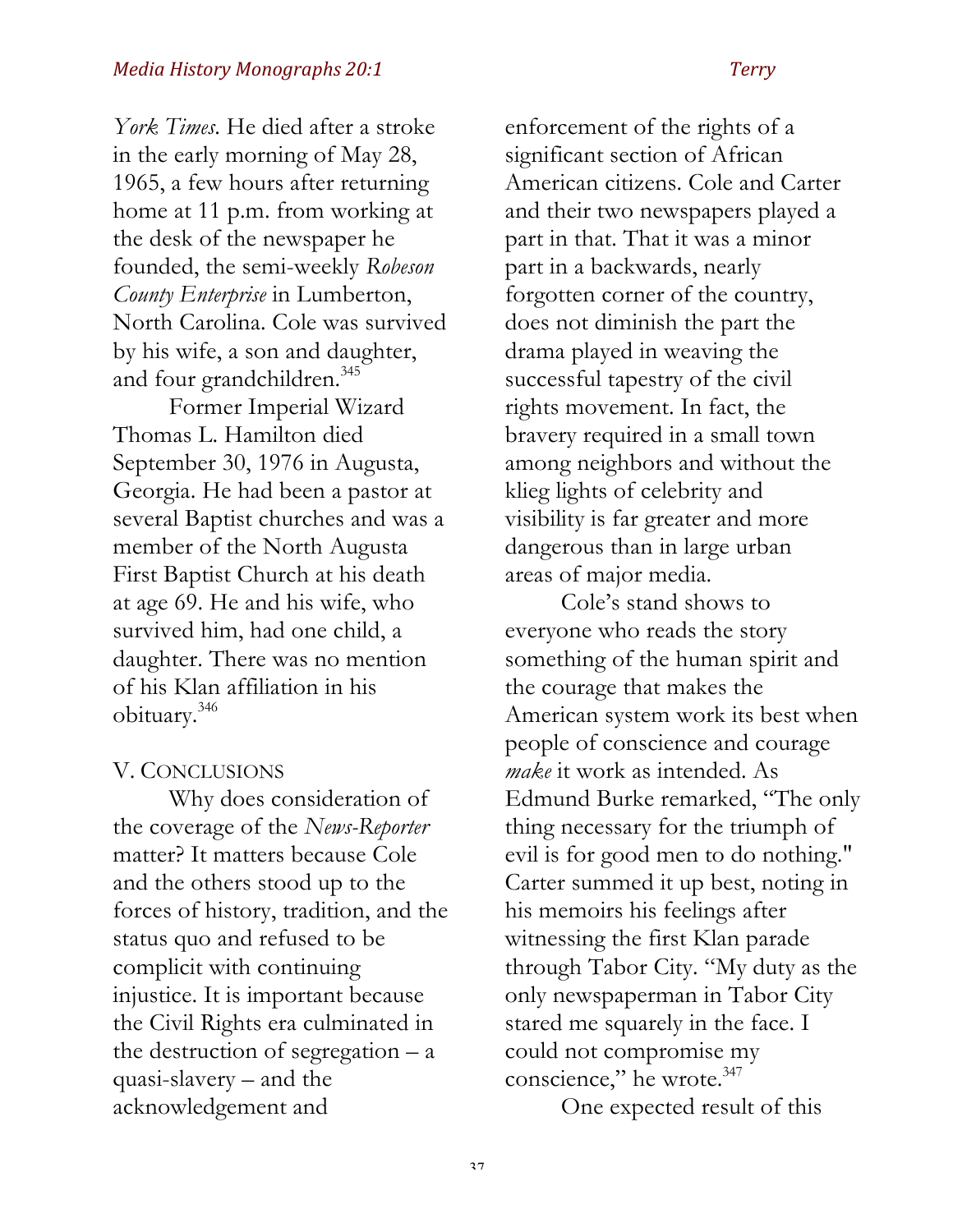study was that liberalism would be evident in the *News-Reporter*  coverage, because of the tradition of liberal southern journalists. Race, central to southern life for nearly four centuries, was also anticipated to be obvious. But liberalism was scarcely in evidence, if at all. And race, while the subtext and the "Invisible Man" in the room, to borrow the title from Ralph Ellison's book, was also not as visible as expected. Religion was the overriding theme of the newspapers' campaigns against the Klan and was also key to much of the Klan's own justifications for its actions. The Pulitzer acknowledged the transcendence of religious tolerance and core moral value over religious zealotry and the false idols of white supremacy.

Like Germany, the South carries an unavoidable stain it may never completely erase and must constantly confront. The legacy and reminders of slavery will scar the region far into the future. It will be more than removing or defending statues in town squares and on college campuses, something other than gauzy nostalgia for a Lost Cause that was not noble, but benighted, much more than Civil War reenactments, something beyond

marble tablets of honor and small Confederate battle flags next to weathered gravestones. It is in the land and the mountains. The sound of the slave auction and the smell of sweat and blood of men and women crowded together in chains, the image of human beings, one after the other being pulled off the deck of slave ships, shackled together in a daisy chain of death, plummeting into the deep to avoid detection by British men-of-war trying to stop the slave trade. The sting of the whip and the cry of the slave hunter will always be heard.

When the Klan exerted its force in the early 1950s in Whiteville and Tabor City, the editors and publishers of the *Tabor City Tribune* and the *Whiteville News-Reporter* were willing to express disapproval and resistance. In the face of seeming community support or acceptance or apathy, the editors risked public opprobrium and isolation.348

While hundreds of Klan murders, lynchings, and beatings went unreported for decades after the Civil War, by the late 1950s the group's violence was on the front pages of the press of the South and the nation. At least a few newspapers, editors, and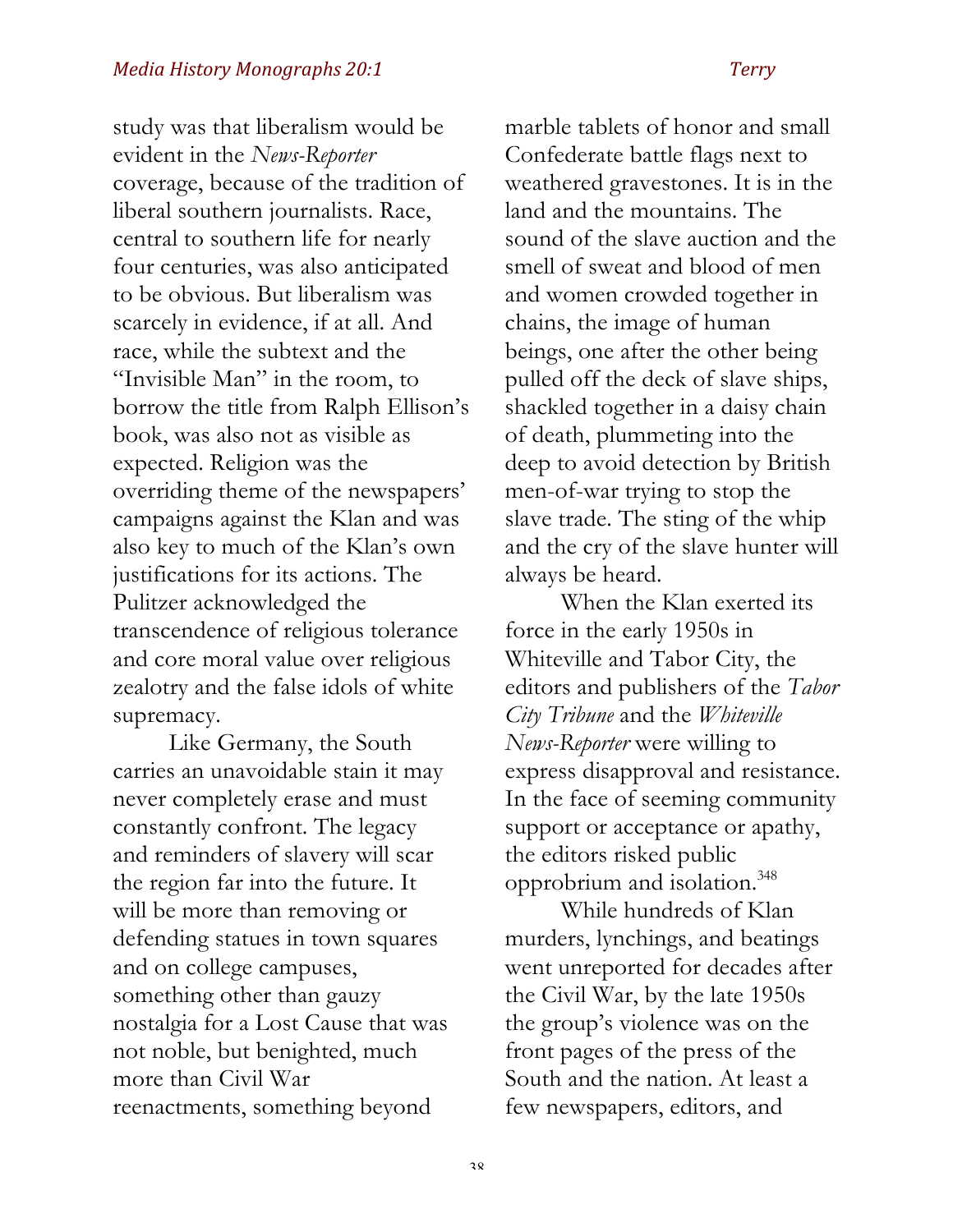journalists confronted the Klan, stalling or at least slowing down the group while the rest of the country caught up and caught on. It took courage. That is the lesson and the legacy of Willard Cole, not just for historians, but for Americans.

The years have been good to Whiteville. The *News Reporter* has moved to larger quarters, the town has grown, and there are many

•

more businesses now than in the 1950s. The streets are swept clean of dust and the bigotry of the past. Children of many races sit together in the reading room of the town's modern public library. It is a scene Willard Cole could not have imagined but helped create. And where KKK stickers were once plastered, there are ribbons honoring American soldiers – African American and white – serving overseas.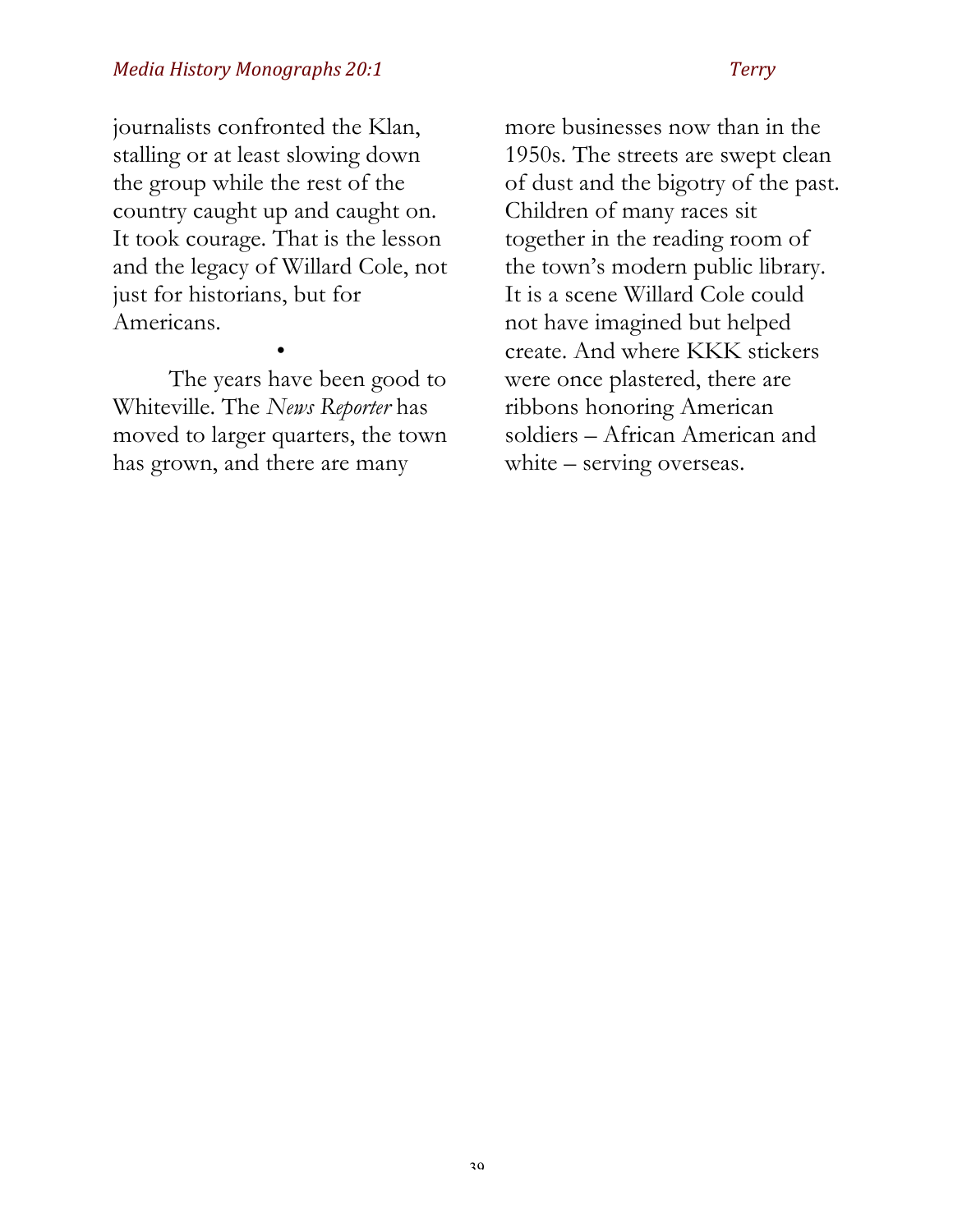# **Notes**

1

<sup>1</sup> Early L. Brooks. *Crucifixion of the South*, 84 (privately printed by Brooks), 1958. Grammar, spelling, and punctuation as originally published.

<sup>3</sup> Ibid. *Selma Times and Messenger*, July 31, 1868; and the Athens (Ala.) *Post*, August 6, 1868 (quoting the *Mobile Register*).

<sup>7</sup> Ibid.

<sup>8</sup> Ibid.

<sup>9</sup> Bush, "Partners in Crime," 12. Oxford (Miss.) *Falcon*, June 28, 1868.

<sup>10</sup> William Faulkner, "American Segregation and the World Crisis," *Three Views of the Segregation Decisions* (Atlanta: Southern Regional Council, 1956), 10-12; quoted in Sellers, *The South and Christian Ethics,* 20.

<sup>11</sup> Punctuation and spelling in all quotations are as originally published.

<sup>12</sup> David M. Chalmers, *Hooded Americanism: the History of the Ku Klux Klan* (New York and London: New Viewpoints, 1981), 2.

<sup>13</sup> J.C. Lester and D. L. Wilson, *Ku Klux Klan: Its Origin, Growth and Disbandment,* 1905 reprint with an introduction by W. L. Fleming (New York: AMS Press), 19-21. The Ku Klux Klan may have taken its name from that of the Kuklos Adelphon fraternity, founded in 1812 at the University of North Carolina at Chapel Hill. "Some authorities believe that the unusual Klan rituals were copied from the Kuklos Adelphon rules and procedural manual," Chester Quarles noted. The English words circle and cycle are derived from the Greek word Kuklos and which can also be interpreted as a circle of friends. Quarles, *The Ku Klux Klan and*, 32. <sup>14</sup> Trelease, *White Terror,* xi.

<sup>15</sup> Ibid.

<sup>16</sup> Lester and Wilson, *Ku Klux Klan: Its Origin*, 18.

<sup>17</sup> Sally E. Hadden, *Slave Patrols: Law and Violence in Virginia and the Carolinas*, Harvard Historical Studies 138 (Cambridge, MA and London: Harvard University Press, 2001), 200. <sup>18</sup> Ibid., 207.

<sup>19</sup> These laws would be applied again during the 1960s.

<sup>20</sup> Patsy Sims, *The Klan* (Lexington, Kentucky: the University Press of Kentucky, 1996), 85. In the last quarter of the 19th Century, the U.S. Supreme Court ruled the Enforcement Acts and the Klan Acts almost entirely unconstitutional and laying the judicial groundwork for its separate but equal decision in Plessy v. Ferguson 63 US 537 (1896). Daryl Davis, *Klan-Destine Relationships: A Black Man's Odyssey in the Ku Klux Klan* (Far Hills, NJ: New Horizon Press, 1998)*,* xix-xx.

<sup>21</sup> Quarles, *The Ku Klux Klan and Related,* 28.

<sup>22</sup> Fleming introduction, Lester and Wilson, *Ku Klux Klan: Its Origin,* 25.

<sup>2</sup> G. Michael Bush, "Partners in Crime: Southern Newspaper Editors and the Ku Klux Klan (paper, University of North Carolina at Chapel Hill, n.d.): 12.

<sup>4</sup> Ibid., 12-13.

<sup>5</sup> Powell, *North Carolina through Four Centuries,* 397.

<sup>6</sup> Allen W. Trelease, *White Terror: The Ku Klux Klan Conspiracy and Southern Reconstruction* (New York: Harper and Row, 1971), 60.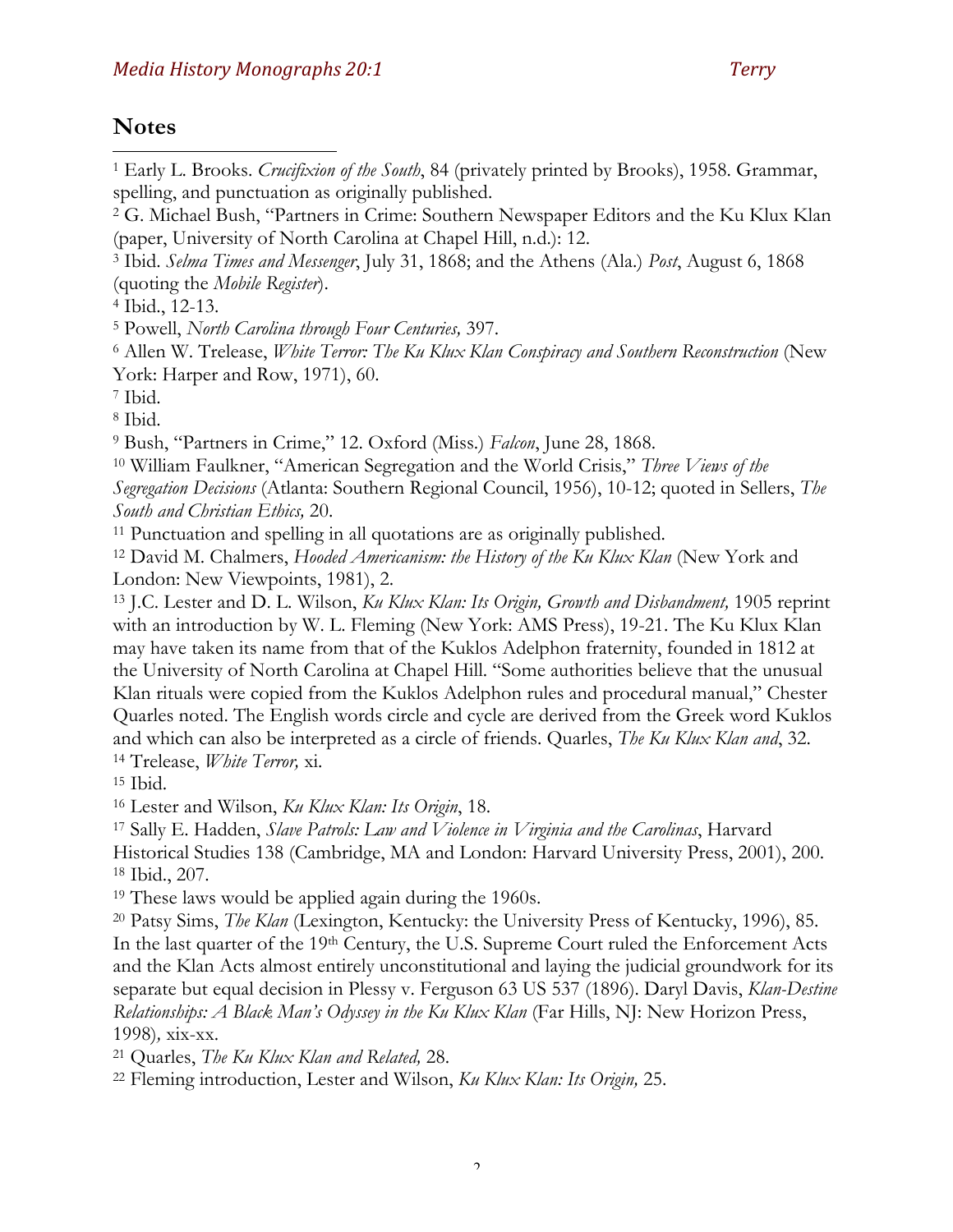<sup>23</sup> Ibid., 30. Forrest estimated there were 550,000 members of various Klan-style organizations throughout the South during Reconstruction, a number Fleming considered plausible if the numbers of all similar groups were counted. Ibid., 30.

<sup>24</sup> Quarles, *The Ku Klux Klan and Related,* 53. President Woodrow Wilson considered this one of his favorite movies and screened it for friends numerous times in the White House. 25Arnold S. Rice, *The Ku Klux Klan in American Politics* (Washington, D.C.: Public Affairs

Press, 1962), 1.

1

<sup>26</sup> Davis, *Klan-Destine Relationships,* xx.

<sup>27</sup> Chalmers, *Hooded Americanism,* 3.

<sup>28</sup> Ibid. According to one unsubstantiated source, President Warren G. Harding took his Klan oath in the White House. *Inside the Klavern: The Secret History of a Ku Klux Klan of the 1920s*, David A. Horowitz, ed. (Carbondale and Edwardsville, Illinois: Southern Illinois University Press, 1999), 4.

<sup>29</sup> Chalmers, *Hooded Americanism,* 3-4.

<sup>30</sup> Ibid.

<sup>31</sup> Ibid.

<sup>32</sup> Rice, *Ku Klux Klan in American Politics*, 92.

<sup>33</sup> Davis, *Klan-Destine Relationships*, xxi.

<sup>34</sup> William Vincent Moore, "A Sheet and a Cross: A Symbolic Analysis of the Ku Klux Klan" (PhD diss, Tulane University, 1975), 4. The Internal Revenue Service played an important part in the suppression of the national Klan in the 1940s. Since Simmons's revival of the Klan in 1915, all affiliated Klans owed at least nominal allegiance to a national imperial wizard. According to Rice, the IRS "hounded" the national Klan, which formally disbanded to avoid paying past taxes of nearly \$700,000.This did not mean the suspension of Klan activities, but it did play a role in reducing its organizational efficiency and public image. However, the IRS action also allowed locally and regionally autonomous leaders to emerge without the interference of any national authority. A "Klonvokation" was held in Atlanta on April 23, 1944 when all Klan charters were voided and all offices were vacated. Ibid., 114, 108.

<sup>35</sup> Kathleen M. Blee, *Women of the Klan: Racism and Gender in the 1920s* (Berkeley, Los Angeles, and Oxford: University of California Press, 1991), 70-71.

<sup>36</sup> Ibid., 70.

<sup>37</sup> Joel Williamson, *The Crucible of Race: Black-White Relations in the American South Since Emancipation* (New York and Oxford: Oxford University Press, 1984), 309.

<sup>38</sup> Ibid.

<sup>39</sup> Ibid., 117.

<sup>40</sup> Peter W. Williams, *America's Religions: Traditions and Cultures* (London and New York: Macmillan Publishing, 1990), 267.

<sup>41</sup> Ibid.

<sup>42</sup> Simeon T. Enser, interview by Martin Clark and Walter Campbell, tape recording, Tabor City, North Carolina, October 27, 2003.

<sup>43</sup> Ibid.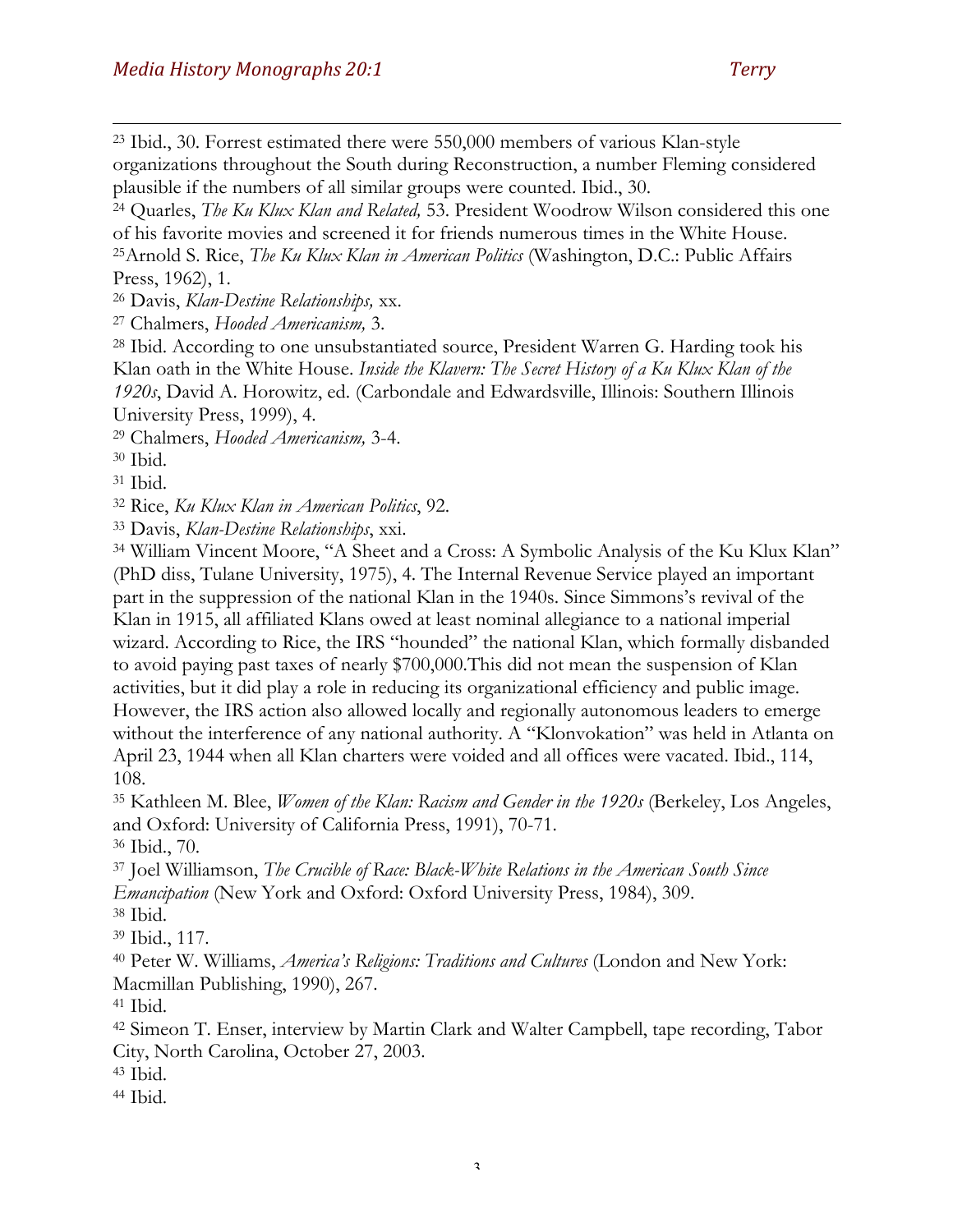J. C. Phipps, interview by Clark and Campbell, October 27, 2003.

Ibid., 7.

 Walter Campbell and Martin Clark, "Thomas Lemuel Hamilton and the Ku Klux Klan," Carter-Klan Documentary Project, Center for the Study of the American South at the University of North Carolina at Chapel Hill, at

http://www.bluehorseink.com/hcarter/Hamilton.html, accessed January 10, 2007.

Southern Poverty Law Center, "Hate Groups, State Totals" at

https://www.splcenter.org/hate-map, accessed March 9, 2017.

Sims, *The Klan*, xi.

 Southern Poverty Law Center, "Intelligence Project: Active U.S. Hate Groups in 2006," at http://www.splcenter.org/intel/map/hate.jsp, accessed January 10, 2007.

Ibid.

 Mary Jo Burnette, interview by author, telephone conversation, Raleigh, North Carolina, July 17, 2007.

Ibid.

Ibid.

Ibid.

 "Willard Cole, 58, Crusading Editor: 1952 Pulitzer Prize Winner Dies – Fought the Klan," *The New York Times*, May 29, 1965, 27.

Burnette interview, July 17, 2007.

Ibid.

Ibid.

Ibid.

Ibid.

 Ibid. The *Enterprise* was eventually absorbed by the *Post*, which was later merged with several other newspapers.

 Donald L. Shaw, "At the Crossroads: Change and Continuity in American Press News 1820-1860" (*Journalism History,* 8:2, 1981): 53.

Ibid., 53.

 Klan activities in Whiteville had been "performed for the most part in secretiveness" for many years," said the *Carolinian* of Raleigh, an African American newspaper, after interviewing some of the "most frightened of the citizens of both races" in the area.

According to the story, Whiteville was the focal point of Klan activity. "KKK Is 'Taking Over' Town: Whiteville is Site of Klan's Boldest Moves: Hooded Order Giving Ultimatum Pointing out Klan's History," *Carolinian,* 5 May 1951, A1+.

"Unwanted," editorial, the *Whiteville News-Reporter*, July 31, 1950, 4.

Davis, *Klan-Destine Relationships*, 6.

Ibid., 15.

 Horace Carter, *Virus of Fear* (Tabor City, North Carolina: Atlantic Publishing, 1991), 14- 15.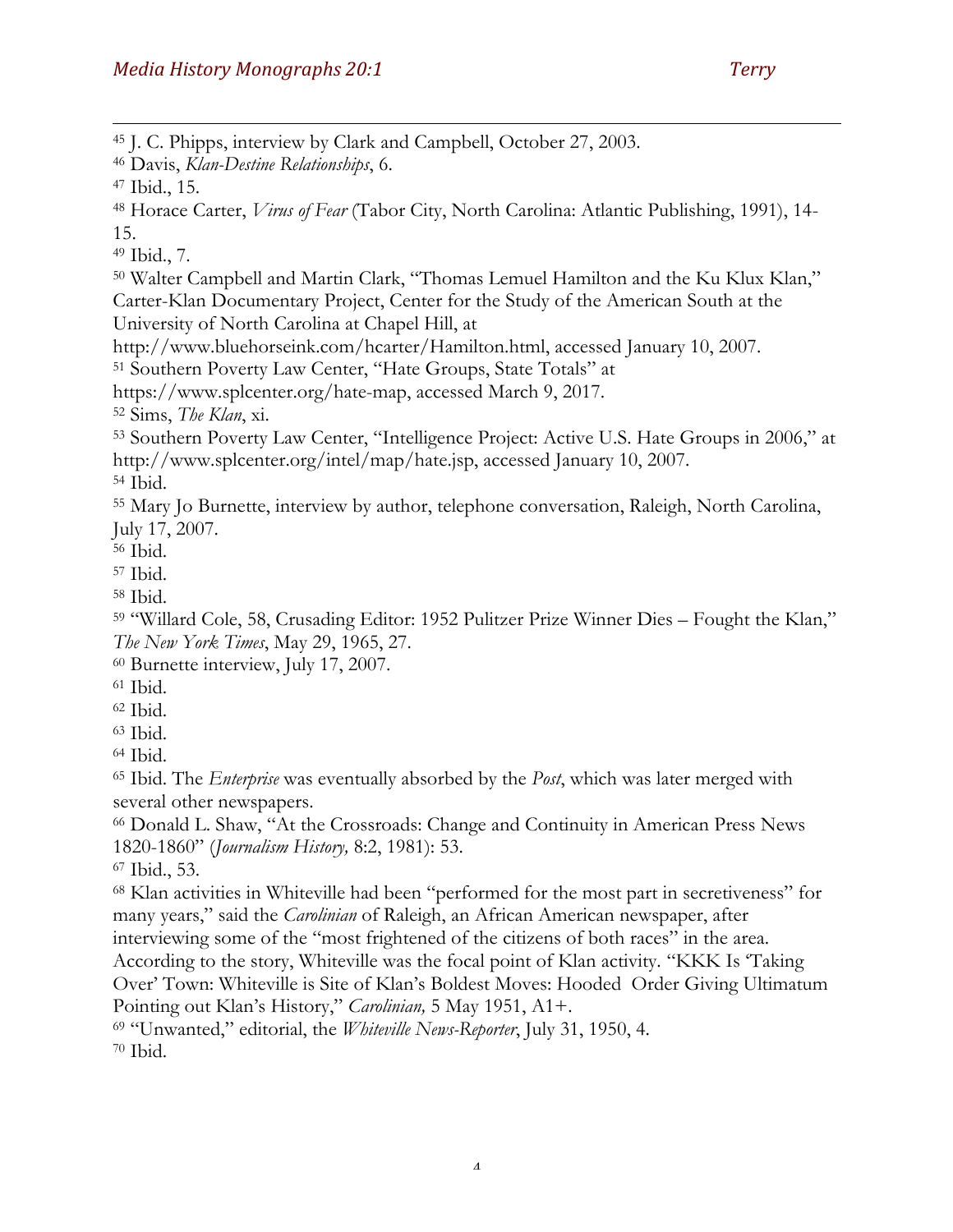"Wrong Uniform," editorial, the *Whiteville News-Reporter*, August 31, 1950, 2. Cole did extend "[o]ur sympathy . . . to his family he left behind [though] it would be difficult to eke out a tear for the victim of this act of violence." "Time for Action," editorial, the *Whiteville News-Reporter*, September 21, 1950, 4. Ibid. "Negro Woman Is Beaten By White Mob Near Chadbourn," the *Whiteville News-Reporter*, January 22, 1951, 1+. Ibid. Ibid. Ibid. Ibid. "SBI Men Here To Assist With Violence Probe," the *Whiteville-News Reporter*, January 25, 1951, 1+. Ibid. Ibid. Ibid. Ibid. Ibid., 2. Ibid. "Unwanted Here," editorial, the *Whiteville News-Reporter*, January 29, 1951, 4. Ibid. Ibid. "House Once Occupied By Mob Victims Burns," the *Whiteville News-Reporter*, February 26, 1951, 1. Ibid. Ibid. Ibid. In the *News-Reporter*'s January 29 issue, Cole agreed with Carter's comment in the *Tribune* after a white taxi operator slapped a black school teacher. One "wonders what public reaction would have been had a Negro taxi operator slapped a white school teacher," Cole wrote. "Tabor Incident," editorial, the *Whiteville News-Reporter*, January 29, 1951, 4. "KKK Stickers Put on Store Windows Here," the *Whiteville News-Reporter*, April 30, 1951, 1. Brooks, *Crucifixion*, 43.

Ibid., 85.

"Unwanted," editorial, the *Whiteville News-Reporter*, May 5, 1951, 4.

Ibid.

Ibid.

 Lee Hinnant, "Brave editor Willard Cole took on the Ku Klux Klan,"*100 Years Serving Columbus County and Her People:* The News-Reporter *Centennial Edition* (Whiteville, North Carolina: The News-Reporter Co., October 1996), 8.

- Ibid.
- Ibid.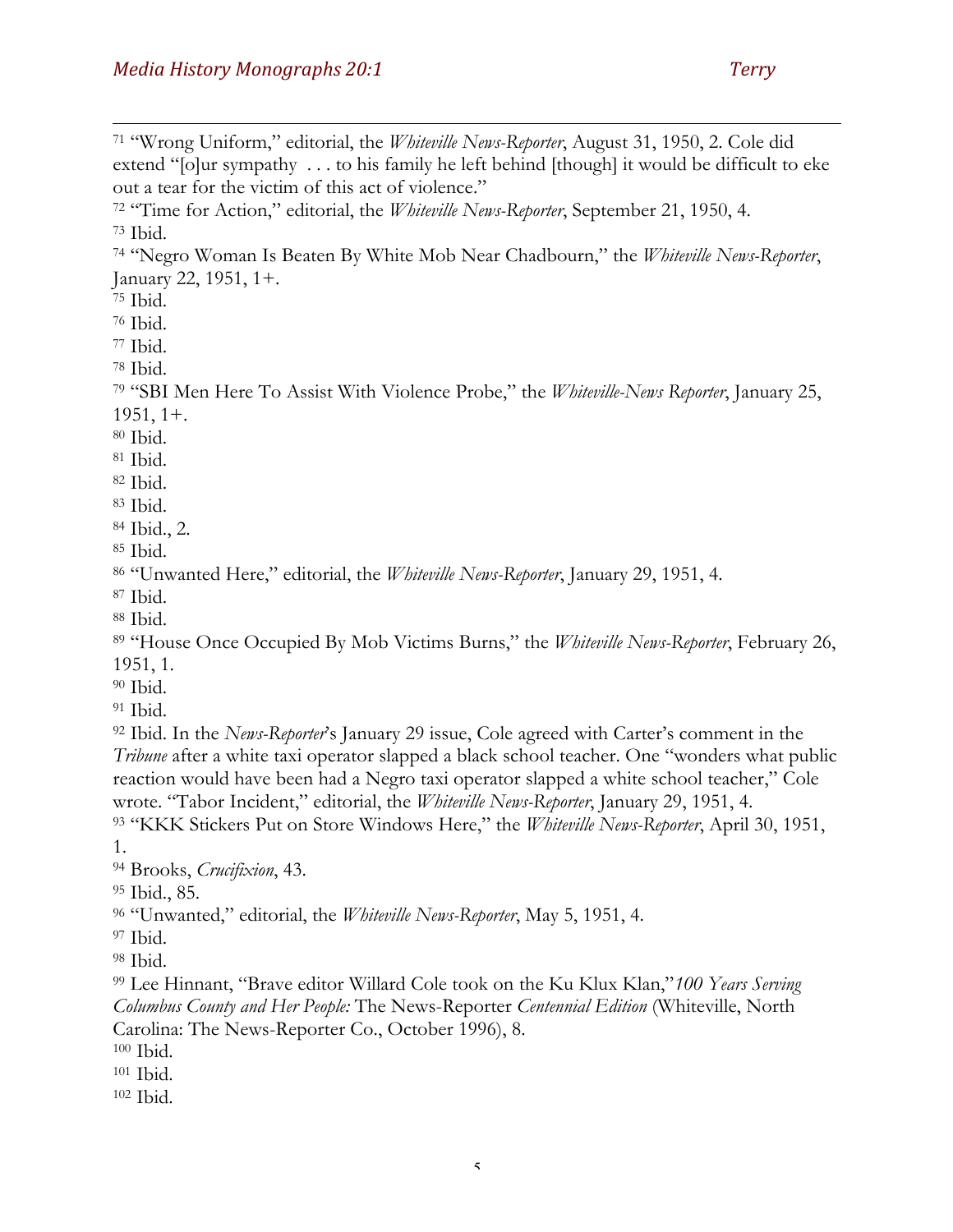<sup>103</sup> James High, interview by author, tape recording, Whiteville, North Carolina, March 28, 2007. Ibid. Both High and Carolyn Thompson High were only children. Ibid. Hinnant, "Brave editor Willard Cole," 8. High interview, March 28, 2007. Ibid. Ibid. "Klan Plans Saturday Nite Meet In County," the *Whiteville News-Reporter*, August 13, 1951, 1. Ibid. "Klan Meet To Go On As Scheduled," the *Whiteville News-Reporter*, August 20, 1951, 1. A solicitor was the equivalent of a district attorney. Ibid. "Klan Leaders Declare Intention to Push Membership in North Carolina," *Whiteville News-Reporter*, August 20, 1951, 1. Ibid. Communists, labor unions, newspapers, and the University of North Carolina at Chapel Hill were also attacked. Ibid. Hamilton invited the press to cover the rally. Ibid. Ibid. Willard G. Cole, "Klan Meeting Sidelights," the *Whiteville News-Reporter*, August 20, 1951, 4. Ibid. Ibid. Ibid. Ibid. "The Doctrine of Love," editorial, the *Whiteville News-Reporter*, August 23, 1951, 1+. Peter 2:13. 126 "The Doctrine of Love," 1. Ibid. Ibid. Ibid. Ibid., 1-2. Ibid., 2. "Newspaper Gets Warning Letter," the *Whiteville News-Reporter*, August 27, 1951, 1. Original grammar and spelling retained. Ibid. Ibid. Ibid. Horace Carter, interview by author, tape recording, Tabor City, North Carolina, September 27, 2002.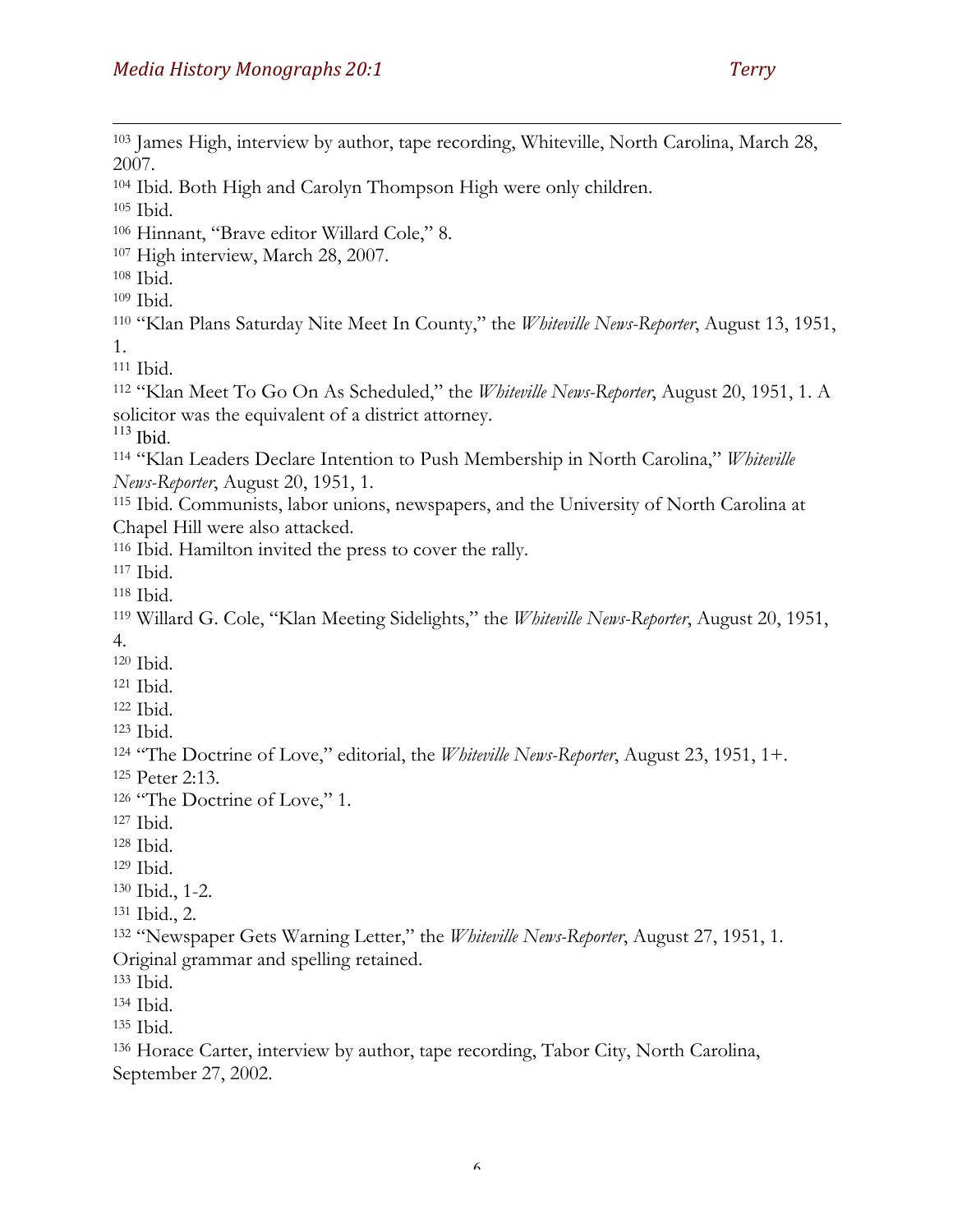"Klan Abundant With Hate But Crowd Is Thin," the *Whiteville News-Reporter*, October 1, 1951, 1. Ibid. Ibid. Ibid. "What's Underneath," editorial, the *Whiteville News-Reporter,* October 4, 1951, 4. Ibid. Ibid. "They Departed Quickly," editorial, the *Whiteville News-Reporter*, November 5, 1951, 4. Ibid. Ibid. "Fear Rode Along," the *Whiteville News-Reporter,* November 19, 1951, 1. Ibid. Ibid. Ibid. Ibid. "Fear Rode," 1. "Masked Mobsters Seize Resident of New Hope Section in Latest Outbreak of Terrorism in County, Night Riders Also Beat Olyphic [sic] Man," the *Whiteville News-Reporter*, November 19, 1951, 1. Ibid. Flogging was the contemporary term for a beating. It did, however, usually involve some sort of instrument or weapon being used in the attack, such as a broom or axe handle, a baseball bat, whip, and/or leather strap. Ibid., 2. Ibid. "Masked Mobsters," the *Whiteville News-Reporter*, November 19, 1951, 1. "A Court Dream," editorial, the *Whiteville News-Reporter*, November 26, 1951, 4. Ibid. Ibid. Ibid. "Mob Violence Invades Whiteville – 40-Year-Old Mechanic is Flogged," the *Whiteville News-Reporter*, December 10, 1951, 1. Ibid. Ibid., 2. Ibid. "Letter to Santa," editorial, the *Whiteville News-Reporter*, December 24, 1951, 4. Ibid. Ibid. Ibid. "Trio Sentenced for Threats to 'Klux' Neighbor," the *Whiteville News-Reporter*, January 10, 1952, 1. Ibid. Ibid.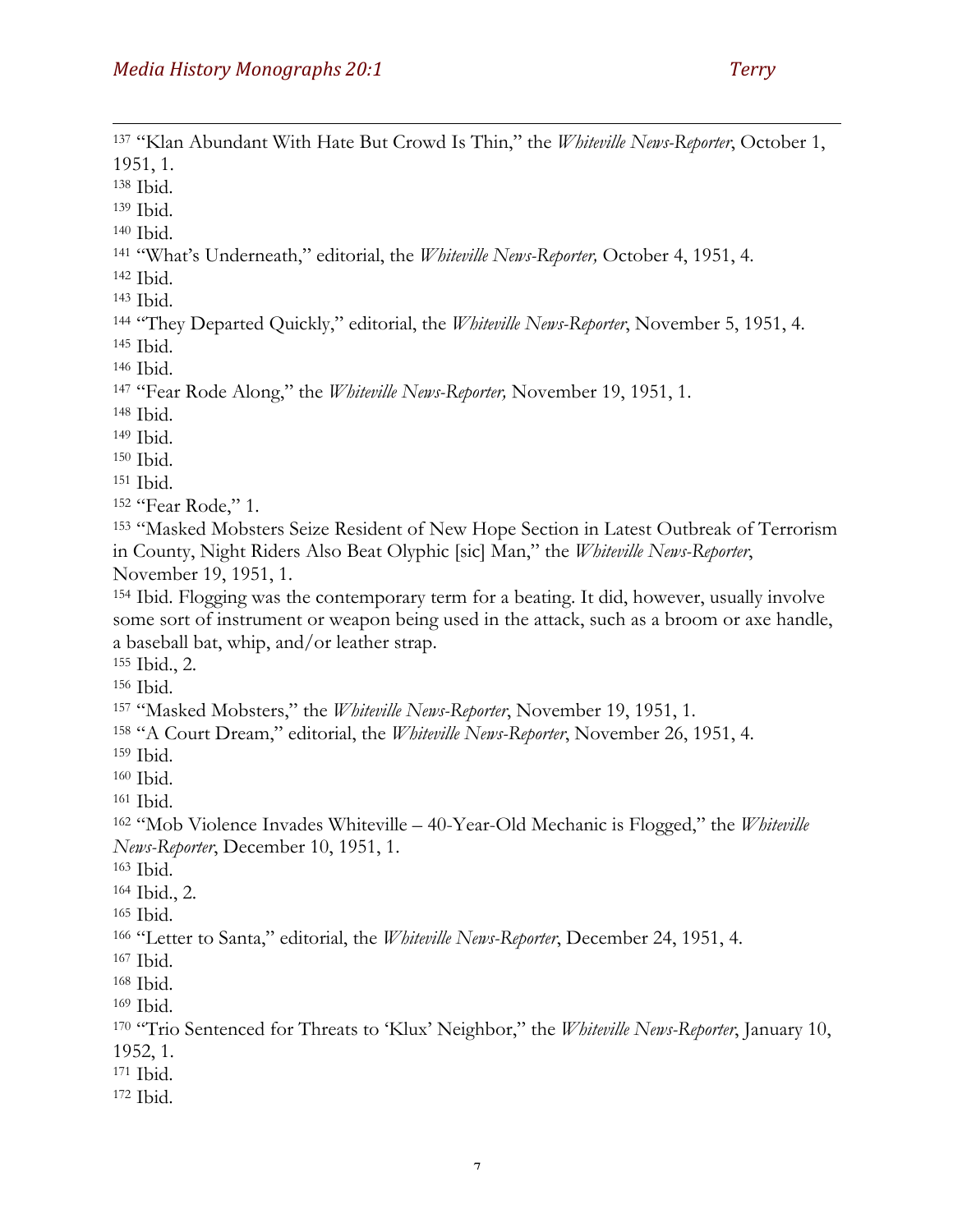Ibid. Ibid. Ibid., 2. Ibid. "Another Victim of Mob Action Reported Here," the *Whiteville News-Reporter*, January 10, 1952, 1. Ibid. Ibid. Ibid. Ibid., 2. Ibid. "Hooded, Robed Mob In Action Near Hallsboro In December," the *Whiteville News-Reporter*, January 17, 1952, 1. Mrs. Tyson was not beaten because she showed the nightriders her bandaged thigh from severe burns of three weeks earlier. Ibid. Ibid. Ibid., 2. Ibid. Ibid. Ibid. Ibid. Ibid. "Mob Inactive As Probe Continues in This County; No Serious Incident Reported Since Dick Best Was Flogged Nearly 2 Weeks Ago," the *Whiteville News-Reporter*, January 21, 1952, 1. Ibid. Ibid. Ibid. Ibid. "Columbus Ministers Denounce Wave of Hooded Lawlessness," the *Whiteville News-Reporter*, January 24, 1952, 1. Ibid. Ibid. Ibid. Ibid. Ibid. "Mob Violence Ran Rampant," the *Whiteville News-Reporter*, February 4, 1952, 1. Ibid. Ibid. "Truth Emerges," editorial, the *Whiteville News-Reporter*, January 28, 1952, 4. "Hamilton Disbands Fair Bluff Klavern After Denying Threat Incident There," the *Whiteville News-Reporter*, January 28, 1952, 1. Ibid.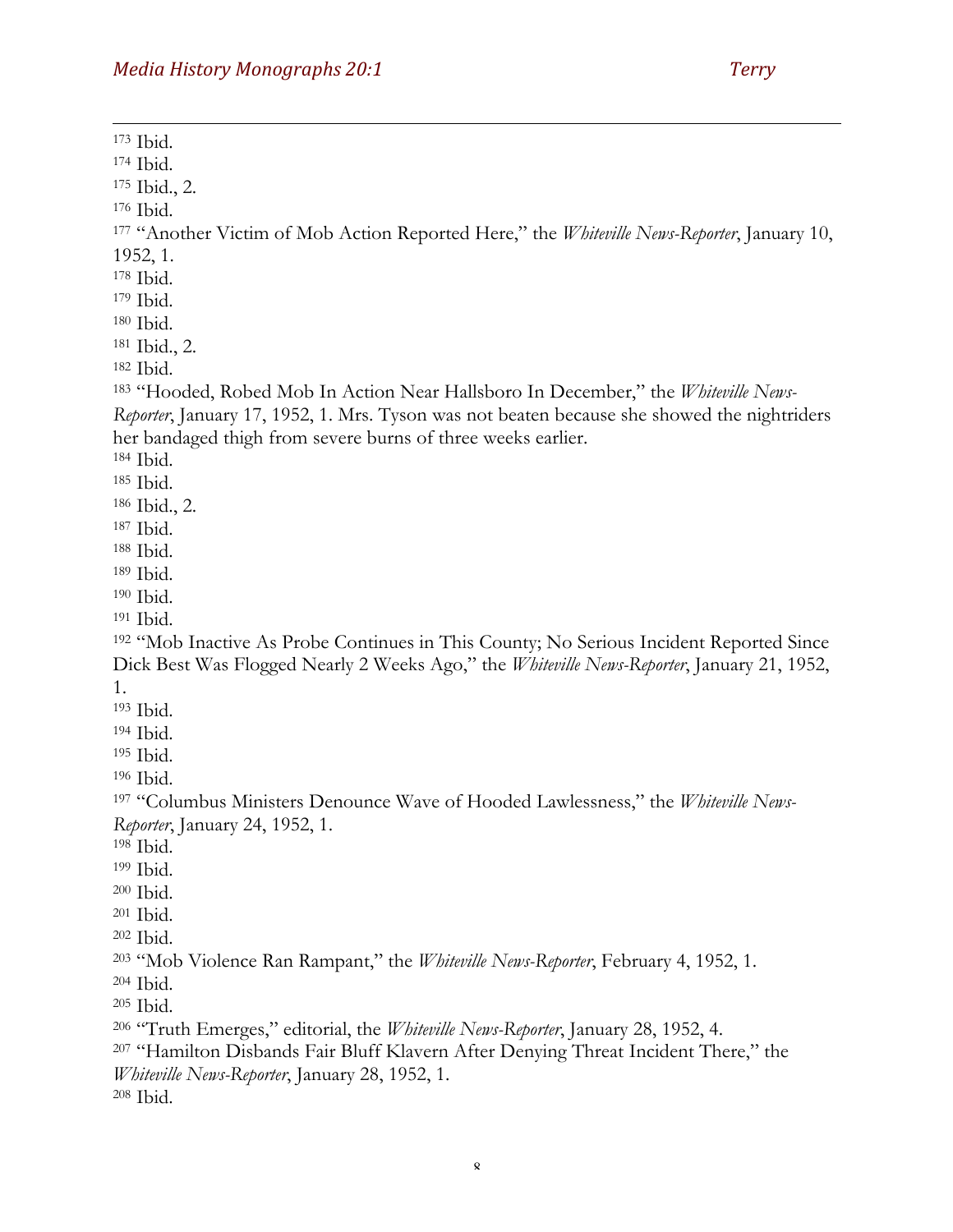Ibid. Ibid. Ibid. "Truth Emerges," 4. Ibid. Ibid. Ibid. On January 31, Cole published his only political cartoon of the Klan campaign ("What a Ku Kluxer Really Thinks!"); four panels on the front page. A bed-sheeted Klansman holds an argument with himself. Ultimately, he feels ashamed of himself and "anything but American" and "pretty low." He condemns himself for "taking the law in my own hand." In the final panel, he hangs up his Klan outfit, promising to bury it the next day. <sup>217</sup> "Truth Emerges," 4. "Car Trouble Tale Told Once More," the *Whiteville News-Reporter*, January 31, 1952. 1. Ibid. Ibid. "Mob Violence," 1. Ibid., 2. Ibid. Ibid. Ibid. Ibid. Ibid. Ibid. Ibid. Ibid. "Is An Oath Sacred?," editorial, the *Whiteville News-Reporter,* February 6, 1952, 4. Ibid. Ibid. Ibid. "10 Floggers Nabbed," the *Whiteville News-Reporter*, Extra, February 16, 1952, 1. Ibid. Ibid. Ibid. Ibid. Ibid. Ibid. Ibid. Ibid. Ibid. Ibid. Ibid. Ibid.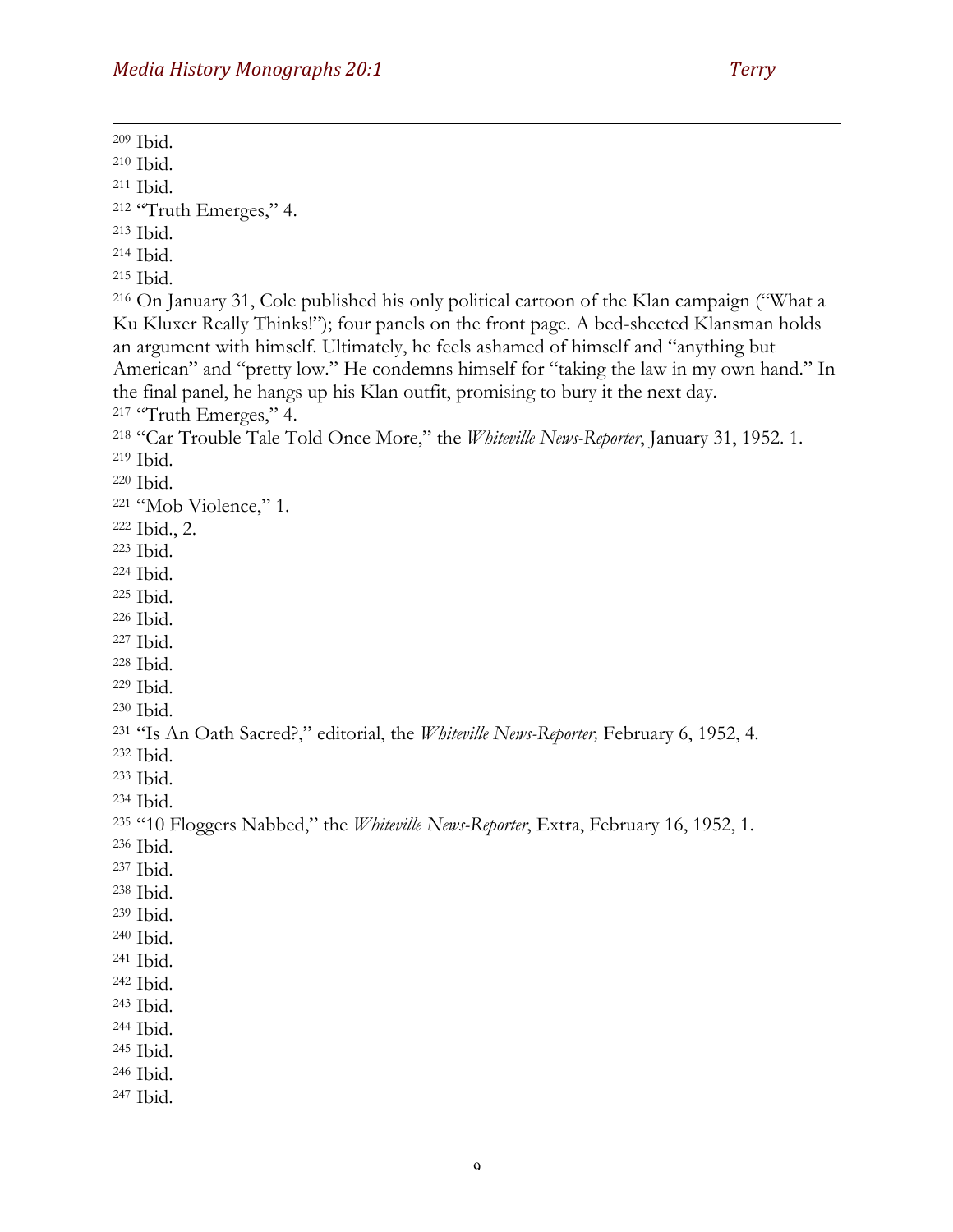Ibid.

Ibid.

Ibid.

 "Delete Three Words," editorial, the *Whiteville News-Reporter*, February 16, 1952, 1. Elsewhere on the front page, the newspaper reported on the arrest of Grand Dragon Bill Hendrix of Florida for "sending defamatory material through" the U.S. Mail.

Ibid.

Ibid.

 "Death Penalty Will Not Be Asked For Floggers," the *Whiteville News-Reporter*, February 18, 1952, 1. The major stories from the February 16 Extra were reprinted in this issue as well, since rural subscribers had not received a copy of the special edition. Ibid.

Ibid.

 "The Task Ahead," editorial, the *Whiteville News-Reporter*, February 21, 1952. In a second editorial, Cole took to task a letter writer who signed himself unashamed to be a Klansman, but who "forgot to exercise his duty as a good citizen, unafraid and unlashed, to say where he stands, by signing his name."

Ibid.

Ibid.

Ibid.

Ibid.

Ibid.

 Ibid. Ibid.

Ibid.

Ibid.

Ibid.

 Ibid. Klansmen did not get the message, it seemed. Warning notes – "Beware of the KKK. Join or Else" – were scattered about Whiteville later in the week. "KKK Or Pranksters Take Time To Scatter Warning Notes About City," the *Whiteville News-Reporter,*  February 25, 1952, 1.

 "Twelve Men Accused in Chadbourn Flogging Case," the *Whiteville News-Reporter*, February 28, 1952, 1.

Ibid.

Ibid.

Ibid.

Ibid.

 "Federal Grand Jury At Raleigh Indicts 10 Ex-Members of Klan," the *Whiteville News-Reporter*, March 3, 1952, 1.

Ibid.

 "Crackdown Nets Six More Alleged Ku Klux Members," the *Whiteville News-Reporter*, March 6, 1952, 1.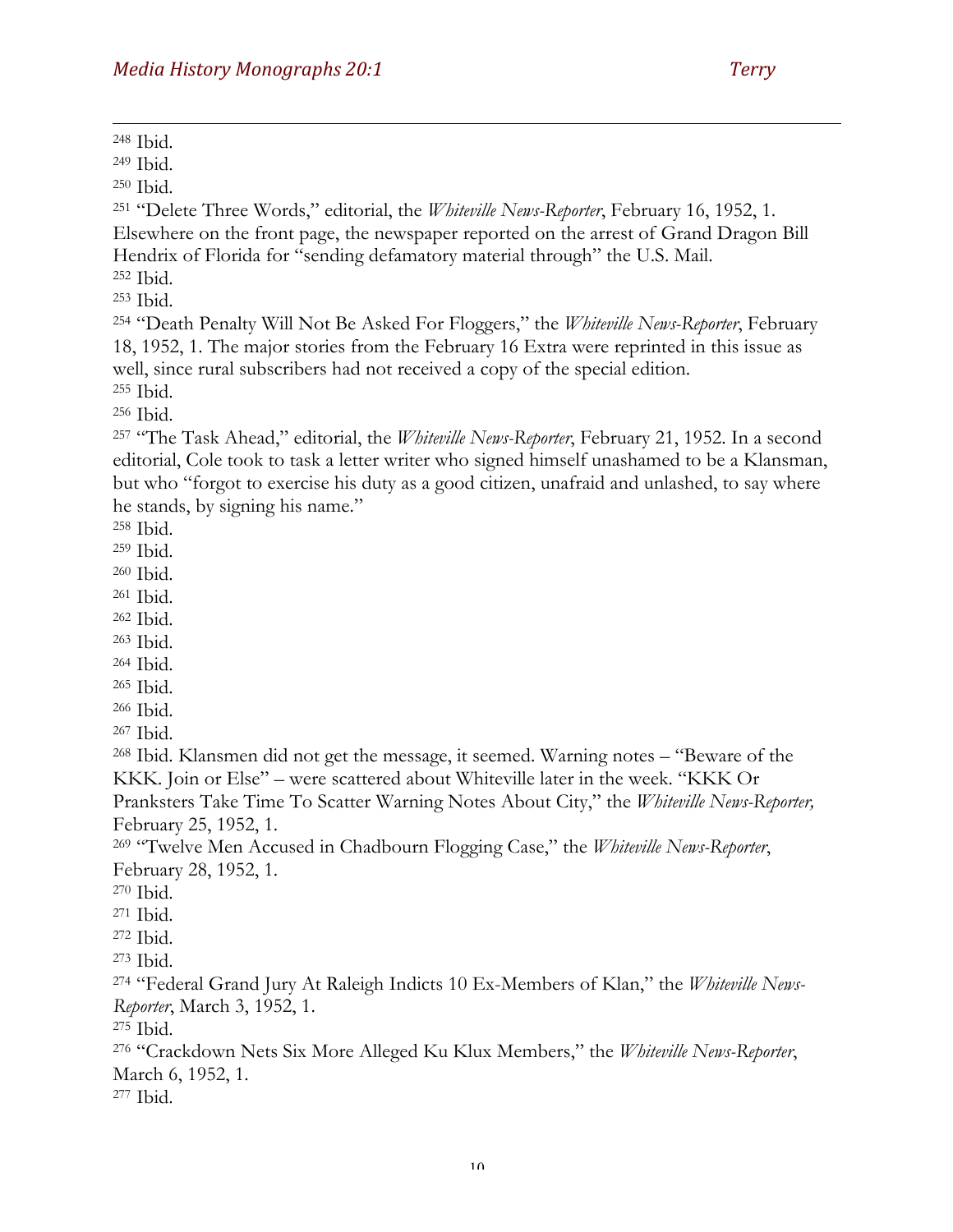*Reporter*, March 6, 1952, 4.

Ibid.

"Klan Leader Attacks Nation's Newspapers For Stories On KKK," the *Whiteville News-*

 Ibid. Ibid. Ibid. Ibid. Ibid. "Duncan Succeeds Ashley As Chief," the *Whiteville News-Reporter*, April 3, 1952, 1. Night officer L. D. Duncan was appointed as Fair Bluff's fourth and latest police chief. Early Brooks and Frank Lewis were the other two Fair Bluff police chiefs indicted for Klan activities. "Trial Date, Place And Jury Unsettled In Ku Klux Case," the *Whiteville News-Reporter*, April 3, 1952, 1. Ibid. "Early Brooks Changes Plea to Nolo Contendere," the *Whiteville News-Reporter*, May 8, 1952, 1. Ibid. Ibid. Ibid. At a session earlier in the week, another seven men pleaded no contest. "11 Sentenced In Klan Cases; Investigation To Continue," the *Whiteville News-Reporter*, May 12, 1952, 1. Ibid. Ibid. Ibid. Ibid. Ibid. Ibid. "Malicious Slander," editorial, the *Whiteville News-Reporter*, May 15, 1952, 4. Ibid. Ibid. Ibid. Ibid. "Imperial Wizard Hamilton Posts Bond," the *Whiteville News-Reporter*, May 26, 1952, 1. Ibid. Ibid. Ibid. Ibid. Ibid. "Four New Men Are Accused In Klan Mob Violence Cases," the *Whiteville News-Reporter*, July 10, 1952, 1. Ibid. "Hamilton Pleads Guilty In Court Here," the *Whiteville News-Reporter*, July 24, 1952, 1.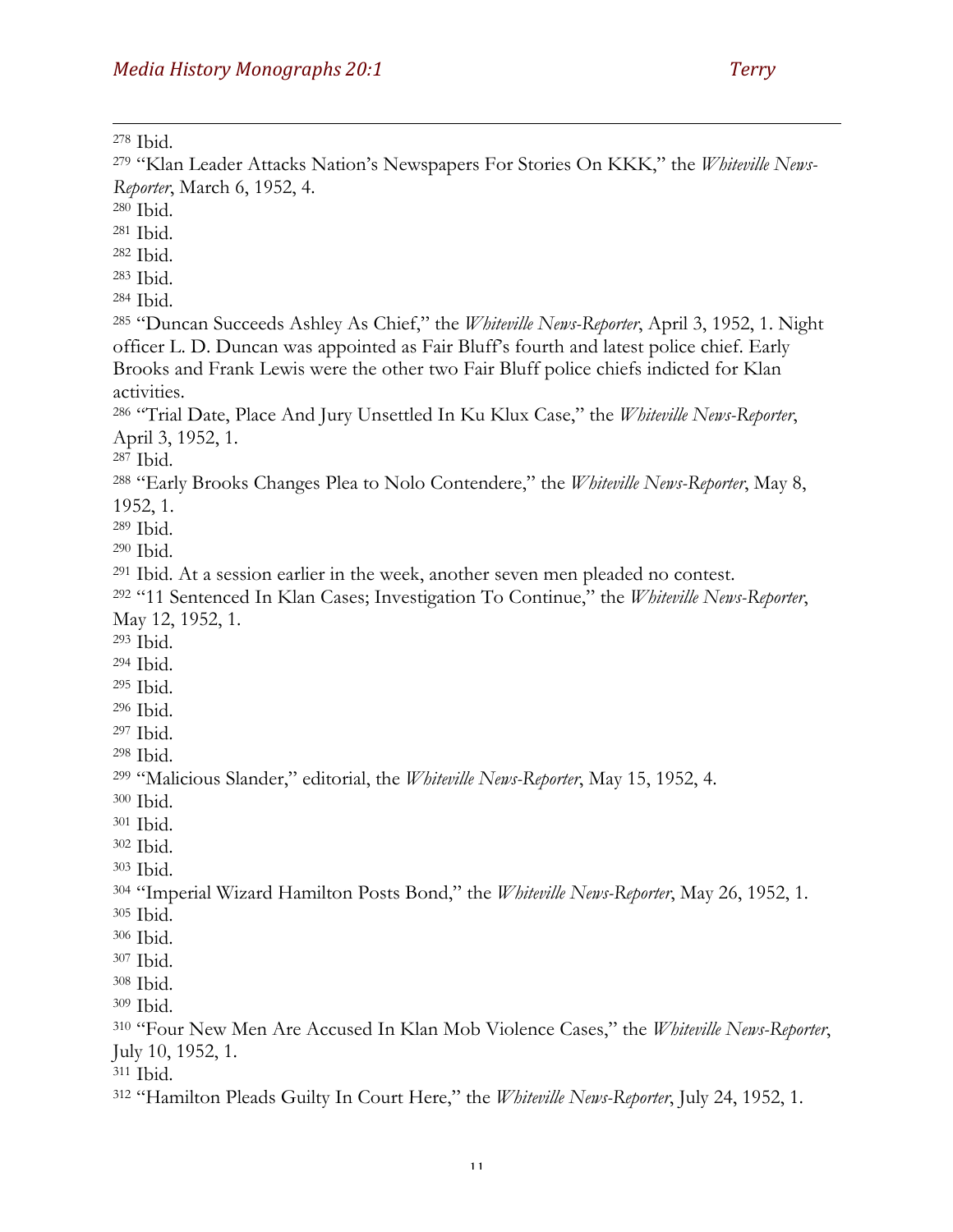1 <sup>313</sup> Ibid.

<sup>314</sup> Ibid.

<sup>315</sup> "Chief Of Police Resigns Position," the *Whiteville News-Reporter*, July 24, 1952, 1. His resignation – and the reason for it – may explain why Klan literature could have been distributed repeatedly without detection throughout Whiteville.

<sup>316</sup> Ibid. In another story, the grand jury that acted on 96 indictments in two days recommended an all-night patrol of the county to help guard against night riding activities. "Grand Jury Recommends All-Night County Patrol," the *Whiteville News-Reporter*, July 24, 1952, 1.

<sup>317</sup> "Klan Leader's Dream Of Political Empire Fades Away," *The Whiteville News-Reporter*, July 24, 1952, 1.

<sup>318</sup> Ibid.

<sup>319</sup> Ibid.

<sup>320</sup> Ibid.

<sup>321</sup> Ibid.

<sup>322</sup> Ibid.

<sup>323</sup> "Hamilton Draws Four Years," The *Whiteville News-Reporter*, July 31, 1952, 1. The *News-Reporter* ran a list, taking up a fifth of the front page, detailing all the sentences handed down by the court. "Sentences In Ku Klux Cases," the *Whiteville News-Reporter*, July 31, 1952, 1. Seven men appealed their sentences, which were ultimately upheld. "Circuit Court Denies Appeal Of Klansmen," the *Whiteville News-Reporter*, October 16, 1952, 1.

<sup>324</sup> Ibid.

<sup>325</sup> Ibid.

<sup>326</sup> Ibid. 2.

<sup>327</sup> "The Klan Rides Again," the *Whiteville News-Reporter*, October 2, 1952, Sec. B, 1.

<sup>328</sup> "Congratulations Pour Into Local Editorial Desks," The *Whiteville New- Reporter*, May 7, 1953, 1. Daniels nominated Cole and Carter for the Pulitzer. Ibid., 2. A few days later, Edward R. Murrow featured the two editors and their fight against the Klan on his CBS "See It Now" television show. The *News-Reporter* account quoted Murrow praising Cole and Carter, assuring his audience "that the future of the nation rests in the hands of an awakened citizenry on the local level." "Columbus Put in 'Good' Light In television Show," the *Whiteville-News Reporter*, May 11, 1953, 1.

<sup>329</sup> Ibid.

<sup>330</sup> Ibid.

<sup>331</sup> James Saxon Childers, *100 Years Serving Columbus County,* 11.

<sup>332</sup> Hinnant, "Brave editor Willard Cole," 9.

<sup>333</sup> "Acknowledgement Of Gratitude," editorial, the *Whiteville News-Reporter*, May 7, 1953, Sec. B, 1.

<sup>334</sup> "News Reporter Wins Top Pulitzer Prize: Cole And Carter Receive Highest Honors In Field," the *Whiteville News-Reporter*, May 7, 1953, 1. Besides the medallions, a \$500 check accompanied the award. The *News-Reporter* used the hyphen erratically throughout the study period. For consistency, the hyphen was used through the text of this study. <sup>335</sup> Ibid.